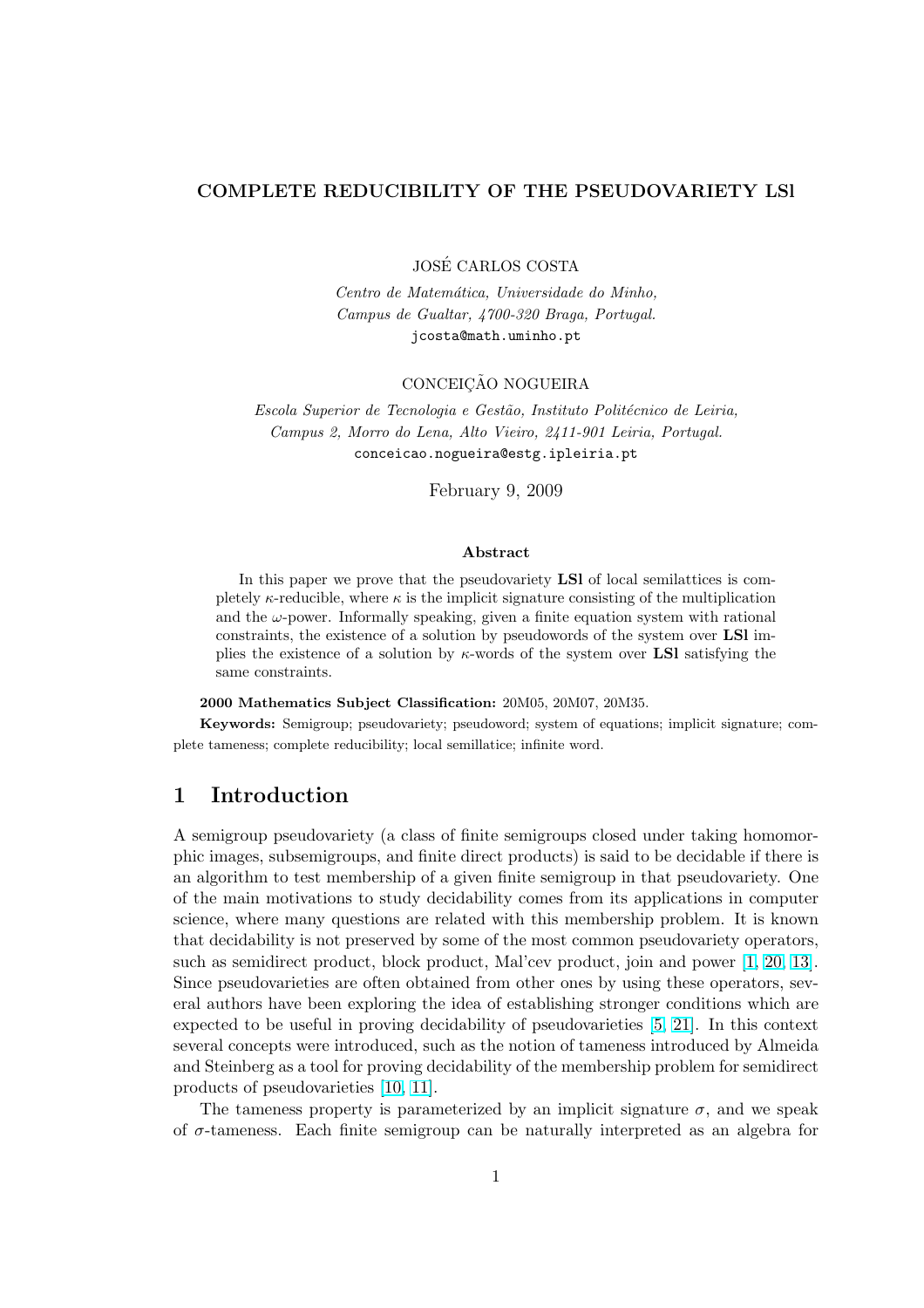the signature  $\sigma$ , and such algebras are called  $\sigma$ -semigroups. Given an alphabet A and a pseudovariety  $V$ , the V-free  $\sigma$ -semigroup over A is denoted by  $\Omega_A^{\sigma} V$  and its elements are called  $\sigma$ -terms over V. A pseudovariety V is said to be  $\sigma$ -tame if the word problem for σ-terms over V is decidable, and if V is σ-reducible, which means, informally speaking, the following: if a finite graph equation system with rational constraints has a solution in the free profinite semigroup "modulo"  $V$ , then it has also a solution given by  $\sigma$ -terms and satisfying the same constraints. More generally, when not only graph equation systems but every finite systems of  $\sigma$ -term equations are considered, V is said to be completely  $\sigma$ -reducible (and completely  $\sigma$ -tame when, furthermore, the word problem for  $\sigma$ -terms over **V** is decidable). This extension of the notion of reducibility, was defined by Almeida [5] mainly because various kinds of such more general systems appear when different pseudovariety operators are considered. Moreover, unlike reducibility, the complete reducibility property is inherited by the dual pseudovariety. The notion of complete reducibility was introduced independently by Rhodes and Steinberg [21], using the different termin[ol](#page-31-0)ogy of inevitable substitutions, in a more general setting, that of pseudovarieties of relational morphisms and not just of semigroups.

The implicit signature which is most commonly encountered in the literature is the canonical signature  $\kappa = \{ab, a^{\omega-1}\}\$ consisting of two pseudowords: ab, re[pres](#page-32-0)enting semigroup multiplication, and  $a^{\omega-1}$ , the unary pseudoinverse which, evaluated on an element s of a profinite semigroup, takes the value of the unique inverse of se in the maximal subgroup of the closed subsemigroup generated by  $s$ , where  $e$  denotes the idempotent of that subgroup.

There are several examples of reducibility results in the literature but relatively few results of complete reducibility. We recall some of these results. It is known, for instance, that the pseudovariety **G** of all finite groups is  $\kappa$ -tame [12, 3, 10] but it is not completely  $\kappa$ -tame [16]. Whether **G** is completely  $\sigma$ -tame for some other signature  $\sigma$ is still an open question. The pseudovariety  $\mathbf{G}_p$  of all finite p-groups, with p prime, is not  $\kappa$ -tame [10] but Almeida has exhibited an infinite implicit signature with respect to which it is tame  $[4]$ . The pseudovariety  $\bf{Ab}$  of all finite abelia[n groups](#page-31-0) is completely  $\kappa$ -tame [9]. For ap[erio](#page-31-0)dic examples, we should mention the pseudovarieties **J** and **R** of all finite semigroups in which, respectively, the Green relations  $\mathcal J$  and  $\mathcal R$  are trivial. The comple[te](#page-31-0)  $\kappa$ -tameness of **J** is proved explicitly in [5], but it is also implicit in the proofs of [22] as is t[he](#page-31-0)  $\kappa$ -tameness of **J** $\vee$ **G**. The proof of complete  $\kappa$ -tameness of **R** was obtaine[d r](#page-31-0)ecently [7, 8], while its  $\kappa$ -tameness had already been established by the same authors in [6], where several joins involving **R**, namel[y](#page-31-0)  $\mathbf{R} \vee \mathbf{G}$ , were also shown to be  $\kappa$ -tame.

Let LSI be the pseudovariety of all finite semigroups which are locally semilattices, that i[s](#page-31-0), semigroups [S](#page-31-0) such that  $eSe \in \mathbf{SI}$  for all idempotents  $e \in S$ . Notice that **LSI** is the pseu[dov](#page-31-0)ariety associated, via Eilenberg's correspondence, to the variety of locally testable languages, which as one recalls is formed by the languages  $L$  whose membership of a given word u in L can be decided by considering the factors of a fixed length n of u and its prefix and suffix of length  $n - 1$ . This pseudovariety is already known to be  $\kappa$ -tame [15]. A weaker property, the pointlike subsets of a finite semigroup being decidable with respect to LSl, was first proved in [23]. In this paper, we extend the above mentioned work of the first author and Teixeira [15] by proving the complete  $\kappa$ -tameness of LSl.

This wo[rk is](#page-31-0) organized as follows. After a section of preliminaries, where we introduce some notation and review some basic results on sem[igro](#page-32-0)u[ps, p](#page-31-0)seudovarieties and words,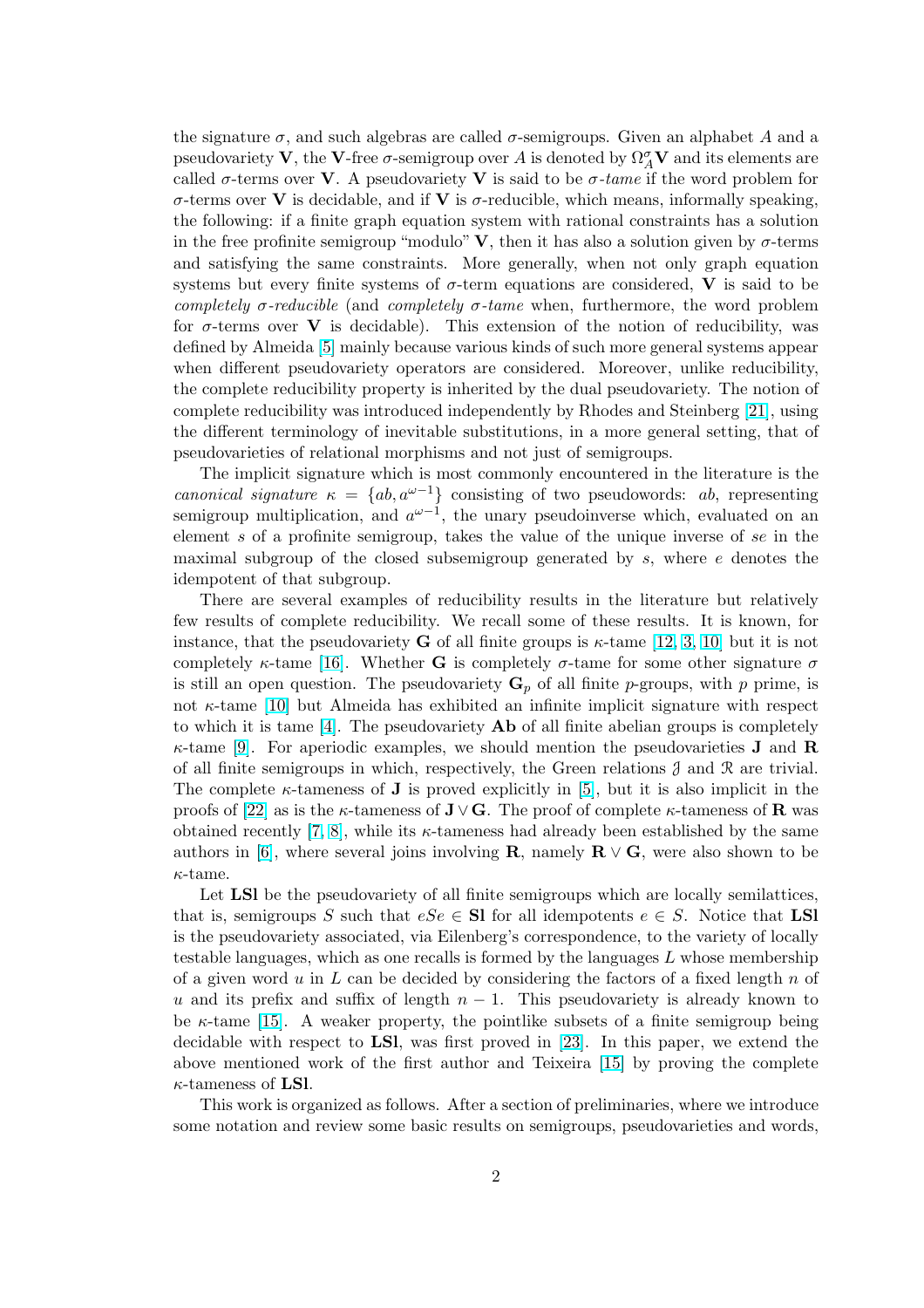we present the notions of complete  $\kappa$ -reducibility and complete  $\kappa$ -tameness in Section 3. Section 4 is devoted to recall the basic facts about the pseudovariety LSl, namely the solution of the  $\kappa$ -word problem for **LSI**, which are needed to prove the main result of the paper. We next present some technical results on combinatoric of words which are essential for our purposes. Finally, Section 6 gives the proof of the complete  $\kappa$ reducib[ilit](#page-6-0)y of LSl.

# 2 Preliminaries

In this section, we briefly recall notation, basic definitions and results that will be needed in the following sections. The reader is referred to [2, 5] for general background about the classical theories of semigroups, pseudovarieties and profinite semigroups and to [17] for further details about combinatorics on words.

### 2.1 Words

Throughout this paper, A denotes a finite non-empty set called alphabet. The free semigroup (resp. the free monoid) generated by A is denoted by  $A^+$  (resp.  $A^*$ ). The length of a word  $w \in A^*$  is denoted by |w|. The empty word is denoted by 1 and its length is 0. The following result is known as Fine and Wilf's Theorem (see [17]).

**Proposition 2.1** Let  $u, v \in A^+$ . If two powers  $u^k$  and  $v^n$  of u and v have a common prefix (resp. suffix) of length at least  $|u| + |v| - \gcd(|u|, |v|)$ , then u and v are powers of the same word.

A word  $w \in A^+$  is said to be *primitive* if it is not a power of another word; that is, if  $w = u^n$  for some  $u \in A^*$  and  $n \ge 1$  implies  $w = u$  (and  $n = 1$ ). Two words w and z are said to be *conjugate* if there exist words  $u, v \in A^*$  such that  $w = uv$  and  $z = vu$ . We notice that, if w is a primitive word and z is a conjugate of w, then z is also primitive. Let an order be fixed for the letters of the alphabet  $A$ . A Lyndon word is a primitive word which is minimal, with respect to the lexicographic ordering, in its conjugation class.

A bi-infinite (resp. right-infinite, left-infinite) word on A is a sequence  $w = (a_n)_n$  of letters of A indexed by  $\mathbb{Z}$  (resp. N, -N). We denote  $w(n) = a_n$  and say that  $a_n$  is the letter of  $w$  at position  $n$ . The sets of bi-infinite, right-infinite and left-infinite words on A will be denoted, respectively, by  $A^{\mathbb{Z}}$ ,  $A^{\mathbb{N}}$  and  $A^{-\mathbb{N}}$ .

Let w be a word. For integers i and j such that  $i \leq j$ , we denote by  $w[i, j]$  the word  $a_i \cdots a_j$ . In case  $w \in A^{\mathbb{Z}}$  (resp.  $w \in A^{\mathbb{N}}$ ) and  $i \in \mathbb{Z}$  (resp.  $i \in \mathbb{N}$ ), we denote by  $w[i, +\infty]$  the right-infinite word  $a_i a_{i+1} \cdots$  and say that this word is a suffix of w. Dually, if  $w \in A^{\mathbb{Z}}$  (resp.  $w \in A^{-\mathbb{N}}$ ) and  $i \in \mathbb{Z}$  (resp.  $i \in -\mathbb{N}$ ), we denote by  $w - \infty$ , i the left-infinite word  $\cdots a_{i-1}a_i$  and say that this word is a prefix of w.

A word  $x \in A^*$  is a *factor* of a word w, and w is an *extension* of x, if  $x = 1$  or  $x = w[i, j]$ , for some integers i and j with  $i \leq j$ . In such case,  $w[i, j]$  is said to be an occurrence of the factor x in w. We say that two occurrences  $w[i, j]$  and  $w[k, l]$  of factors in a word w are *disjoint* (or that they *do not overlap*) if the integer intervals  $[i, j]$  and [k, l] are disjoint sets. For each pair of words  $w, x \in A^*$ , we denote by  $occ(x, w)$  the number of occurrences of x in w, and by  $\text{doc}(x, w)$  the maximal number of disjoint occurrences of  $x$  in  $w$ .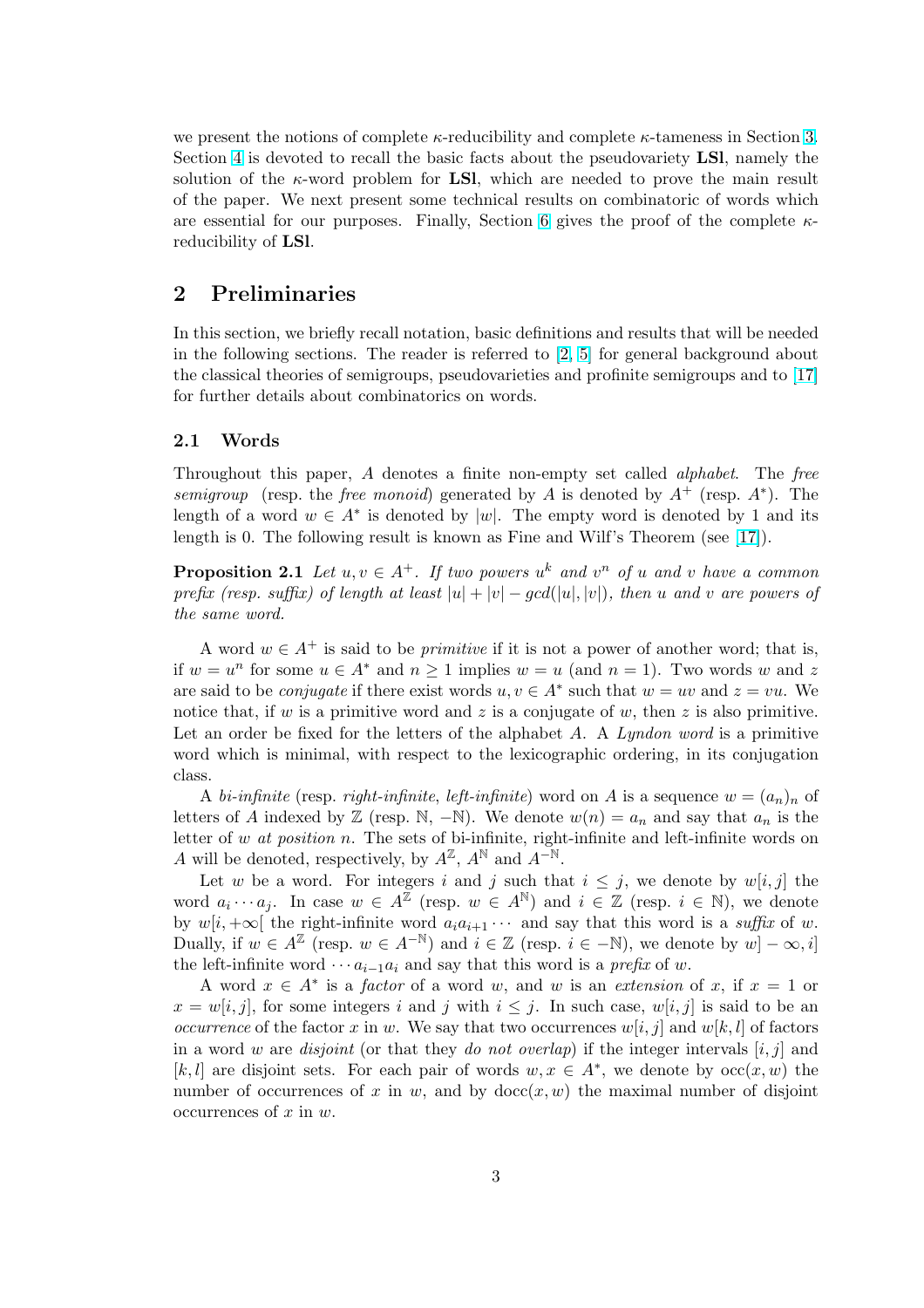We let

$$
A^{\infty} = A^{+} \cup A^{\mathbb{N}} \quad \text{and} \quad A^{-\infty} = A^{+} \cup A^{-\mathbb{N}}.
$$

The product of two elements w, z of  $A^{\infty}$  is defined as follows: if  $w, z \in A^{+}$ , then  $wz$  is defined in the usual way; right-infinite words are left zeros; finally, if  $w$  is finite and  $z$  is a right-infinite word, then  $wz$  is a right-infinite word defined by

$$
(wz)_n = \begin{cases} w_n & \text{if } n \le |w| \\ z_{n-|w|} & \text{otherwise.} \end{cases}
$$

The product of elements of  $A^{-\infty}$  is defined symmetrically. It is a straightforward observation that  $A^{\mathbb{N}}, A^{-\mathbb{N}}, A^{\infty}$  and  $A^{-\infty}$  are semigroups.

A word  $x \in A^*$  is a prefix of a word  $w \in A^{\infty}$ , and w is a right-extension of x, if there exists  $z \in A^{\infty}$  such that  $w = xz$ . Dually,  $x \in A^*$  is a suffix of  $w \in A^{-\infty}$ , and w is a left-extension of x, if there exists  $z \in A^{-\infty}$  such that  $w = zx$ .

A right-infinite word of the form  $vu^{+\infty} = vuuu \cdots$ , with  $u \in A^+$  and  $v \in A^*$ , is said to be *ultimately periodic* and u is said to be a *period* of  $vu^{+\infty}$ . Each ultimately periodic word  $w \in A^{\mathbb{N}}$  admits a unique representation  $w = v u^{+\infty}$ , called the normal form of w, such that  $u$  is a Lyndon word and  $u$  is not a suffix of  $v$ . Ultimately periodic left-infinite words are defined symmetrically as being words of the form  $u^{\infty}v = \cdots u u v$ . Each ultimately periodic word  $w \in A^{-\mathbb{N}}$  admits a unique representation  $w = u^{-\infty}v$ , called the normal form of w, such that  $u$  is a Lyndon word and  $u$  is not a prefix of  $v$ . An ultimately periodic word  $w \in A^{\mathbb{N}}$  (resp.  $w \in A^{-\mathbb{N}}$ ) which can be written in the form  $w = u^{+\infty}$  (resp.  $w = u^{-\infty}$  for some  $u \in A^+$ , is said to be *periodic*.

When writing a specific bi-infinite word, we need to specify which is the letter at position 0. We do this by putting a "·" on the left of the letter. For instance, given words  $x = (x_i)_{i \in -\mathbb{N}} \in A^{-\mathbb{N}}$  and  $y = (y_i)_{i \in \mathbb{N}} \in A^{\mathbb{N}}$ , we denote by  $x \cdot y$  the bi-infinite word  $w = \cdots x_{-2}x_{-1} \cdot y_1y_2 \cdots$ . A bi-infinite word  $w = x \cdot y$  is said to be left-ultimately periodic (resp. *right-ultimately periodic*) if the left-infinite word  $x \in A^{-N}$  (resp. the right-infinite word  $y \in A^{\mathbb{N}}$  is ultimately periodic. The word w is said to be *ultimately periodic* if it is both left-ultimately and right-ultimately periodic, and it is said to be periodic if one can choose  $x = u^{-\infty}$  and  $y = u^{+\infty}$  for some  $u \in A^+$ .

The *shift* operator on  $A^{\mathbb{Z}}$  is the function  $\sigma : A^{\mathbb{Z}} \to A^{\mathbb{Z}}$  which sends each  $(a_i)_{i \in \mathbb{Z}}$  to  $(a_{i+1})_{i\in\mathbb{Z}}$ . The relation  $\sim$  on  $A^{\mathbb{Z}}$  given by

$$
w \sim z
$$
 if and only if  $\exists n \in \mathbb{Z}, w = \sigma^n(z)$ 

is an equivalence relation. The equivalence class of an element  $w \in A^{\mathbb{Z}}$  relative to  $\sim$  is called the *orbit* of w and is denoted by  $\mathcal{O}(w)$ . Most of the times in this paper, we will be interested in a bi-infinite word only because of its factors. Since any two ∼-equivalent bi-infinite words have the same factors, we will usually not distinguish a bi-infinite word from its orbit.

It is well known that a bi-infinite word w is periodic if and only if  $w = \sigma^n(w)$  for some  $n > 0$  if and only if  $\mathcal{O}(w)$  is a finite set. For instance, the orbit of the periodic word  $w = (aba)^{-\infty} \cdot (aba)^{+\infty}$  is

$$
\mathcal{O}(w) = \{w, (baa)^{-\infty} \cdot (baa)^{+\infty}, (aab)^{-\infty} \cdot (aab)^{+\infty}\}.
$$
 (2.1)

Given a left-infinite word  $x \in A^{-\mathbb{N}}$  and a right-infinite word  $y \in A^{\mathbb{N}}$ , we denote by  $xy$ the orbit of the bi-infinite word  $x \cdot y$ . For  $u \in A^+$ , we denote  $u^{\infty} = u^{-\infty} u^{+\infty}$ . For instance,  $(aba)^{\infty}$  represents the orbit  $\mathcal{O}(w)$  in  $(2.1)$ .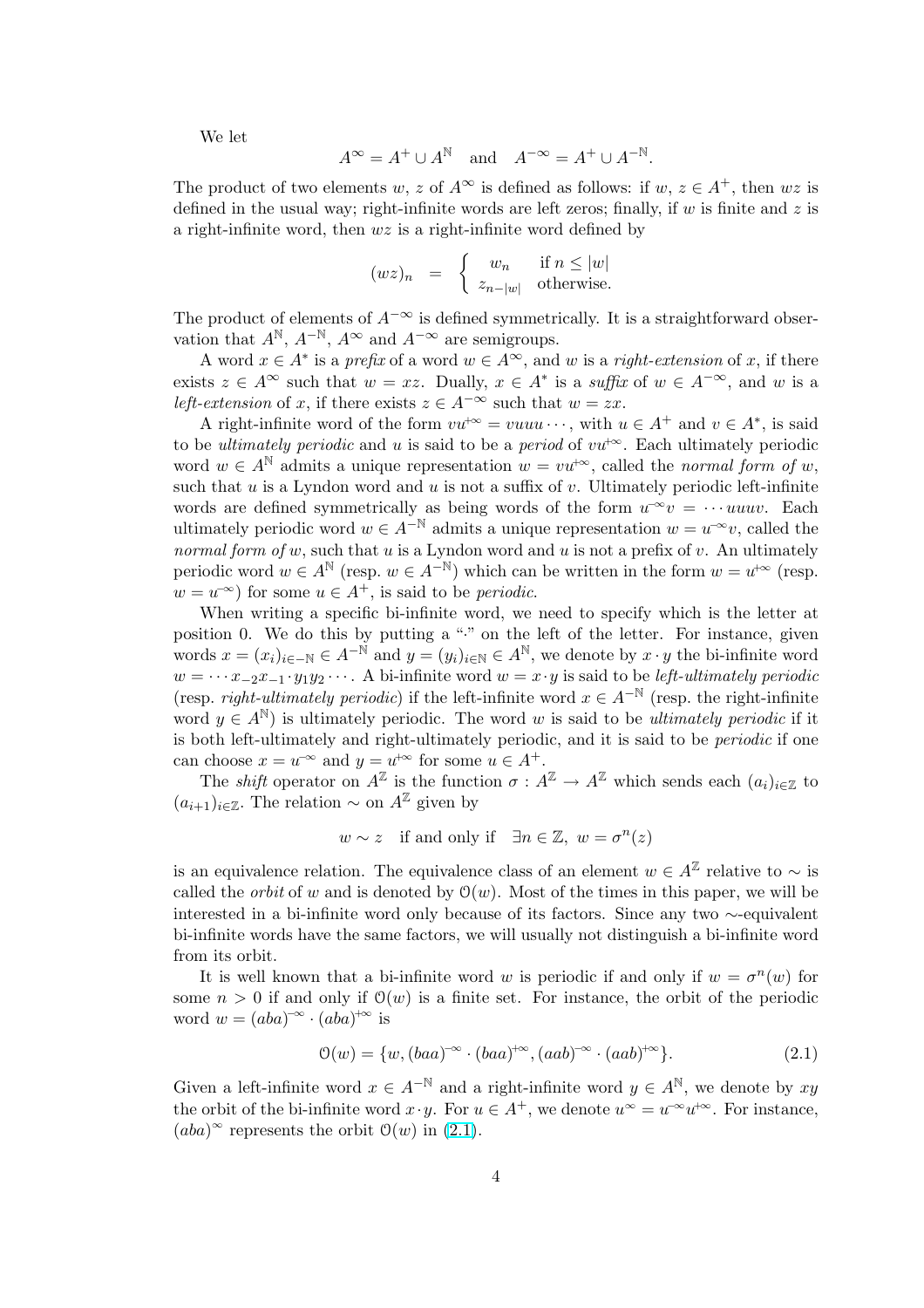## <span id="page-4-0"></span>2.2 Implicit operations and implicit signatures

For a semigroup S, we denote by  $S^1$  the smallest monoid containing S. Given an element s of a finite semigroup (resp. compact topological semigroup), the subsemigroup (resp. the closed subsemigroup) generated by s contains a unique idempotent, denoted by  $s^{\omega}$ . Moreover,  $s^{\omega-1}$  denotes the inverse of  $s^{\omega+1}(=s^{\omega}s)$  in the maximal subgroup (resp. closed subgroup) containing  $s^{\omega}$ . As usual, we denote by  $E(S)$  the set of idempotents of a semigroup S.

A proof of the following classical result can be found in [2, Proposition 3.7.1].

**Lemma 2.2** Let S be a finite semigroup and  $k = |S|$ . For any  $s_1, \ldots, s_k \in S$ , there exist integers  $1 \leq i \leq j \leq k$ , such that,  $s_1 \cdots s_k = s_1 \cdots s_{i-1} (s_i \cdots s_j)^{\omega} s_{j+1} \cdots s_k$ .

A morphism of semigroups is an application  $\varphi : S \to T$  between semigroups S and T that respects the multiplication operation of the semigroups. A relational morphism of semigroups is a binary relation  $\theta$ :  $S \rightarrow Y$  between semigroups S and T with domain S which is a subsemigroup of  $S \times T$ .

By a profinite semigroup, we mean a compact and totally disconnected semigroup. Equivalently, profinite semigroups are projective limits of finite semigroups. For a pseudovariety  $V$ , a pro- $V$  semigroup is a projective limit of semigroups of  $V$ . We consider finite sets endowed with discrete topology. For an alphabet A, the A-generated elements of V form a directed system and the respective projective limit will be denoted by  $\overline{\Omega}_A$ V. Elements of  $\overline{\Omega}_A$ V are called *pseudowords* (over V). The semigroup  $\overline{\Omega}_A$ V is the free semigroup over A for the class of all pro- $V$  semigroups, which means that, for each pro-V semigroup S and each function  $\varphi : A \rightarrow S$ , there is a unique continuous morphism  $\overline{\varphi} : \overline{\Omega}_A V \longrightarrow S$  extending  $\varphi$ . The mapping  $\overline{\varphi}$  is also said to be *induced* by  $\varphi$ . In particular, if  $A$  is a subset of a finite set  $B$ , then the unique continuous morphism  $\Omega_A V \to \Omega_B V$  induced by the inclusion mapping  $A \hookrightarrow B$  is injective. We will identify  $\overline{\Omega}_A$ V with its image and therefore view  $\overline{\Omega}_A$ V as the closed subsemigroup of  $\overline{\Omega}_B$ V generated by A. Moreover, this leads to a natural interpretation of the pseudowords as  $(A-\textit{ary})$  implicit operations: to each  $\pi \in \overline{\Omega}_A V$  is associated an operation  $\pi_S : S^A \longrightarrow S$ which maps  $\varphi \in S^A$  to  $\overline{\varphi}(\pi)$ . The subsemigroup of  $\overline{\Omega}_A$ V generated by A is denoted by  $\Omega_A$ V and is a dense subsemigroup of  $\overline{\Omega}_A$ V whose elements are said to be *finite pseudo*words (or explicit operations) over **V**. As important examples of implicit operations, we mention the binary implicit operation ab of multiplication, and the two unary implicit operations  $a^{\omega}$ ,  $\omega$ -power, and  $a^{\omega-1}$ ,  $(\omega - 1)$ -power, which associate to each element s, of a profinite semigroup S, the elements  $s^{\omega}$  and  $s^{\omega-1}$  of S, respectively.

The pseudovariety of all finite semigroups is denoted by **S** and, for each pseudovariety V,  $p_V$  denotes the canonical projection from  $\overline{\Omega}_A$ S into  $\overline{\Omega}_A$ V. In particular, we write c instead of  $p_{\text{SI}}$ , where SI is the pseudovariety of semilattices, and we call  $c(\pi)$  the content of  $\pi$ . Recall that the semigroup  $\overline{\Omega}_A$ Sl is isomorphic to  $(\mathcal{P}(A), \cup)$  and  $c(a) = \{a\}$  for all  $a \in A$ .

A pseudoidentity is a formal equality  $\pi = \rho$  where  $\pi, \rho \in \overline{\Omega}_A$ **S** for some alphabet A. When  $\pi, \rho \in \Omega_A$ **S**,  $\pi = \rho$  is also called an identity. A finite semigroup S satisfies a pseudoidentity  $\pi = \rho$  if  $\pi_S = \rho_S$ . A pseudovariety **V** satisfies a pseudoidentity  $\pi =$  $ρ$ , written  $V \models π = ρ$ , if every semigroup in V satisfies  $π = ρ$ , which means that  $p_{\mathbf{V}}(\pi) = p_{\mathbf{V}}(\rho)$ . By Reiterman's theorem [19], each pseudovariety is defined by a set  $\Sigma$ of pseudoidentities. The pseudovariety defined by  $\Sigma$  is denoted by  $[\![\Sigma]\!]$ .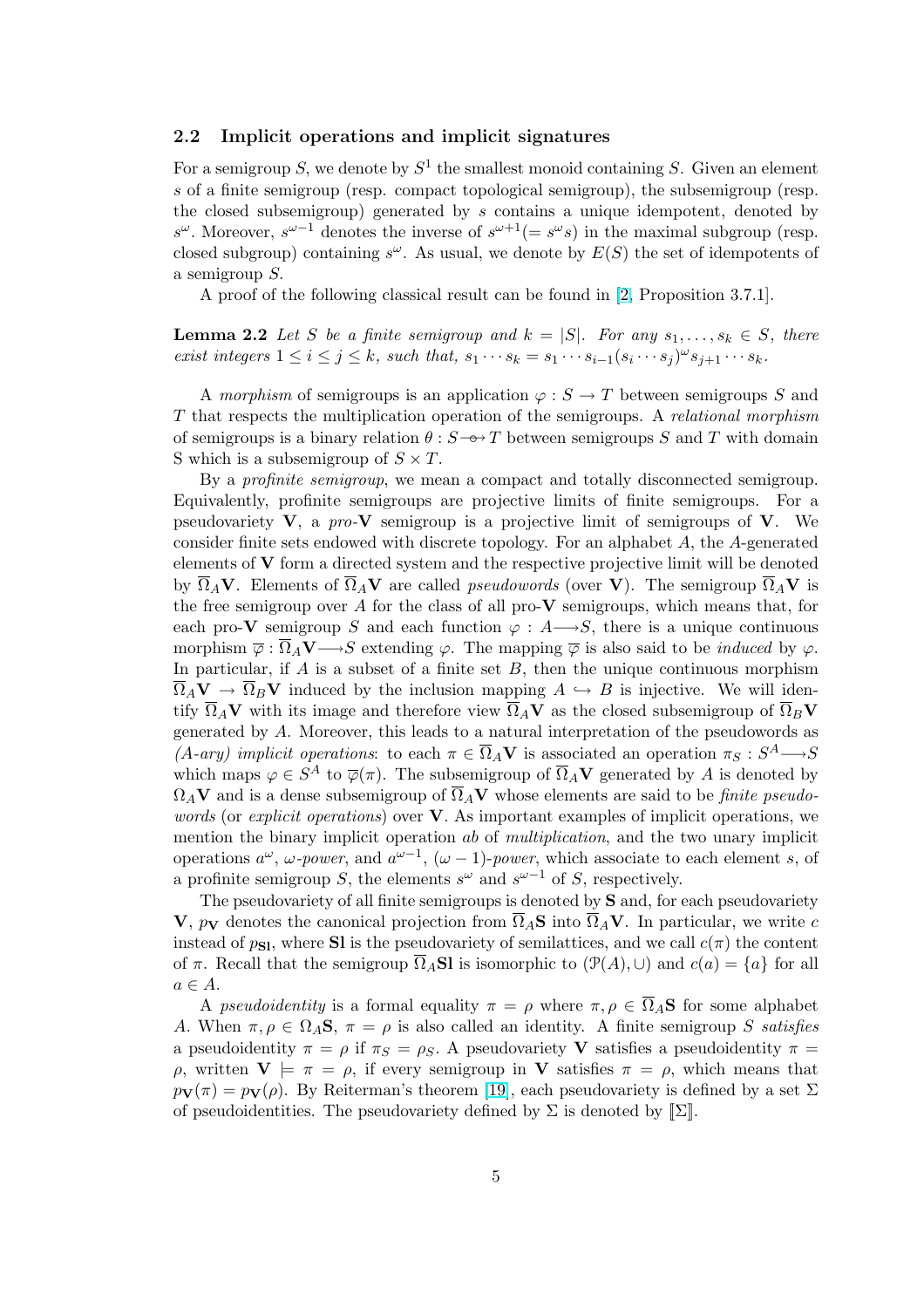<span id="page-5-0"></span>Given  $\pi \in \overline{\Omega}_A$ S, we say that  $\rho \in \overline{\Omega}_A$ S is a factor (resp. a prefix, a suffix) of  $\pi$  if there are  $\pi_1, \pi_2 \in (\overline{\Omega}_A \mathbf{S})^1$  such that  $\pi = \pi_1 \rho \pi_2$  (resp.  $\pi = \rho \pi_2$ ,  $\pi = \pi_1 \rho$ ). A bi-infinite word w is a (bi-infinite) factor of  $\pi$  if every finite word which is a factor of w is also a factor of  $\pi$ . Notice that a bi-infinite word w is a factor of  $\pi$  if and only if every element of  $\mathcal{O}(w)$  is a factor of  $\pi$ .

An *implicit signature*  $\sigma$  is a set of implicit operations containing the multiplication. Every profinite semigroup has a natural structure of a  $\sigma$ -semigroup, via the interpretation of implicit operations as operations on profinite semigroups. For a pseudovariety  $V$ , we denote by  $\Omega^{\sigma}_{A}V$  the free  $\sigma$ -semigroup generated by A in the variety of  $\sigma$ -semigroups generated by **V**. The elements of  $\Omega_A^{\sigma}$ **V** are called  $\sigma$ -terms over **V**, and elements of  $\Omega_A^{\sigma}$ **S** are called  $\sigma$ -terms. We denote by  $p_{\bf V} : \Omega_A^{\sigma} S \longrightarrow \Omega_A^{\sigma} V$  the morphism of  $\sigma$ -semigroups determined by the choice of generators. Notice that this notation is consistent since  $\Omega_A^{\sigma}$ **S** may be seen as a subsemigroup of  $\overline{\Omega}_A$ **S**, whence this morphism is the restriction of  $p_{\bf V} : \overline{\Omega}_A{\bf S} \to \overline{\Omega}_A{\bf V}$  to  $\Omega_A^{\sigma}{\bf S}$ . The  $\sigma$ -word problem for  ${\bf V}$  consists in determining whether two  $\sigma$ -terms represent the same element of  $\overline{\Omega}_A \mathbf{V}$ .

The most commonly used signature is  $\kappa = \{ab, a^{\omega-1}\}\.$  However, since we are going to work with the aperiodic pseudovariety **LSI**, which therefore satisfies  $a^{\omega} = a^{\omega-1}$ , in this paper we are going to work instead with the implicit signature  $\{ab, a^{\omega}\}\$ , still denoted by  $κ$ .

# 3 Complete reducibility

We assume the reader is acquainted with the notion of reducibility. For an introduction to this notion and for more details, the reader is referred to [5, 8]. We start with the formal setup of the problem of complete reducibility of a system of equations for a generic pseudovariety  $V$  of semigroups.

Let  $\sigma$  be an implicit signature and let X and P be finite disjoint sets. Elements of X are called *variables* and ele[me](#page-31-0)nts of P are called *paramet[er](#page-31-0)s*. Let S be a finite A-generated semigroup.

In general, we are given a finite system  $\delta$  of  $\sigma$ -equations

$$
u_i = v_i \quad (i = 1, \dots, h), \tag{3.1}
$$

where each of the pseudowords  $u_i$  and  $v_i$  belong to the semigroup  $\Omega^{\sigma}_{X \cup P}$ **S**.

Assume that we are given the following mappings, pictured in the diagram



Solution  $\delta$  and involved mappings

where:

- $\psi : \overline{\Omega}_A$ **S**  $\rightarrow$  *S* is a continuous morphism that respects the choice of generators;
- $\gamma: X \to S$  gives a constraint in S for each variable;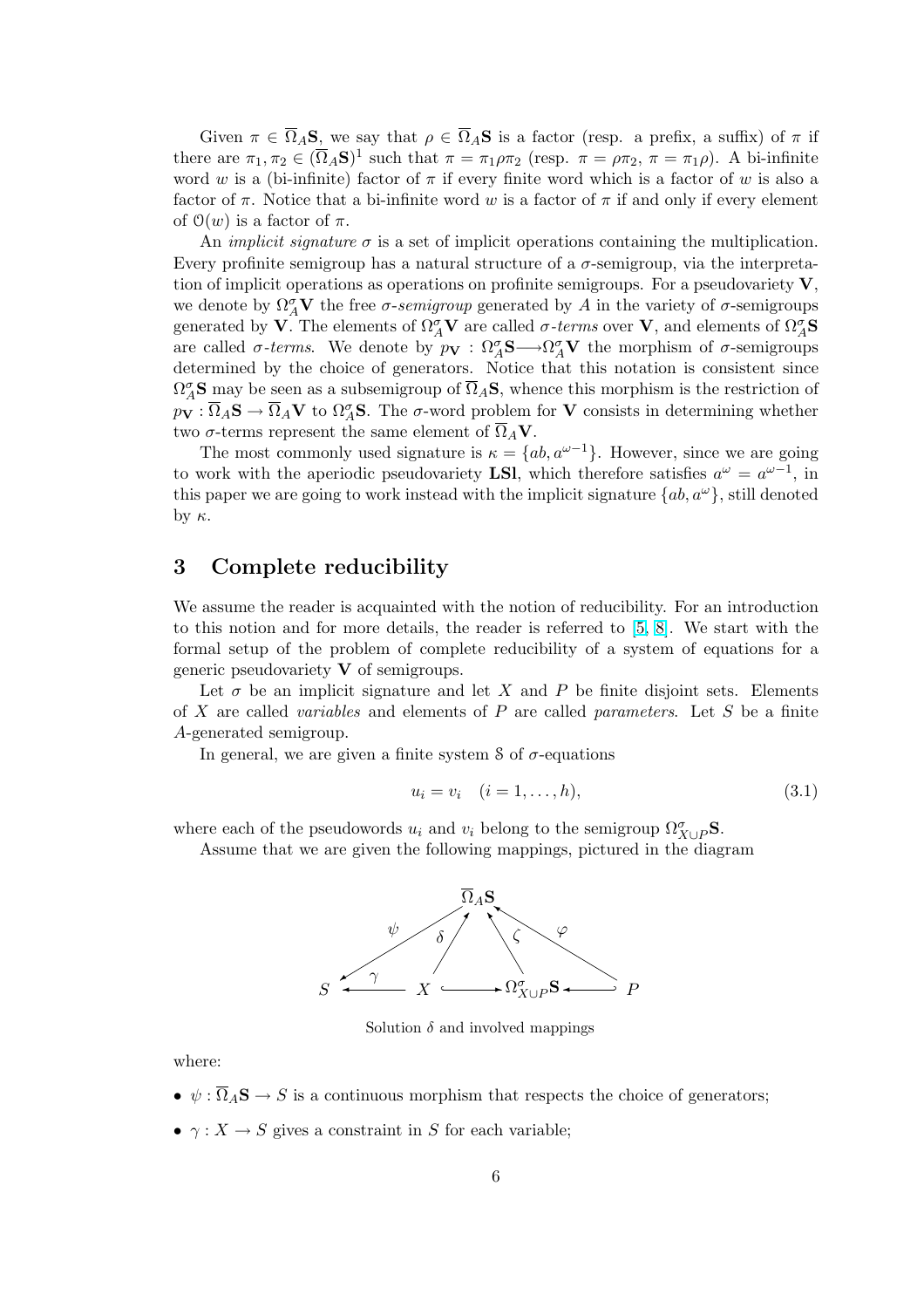- <span id="page-6-0"></span>•  $\varphi: P \to \overline{\Omega}_A$ **S** is an evaluation of the parameters such that  $\varphi(P) \subseteq \Omega_A^{\sigma}$ **S**;
- $\delta: X \to \overline{\Omega}_A$ **S** is an evaluation of the variables by pseudowords;
- $\zeta : \Omega^{\sigma}_{X \cup P} \mathbf{S} \to \overline{\Omega}_A \mathbf{S}$  is the  $\sigma$ -morphism defined by  $\zeta_{|X} = \delta$  and  $\zeta_{|P} = \varphi$ .

We say that  $\delta$  is a *solution of the system* S over **V** with respect to  $(\varphi, \gamma, \psi)$  if

$$
\begin{cases} \forall i \in \{1, \dots, h\} & \mathbf{V} \models \zeta(u_i) = \zeta(v_i) \\ \psi \circ \delta = \gamma. \end{cases}
$$

Furthermore, if  $\delta(X) \subseteq \Omega_A^{\sigma}$ **S**, then  $\delta$  is called a  $\sigma$ -solution of S over **V** with respect to  $(\varphi, \gamma, \psi)$ . The triple  $(\varphi, \gamma, \psi)$  will be sometimes understood. If  $P = \emptyset$ , then we just speak about solutions with respect to  $(\gamma, \psi)$ . In this case, we will use the notation  $\delta$ to represent both the evaluation of the variables and its extension to a  $\sigma$ -morphism  $\Omega^\sigma_X {\mathbf S} \to \overline{\Omega}_A{\mathbf S}.$ 

A pseudovariety V is said to be  $\sigma$ -reducible for a system S if the existence of a solution δ of S over V with respect to a triple  $(φ, γ, ψ)$  entails the existence of a σ-solution δ' of S over V with respect to  $(\varphi, \gamma, \psi)$ . We say that V is *completely*  $\sigma$ *-reducible* if it is σ-reducible for every such system. If V is σ-reducible for every system of equations associated with finite graphs, then we say that  $V$  is  $\sigma$ -reducible.

In the language of [21, Chapter 3], where the same concept is developed,  $\gamma$  is said to be a V-inevitable substitution with respect to the system S if a solution  $\delta$  exists.

We say that a recursively enumerable pseudovariety **V** is (completely)  $\sigma$ -tame if it is (completely)  $\sigma$ -reducible and the  $\sigma$ -word problem for **V** is decidable. Finally, we say that a pseudovariety i[s \(](#page-32-0)completely) tame if it is (completely)  $\sigma$ -tame with respect to a recursively enumerable implicit signature  $\sigma$  consisting of computable implicit operations.

## 4 Implicit operations on LSl

This section gathers some basic statements about the free pro-LSl semigroup.

### 4.1 Basic properties of LSl

Recall that LSl is the pseudovariety defined by the pseudoidentities

$$
x^{\omega}yx^{\omega}yx^{\omega} = x^{\omega}yx^{\omega}, \quad x^{\omega}yx^{\omega}zx^{\omega} = x^{\omega}zx^{\omega}yx^{\omega}.
$$

The pseudovarieties  $\mathbf{K} = [x^{\omega}y = x^{\omega}]$  and  $\mathbf{D} = [yx^{\omega} = x^{\omega}]$ , of all finite semigroups whose idempotents are respectively left zeros and right zeros, are two important subpseudovarieties of LSI. Notice also that  $LI = [x^{\omega}yz^{\omega} = x^{\omega}z^{\omega}]$ , the pseudovariety of locally trivial semigroups, is the join of  $\bf{K}$  and  $\bf{D}$ . This means that a pseudoidentity  $\pi = \rho$  is satisfied by LI if and only if it is satisfied by both K and D. Now we recall that, each  $V \in \{K, D, LI,LSl\}$  does not satisfy any non-trivial identity, whence we may identify the free semigroup  $A^+$  with the subsemigroup  $\Omega_A$ V of  $\overline{\Omega}_A$ V. Moreover  $\overline{\Omega}_A$ K and  $\overline{\Omega}_A$ **D** are isomorphic to  $A^{\infty}$  and  $A^{-\infty}$ , respectively. In  $\overline{\Omega}_A$ **K**, the right-infinite word  $vu^{+\infty}$ , where  $v \in A^*$  and  $u \in A^+$ , corresponds to the pseudoword  $vu^{\omega}$ . A dual remark holds for D.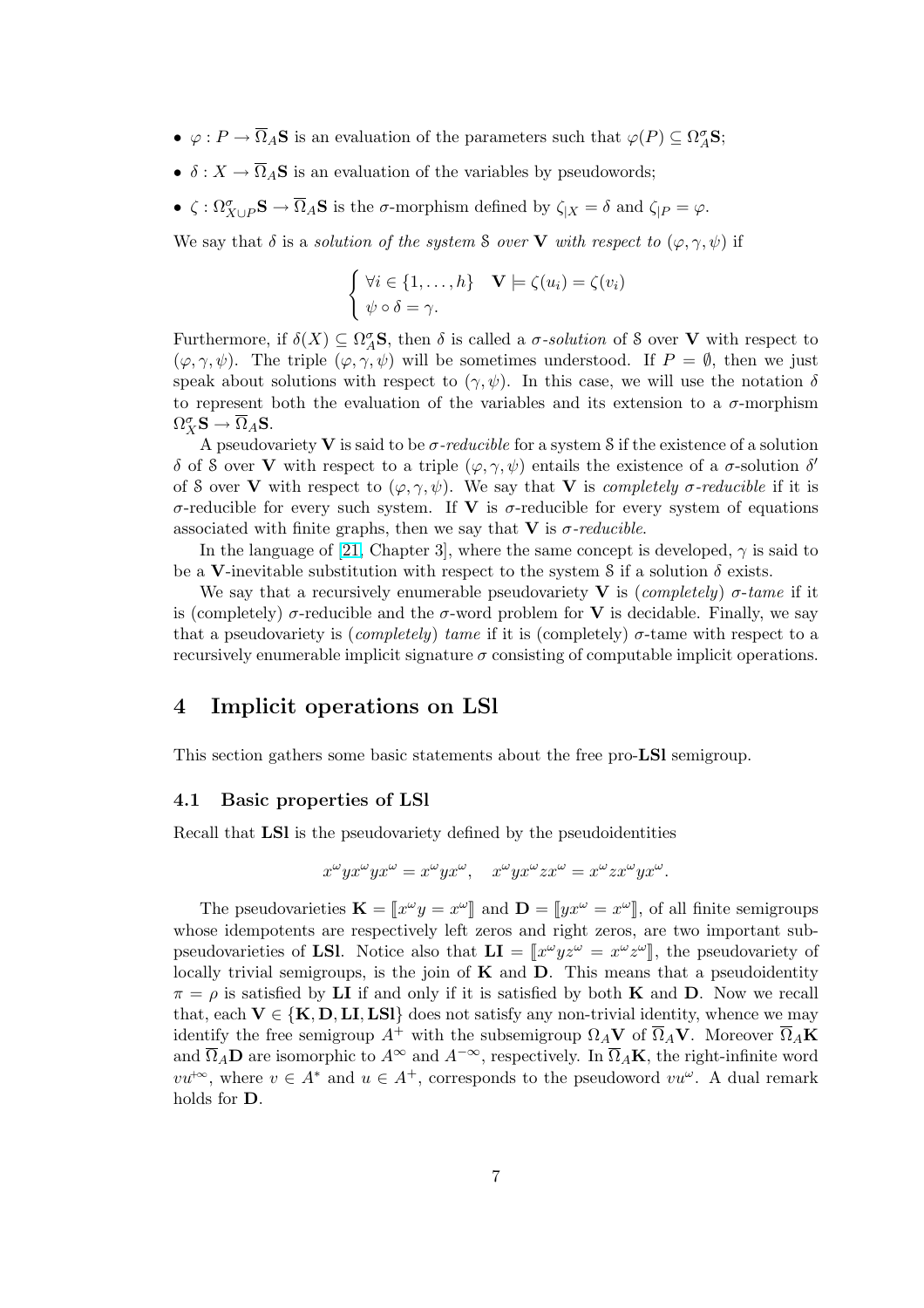<span id="page-7-0"></span>Let n be a positive integer. We denote by  $\equiv_n$  the congruence on  $\overline{\Omega}_A$ **S** given, for every  $\pi, \rho \in \overline{\Omega}_A$ **S**, by

 $\pi \equiv_n \rho$  if  $\pi$  and  $\rho$  have the same prefix, suffix and factors of length n.

The following proposition summarizes some properties of the pseudoidentities satisfied by LSl. This result is an immediate consequence of [14, Theorem 3.3].

**Proposition 4.1** Let  $\pi, \rho \in \overline{\Omega}_A$ **S**. The following conditions are equivalent:

- (i)  $p_{LSI}(\pi) = p_{LSI}(\rho)$ ;
- (*ii*)  $\pi \equiv_n \rho$  for every  $n \in \mathbb{N}$ ;
- (iii)  $p_{LI}(\pi) = p_{LI}(\rho)$  and  $\pi$  and  $\rho$  have the same finite factors;
- (iv)  $p_{LI}(\pi) = p_{LI}(\rho)$  and  $\pi$  and  $\rho$  have the same bi-infinite factors.

Moreover, if  $\pi$  and  $\rho$  are infinite pseudowords, then a bi-infinite word  $\mathbf{w} \in A^{\mathbb{Z}}$  is a factor of  $\pi \rho$  if and only if **w** is a factor of  $\pi$  or a factor of  $\rho$ , or  $\mathbf{w} \in \mathcal{O}(\overleftrightarrow{\pi \rho})$  where  $\overleftrightarrow{\pi \rho}$  is the bi-infinite word  $p_{\mathbf{D}}(\pi) \cdot p_{\mathbf{K}}(\rho)$ .

As an immediate consequence, we have the following cancelation properties.

**Corollary 4.2** Let  $\pi_1, \pi_2, \rho \in \overline{\Omega}_A$ **S** be such that **LSI** verifies  $\rho \pi_1 = \rho \pi_2$  or  $\pi_1 \rho = \pi_2 \rho$ . If  $\rho$  is a finite word or  $c(\rho)$  is disjoint with both  $c(\pi_1)$  and  $c(\pi_2)$ , then  $LSI \models \pi_1 = \pi_2$ .

Another consequence of Proposition 4.1 is the following factorization property.

**Lemma 4.3** Let  $\pi_1, \ldots, \pi_r, \rho_1, \rho_2 \in \overline{\Omega}_A$ **S** be infinite pseudowords and suppose that  $LSI \models \pi_1 \cdots \pi_r = \rho_1 \rho_2$ . Then, either  $\rho_1 \rho_2 \sim \overleftrightarrow{\pi_i \pi_{i+1}}$  for some  $i \in \{1, \ldots, r-1\}$ , or there exists  $a \, j \in \{1, \ldots, r\}$  and infinite pseudowords  $\pi'_j, \pi''_j \in \overline{\Omega}_A$ **S** such that  $\pi_j = \pi'_j \pi''_j$ and  $\overleftrightarrow{\rho_1 \rho_2} = \overleftrightarrow{\pi'_i \pi''_i}$  $\pi'_j \pi^{\prime \prime}_j$  .

**Proof.** For each positive integer k let  $u_k$  and  $v_k$  be, respectively, the suffix and the prefix of  $p_{\mathbf{D}}(\rho_1)$  and  $p_{\mathbf{K}}(\rho_2)$  of length k. Since  $u_kv_k$  is a factor of  $\rho_1\rho_2$  and LSI verifies  $\pi_1 \cdots \pi_r = \rho_1 \rho_2$ ,  $u_k v_k$  is also a factor of  $\pi_1 \cdots \pi_r$ . Suppose that  $\rho_1 \rho_2 \nightharpoonup \pi_i \pi_{i+1}$  for every  $i \in \{1, \ldots, r-1\}$ . Then, there is a  $j \in \{1, \ldots, r\}$  such that  $u_k v_k$  is a factor of  $\pi_j$  for every k. Hence, there is a factorization  $\pi_j = x_k u_k v_k y_k$  for every k and, since  $\overline{\Omega}_A$ **S** is compact, we may assume that both sequences  $(x_k u_k)_k$  and  $(v_k y_k)_k$  converge, say to  $\pi'_j$ and  $\pi''_j$  respectively. Therefore  $\pi_j = \pi'_j \pi''_j$  and  $\rho_1 \rho_2 = p_{\mathbf{D}}(\rho_1) \cdot p_{\mathbf{K}}(\rho_2) = \overline{\pi'_j \pi''_j}$  $\pi'_j \pi''_j$  $\Box$ 

A proof of the following simple, but fundamental, result can be found in [15].

**Lemma 4.4** Let S be a finite semigroup and let n be a positive integer. If  $\pi \in \overline{\Omega}_A$ **S** is a[n](#page-31-0) infinite pseudoword, then there exists a word  $w \in A^+$  such that  $w \equiv_n \pi$  and S satisfies  $w = \pi$ .

The next result  $(2, Corollary 5.6.2)$  presents an useful decomposition of the infinite elements of the semigroups  $\overline{\Omega}_A \mathbf{V}$ .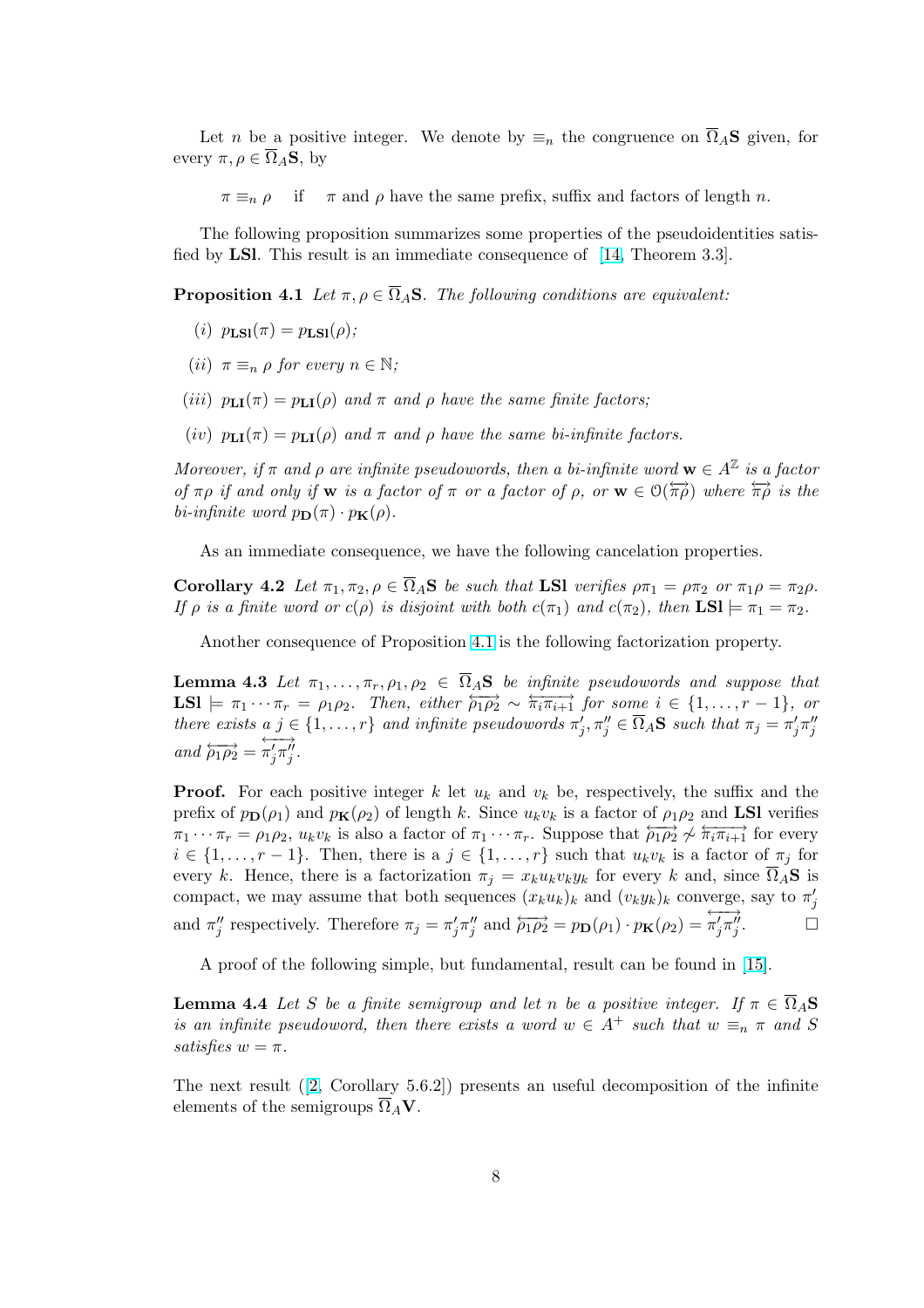<span id="page-8-0"></span>**Lemma 4.5** Let V be a pseudovariety of semigroups and let  $\pi$  be an infinite pseudoword of  $\overline{\Omega}_A \mathbf{V}$ . Then there exist  $\pi_1, \rho, \pi_2 \in \overline{\Omega}_A \mathbf{V}$  such that  $\pi = \pi_1 \rho^{\omega} \pi_2$ .

As an easy consequence, we derive the following property of the infinite elements of  $\overline{\Omega}_A$ **LSl**.

Corollary 4.6 If  $\pi \in \overline{\Omega}_A$ LSl $\setminus A^+$ , then  $\pi^{\omega} = \pi^2$ .

The next result presents a well-known property of pseudowords over **K**.

**Lemma 4.7** Let  $\pi, \rho \in \overline{\Omega}_A$ **S** be infinite pseudowords such that  $p_K(\pi) = p_K(\rho)$ . Then there exist factorizations  $\pi = \pi_1 \pi_2$  and  $\rho = \pi_1 \rho_2$  where  $\pi_1, \rho_1, \rho_2$  are infinite. Moreover, if  $p_{\mathbf{K}}(\pi) = vu^{\otimes}$  where  $v \in A^*$  and  $u \in A^+$ , then one can choose  $\pi_1 = vu^{\omega}$ .

A dual result holds for D.

### 4.2 The κ-word problem for LSl

In this subsection we briefly recall the solution of the  $\kappa$ -word problem for **LSI** obtained by the first author [14].

A term of rank 0 is a  $\kappa$ -term not involving the  $\omega$ -power, that is, is an element of  $\Omega_A$ **S** (= A<sup>+</sup>). A term of rank 1 is a  $\kappa$ -term  $\pi$  of the form

$$
\pi = u_0' u_1^{\omega} u_1' u_2^{\omega} \cdots u_m^{\omega} u_m'
$$

with  $m \geq 1$ ,  $u'_0, \ldots, u'_m \in A^*$  and  $u_1, \ldots, u_m \in A^+$ . It is clear that  $p_{\mathbf{K}}(\pi)$  is the rightinfinite word  $u_0' u_1^{+\infty}$  and  $p_{\mathbf{D}}(\pi)$  is the left-infinite word  $u_m^{-\infty} u_m'$ . The  $\kappa$ -term  $\pi$  is said to be in *reduced form* when:  $u_j$  is a Lyndon word for  $j = 1, \ldots, m$ ;  $u'_0 u_1^{+\infty}$  and  $u_m^{-\infty} u'_m$  are words in normal form;  $u_j^{\infty} u'_j u_{j+1}^{\infty}$  is a non-periodic word for  $j = 1, ..., m - 1$ . In this case, we denote by  $B_{\pi}$  the set of all non-periodic bi-infinite factors of  $\pi$ , that is,

$$
B_{\pi} = \{ u_j^{\infty} u'_j u_{j+1}^{\infty} \mid j = 1, \dots, m-1 \}.
$$
 (4.1)

Recall that, if a pseudoidentity  $\pi = \rho$  holds in **LSI**, then either  $\pi$  and  $\rho$  are the same finite word or they both are infinite pseudowords. The following decision criterion to test if two infinite  $\kappa$ -terms (i.e.,  $\kappa$ -terms of rank at least 1) are equal over **LSI** is a simple reformulation of [14, Theorem 7.1].

**Proposition 4.8** Let  $\pi \in \Omega_A^{\kappa}$  be an infinite  $\kappa$ -term. Then, there is a rank 1  $\kappa$ -term  $\pi_1 = u'_0 u_1^{\omega} u'_1 u_2^{\omega} \cdots u_m^{\omega} u'_m$ , in reduced form, such that  $LSl \models \pi = \pi_1$ .

Moreover, if  $\rho \in \Omega_A^{\kappa}$ **S** is another infinite  $\kappa$ -term and  $\rho_1 = v_0'v_1^{\omega}v_1'v_2^{\omega} \cdots v_p^{\omega}v_p'$  is a rank 1 κ-term in reduced form such that  $LSl \models \rho = \rho_1$ , then LSI verifies  $\pi = \rho$  if and only if  $u'_0u_1^{+\infty} = v'_0v_1^{+\infty}, u_m^{-\infty}u'_m = v_p^{-\infty}v'_p$  and  $B_{\pi_1} = B_{\rho_1}$ . Furthermore, it is effectively decidable whether LSI verifies  $\pi = \rho$  or not.

Let  $\pi \in \overline{\Omega}_A$ S be an infinite pseudoword such that  $LSl \models \pi = w$  for some  $\kappa$ -term w. As a consequence of Proposition 4.8, we may define  $B_{\pi}$  as being the set  $B_{\pi_1}$ , where  $\pi_1$ is any rank 1  $\kappa$ -term in reduced form such that  $LSl \models \pi = \pi_1$ .

# 5 Some combinatorial results

In this section, we briefly recall some definitions on words and some results of [15, Section 4] that will be used latter.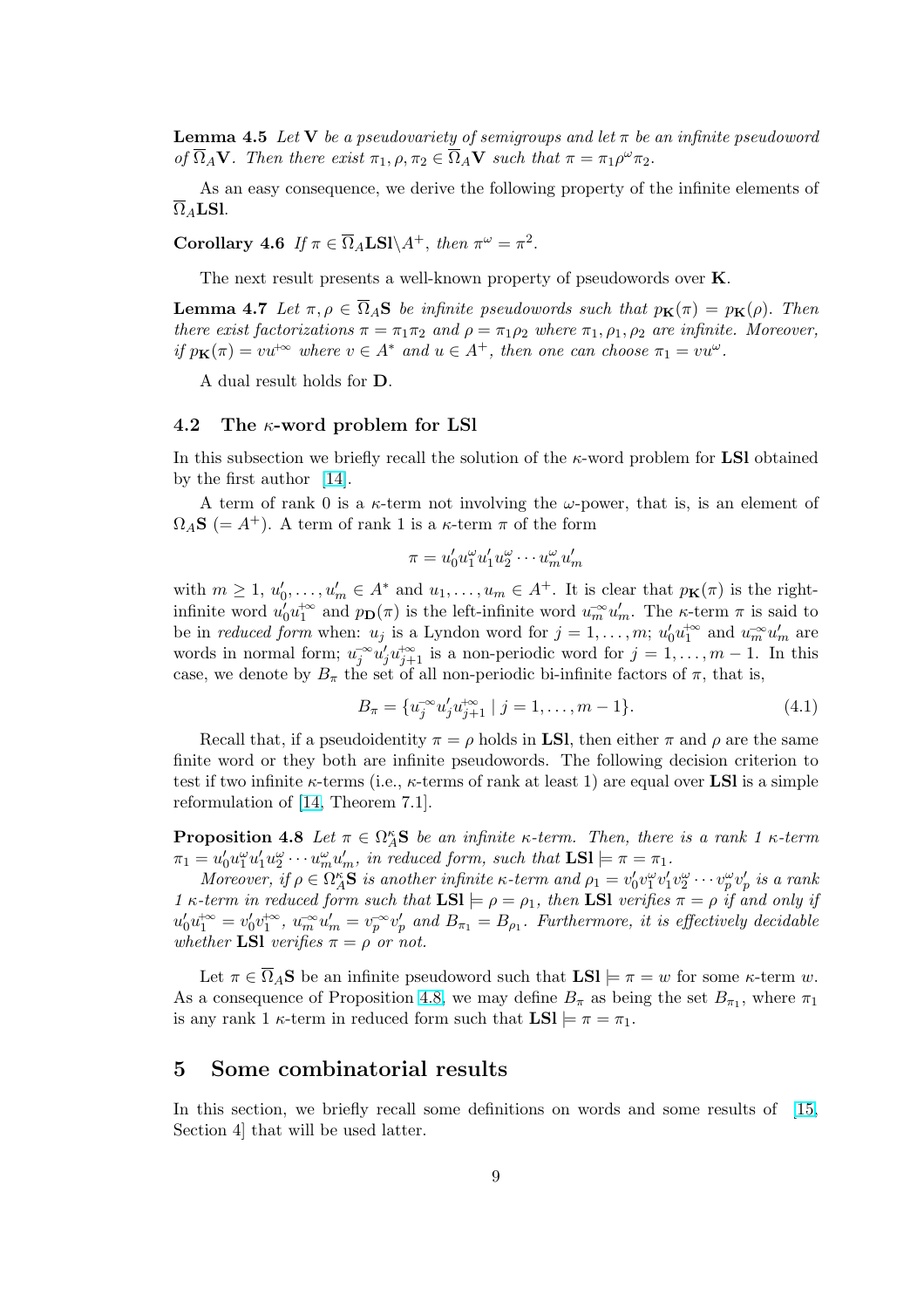## <span id="page-9-0"></span>5.1 Centers of bi-infinite words

Let  $w \in A^+$  and let  $u = w[l, r]$  be an occurrence of a factor u in w. An occurrence  $v = w[l, r']$ , with  $r \leq r'$ , of a factor v in w is said to be a *right-extension* of the occurrence  $w[l, r]$ . In this case, the word v itself is said to be a *right-extension (in w)* of the occurrence  $w[l, r]$ .

**Definition 5.1 (allowed occurrence)** Let  $u \in A^+$  and let  $\overrightarrow{u} \in A^+$  be a right-extension of u. We say that an occurrence  $u = w[l, r]$  in a word  $w \in A^+$  is allowed in w relative to  $\vec{u}$  if  $\vec{u}$  is a right-extension in w of the occurrence w[l, r].

For instance, let  $u = aba$  and let  $\overrightarrow{u} = abaabc$ . Then  $w = cababaabaabaabc$ has two allowed occurrences of  $u : w[4, 6]$  and  $w[14, 16]$ ; and two occurrences of u not allowed: w[2, 4] and w[11, 13]. If  $\overrightarrow{u} = ababb$  then u has no allowed occurrences in w.

Definition 5.2 (centers of a bi-infinite word) Let  $w \in A^{\mathbb{Z}}$  be a bi-infinite word. For every pair of integers  $p, q \in \mathbb{N}_0$ , the factor  $\mathbf{w}[-p, q]$  is said to be a center of  $\mathbf{w}$ .

The dual (for left-extensions) of the following result was proved in [15, Lemma 4.2].

**Lemma 5.3** Let  $B = \{w_1, \ldots, w_n\}$  be a finite set of non-periodic bi-infinite words such that  $\mathbf{w}_i \nsim \mathbf{w}_j$  for every  $i, j \in \{1, \ldots, n\}$  with  $i \neq j$ . For each  $\ell \in \{1, \ldots, n\}$  let also  $c_{\ell} = \mathbf{w}_{\ell}[-p_{\ell}, q_{\ell}]$  be a center of  $\mathbf{w}_{\ell}$  with  $p_{\ell} \ge Q$  for a fixed  $Q$  (dependi[ng o](#page-31-0)n B) chosen sufficiently large.

For each  $\ell$  there is a center  $\vec{c}_{\ell} = \mathbf{w}_{\ell}[-p_{\ell}, q_{\ell}']$  of  $\mathbf{w}_{\ell}$  with  $q_{\ell} \leq q_{\ell}'$  (so that  $\vec{c}_{\ell}$  is a rightextension of  $c_{\ell}$ ) such that the following property is verified, for every  $i, j \in \{1, \ldots, n\}$ (where  $i$  and  $j$  may be the same):

any two distinct occurrences of  $c_i$  and  $c_j$  in a finite word  $w \in A^+$ , which are allowed relative to  $\overrightarrow{c_i}$  and  $\overrightarrow{c_j}$  respectively, are disjoint. (5.1)

This property (5.1), of allowed occurrences of certain centers of bi-infinite words being necessarily disjoint, is essential to our purposes. Indeed, in Section 6, we will need to transform occurrences of certain factors (which are centers of bi-infinite words) in a word and, so, we need these occurrences to be disjoint. The definition of allowed occurrences in a word was introduced with this purpose. We will transform o[nly](#page-11-0) allowed occurrences of these centers.

### 5.2 Marked factors

In what follows we recall some notions, and their basic properties, introduced in [15]. We will also fix several integers already used in that paper. Let us begin by recalling some of them.

## Definition 5.4 (constants k, k' and k'') We let:

• k represent the number  $|S|$  of elements of a finite A-generated semigroup S. We assume for the rest of the paper that S and k are fixed.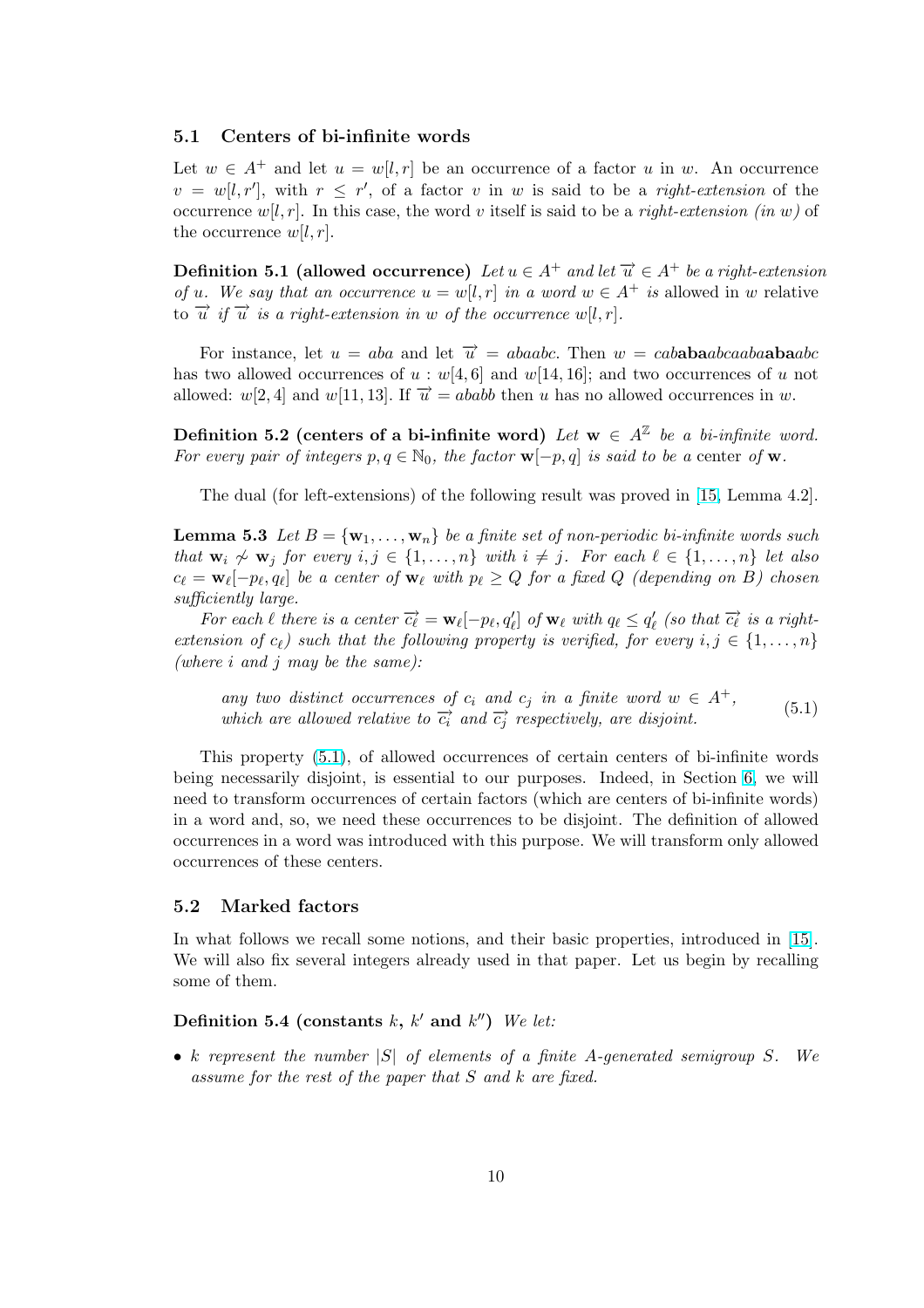- <span id="page-10-0"></span>•  $k' = 6k|A|^{3k}$ , and notice that this constant is large enough to guarantee that, if  $u_1, \ldots, u_r$  are all the factors of a word  $w \in A^+$  with  $2k \leq |u_i| < 3k$  and if  $doc(u_i, w) >$  $k'-2$  for every  $1 \leq i \leq r$ , then it is possible to choose one occurrence of each factor  $u_i$ such that these occurrences are pairwise disjoint. We will be interested in these factors  $u_i$  because they can be factored in the form  $u_i = u_{i,1}u_{i,2}u_{i,3}$  with  $|u_{i,1}| = |u_{i,3}| = k$  and  $|u_{i,2}| < k$ .
- $k'' = [2k'(3k-1)]^{|A|^{3k-1}+1}$ , and observe that the definition of  $k''$  is motivated by Lemma 5.6 below.

A finite word v is said to be k'-abundant if  $\text{doc}(y, v) \geq k'$  for all factors y of v with length  $3k-1$ .

Let  $w = a_1 a_2 \cdots a_n$   $(a_i \in A)$  be a finite word, with  $n \geq 3k - 1$ . A k''-neighborhood of an occurrence  $u = w[i, j]$  of a factor u in w is an occurrence  $v = w[i', j']$  extending  $w[i, j]$ (i.e., such that  $i' \leq i$  and  $j' \geq j$ ) and such that  $|v| \leq k''$ . An occurrence  $u = w[i, j]$  of a factor u of length  $3k - 1$  in w will be said to be *free* if there exists a  $k''$ -neighborhood v of  $w[i, j]$  such that v is k'-abundant. Notice that, in this case, every occurrence of a factor y, of length  $3k - 1$ , in the k''-neighborhood v is free. The occurrence  $u = w[i, j]$ and the letters  $a_i, a_{i+1}, \ldots, a_j$  will be said to be *marked* if  $w[i, j]$  is not free.

The next lemma follows easily from the above definitions.

Lemma 5.5 There is a unique factorization

$$
w = w_0 v_1 w_1 v_2 \cdots v_q w_q
$$

such that

- $q \geq 0$ ;
- $w_0, w_q \in A^*, w_1, \ldots, w_{q-1}, v_1, \ldots, v_q \in A^+;$
- for each  $1 \leq i \leq q$ , the letters of  $v_i$  are marked;
- for each  $0 \leq j \leq q$ , the letters of  $w_j$  are not marked.

This factorization is called the marked factorization of w (for k). The factors  $v_1, \ldots, v_q$ (resp.  $w_0, \ldots, w_q$ ) are said to be the marked factors (resp. the free factors) of w (for k).

The above process of marking letters of a given word  $w \in A^+$  is a way to identify the factors of a given length  $3k - 1$  that (locally) have "few" occurrences: the definition of what "few" means is made in such a way that the marked factors have bounded lengths, as shown by the following lemma. On the contrary the free factors are "big" and have no bounds on its lengths.

**Lemma 5.6** Let  $w = w_0v_1w_1v_2\cdots v_qw_q$  be the marked factorization of a word  $w \in A^+$ of length at least  $3k - 1$ . If  $q \ge 1$ , then  $3k - 1 \le |v_i| < k''$  for every  $1 \le i \le q$ .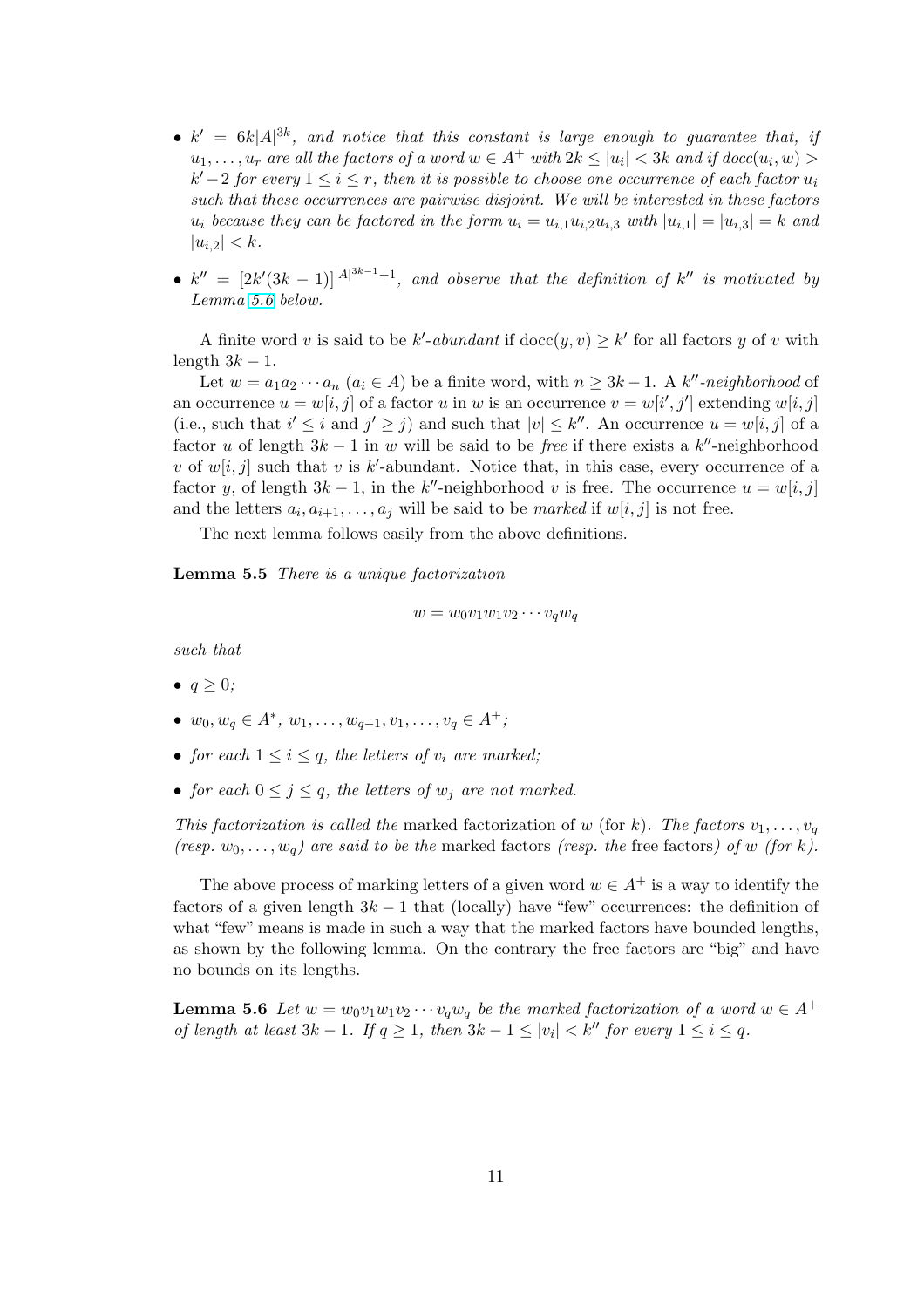# <span id="page-11-0"></span>6 Complete  $\kappa$ -reducibility of LSI

In this section, we prove the main result of the paper.

**Theorem 6.1** The pseudovariety **LSI** is completely  $\kappa$ -reducible.

The proof is spread over subsections 6.1 to 6.6. Since the  $\kappa$ -word problem for **LSI** is decidable by Proposition 4.8, the complete tameness of LSl follows immediately from Theorem 6.1.

### **Theorem 6.2** The pseudovariety LSI is compl[etely](#page-28-0)  $\kappa$ -tame.

A decidability conseque[nce](#page-8-0) of complete tameness of LSl is presented in Theorem 6.3 below, a result which follows from [21, Chapter 3]. The reader is referred to this book for details and missing definitions. For a pseudovariety R of relational morphisms and a pseudovariety  $V$  of semigroups, denote by  $Rq(V)$  the following pseudovariety of semigroups,

 $Rq(V) = \{S \in \mathbf{S} : \text{ there exists } \theta \in \mathbf{R} \text{ and } T \in \mathbf{V} \text{ with } \theta : S \rightarrow T\}.$ 

**Theorem 6.3** The pseudovariety  $Rq(LSI)$  is decidable whenever R is a pseudovariety of relational morphisms with a finite basis of pseudoidentities of the form  $(A, u = v, \mathcal{S})$ with S being a finite system of  $\kappa$ -equations.

### 6.1 Initial considerations

Suppose that we are given a finite system S of  $\kappa$ -equations and a solution  $\delta$  of S over **LSI** with respect to a triple  $(\varphi, \gamma, \psi)$ . To prove the complete  $\kappa$ -reducibility of LSI, we need to construct a  $\kappa$ -solution  $\delta'$  of S over **LSI** with respect to  $(\varphi, \gamma, \psi)$ . As we observe below, the liberty to choose the  $\delta'$  label of some variables is very restricted.

**Obs. 1.** Suppose that  $x \in X$  is a variable such that  $\delta(x) = u$  with  $u \in A^+$ . By definition of complete  $\kappa$ -reducibility, we must have  $\psi \circ \delta = \gamma = \psi \circ \delta'$ . Thus, in particular,  $\psi(\delta'(x)) = \psi(u)$ . Since we are given a morphism  $\psi : \overline{\Omega}_A \mathbf{S} \to S$  into a fixed (but arbitrary) finite semigroup S, it is possible that the equality  $\psi(\delta'(x)) = \psi(u)$  holds only when  $\delta'(x) = u$ . This is the case, for instance, when  $u = a$  and  $S = \{a, 0\}$  is the monogenic semigroup generated by a, defined by the relation  $a^2 = 0$ . Therefore, in that case we would not have any choice; we would be obliged to define  $\delta'(x) = u$ . However, since we want to define an algorithm to construct  $\delta'$  that should work with any given system and solution, we thus "need" to define  $\delta'(x) = u = \delta(x)$  in general.

**Obs. 2.** Now, suppose that  $x \in X$  is such that  $LSl \models \delta(x) = u^{\omega}$  with  $u \in A^+$ . Since S is an arbitrary system of  $\kappa$ -terms, it could include, for instance, the equation  $x = y^{\omega}$ with y a variable such that  $\delta(y) = u$ , because in that case **LSI**  $\models \delta(x) = \delta(y)^\omega$ . As  $LSl \models \delta'(x) = \delta'(y)^\omega$ , and we "must have"  $\delta'(y) = u$  by Obs. 1, we thus "need" to choose for  $\delta'(x)$  a  $\kappa$ -term such that  $\text{LSI} \models \delta'(x) = u^{\omega} = \delta(x)$ .

More generally, suppose that  $\delta(x)$  is given by a non-explicit  $\kappa$ -term when projected into  $\Omega_A$ **LSI** (see Example 6.17 for a case in which  $\delta(x)$  is not itself a  $\kappa$ -term). By Proposition 4.8 this is equivalent to the existence of a rank 1  $\kappa$ -term  $w = v_0 u_1^{\omega} v_1 u_2^{\omega} \cdots u_n^{\omega} v_n$ in reduced form such that  $LSl \models \delta(x) = w$ . Therefore, by similarity with the situation above, it is not difficu[lt to](#page-23-0) deduce that we should have  $\text{LSI} \models \delta'(x) = w = \delta(x)$ .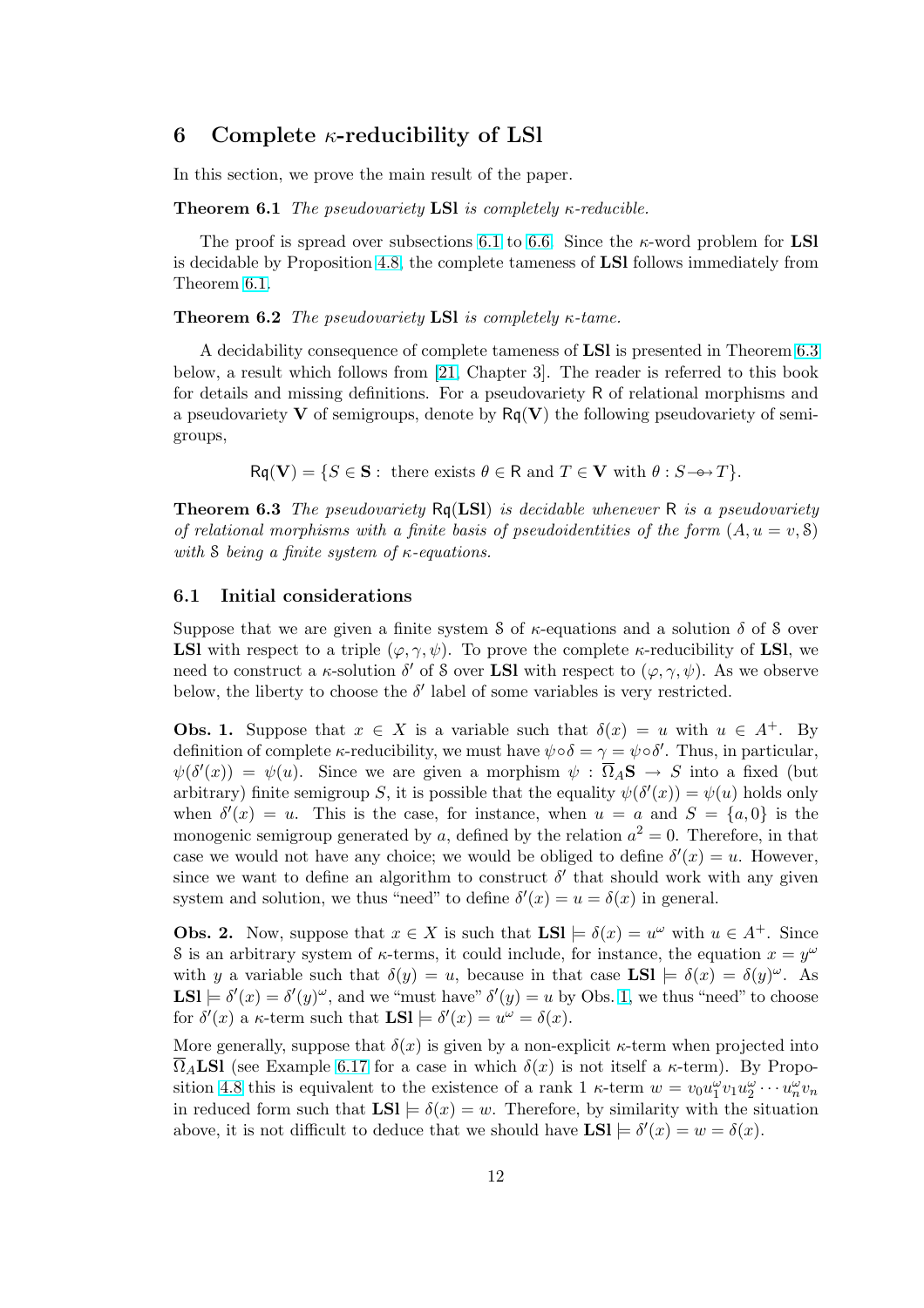<span id="page-12-0"></span>**Obs. 3.** Suppose at last that  $x \in X$  is such that  $\mathbf{K} \models \delta(x) = vu^{\omega}$  with  $v \in A^*$  and  $u \in A^+$ . Then,  $\delta(x) = v\pi$  for some pseudoword  $\pi$  such that  $\mathbf{K} \models \pi = u^{\omega}$ . Then, by Proposition 4.1, its clear that  $LSl \models \pi = u\pi$ , and we may assume that  $x = yz$  and  $z = tz$  are equations of S with  $\delta(y) = v$ ,  $\delta(z) = \pi$  and  $\delta(t) = u$ . Hence, **LSI** must verify  $\delta'(x) = \delta'(y)\delta'(z)$  and  $\delta'(z) = \delta'(t)\delta'(z) = u\delta'(z)$ , which implies that **K** verifies  $\delta'(z) = u^{\omega}$  and so also  $\delta'(x) = \delta'(y)\delta'(z) = vu^{\omega} = \delta(x)$ .

Dually, if  $x \in X$  $x \in X$  is such that  $\mathbf{D} \models \delta(x) = u^{\omega}v$  with  $v \in A^*$  and  $u \in A^+$ , then we should have  $\mathbf{D} \models \delta'(x) = u^{\omega}v = \delta(x)$ .

Observations 1 and 2 above suggest that, for a variable x labeled under  $\delta$  by a  $\kappa$ term when projected into  $\overline{\Omega}_A$ **LSl**, we should choose for  $\delta'(x)$  a  $\kappa$ -term verifying **LSl**  $\delta'(x) = \delta(x)$ . On the other hand, Observation 3 suggests that, if x is a variable such that the projection of  $\delta(x)$  into  $\overline{\Omega}_A\mathbf{K}$  (resp. into  $\overline{\Omega}_A\mathbf{D}$ ) is an ultimately periodic word  $vu^{+\infty}$ (resp.  $u^{\infty}v$ ), the[n w](#page-11-0)e s[hou](#page-11-0)ld choose for  $\delta'(x)$  a  $\kappa$ -term whose projection into  $\overline{\Omega}_A\mathbf{K}$  (resp. into  $\overline{\Omega}_A$ **D**) is also  $vu^{+\infty}$  (resp.  $u^{-\infty}v$ ). The *κ*-solution  $\delta'$ , to be defined in Subsection 6.5 below, will respect these constraints.

### 6.2 Simplifications on the system of equations

Let us proceed with the simplifications which are the objective of this subsection. By the following result, proved in [8, Proposition 3.1], we may restrict the problem to consider only systems without parameters.

**Proposition 6.4** Let V be an arbitrary pseudovariety and let  $\sigma$  be any implicit signature. If V is  $\sigma$ -reducible f[or](#page-31-0) systems of equations of  $\sigma$ -terms without parameters, then **V** is completely  $\sigma$ -reducible.

For the rest of the paper, we will work only with the pseudovariety LSl and all the solutions that we consider are over LSl. So, by Proposition 6.4, it suffices to consider a finite system  $\delta$  of  $\kappa$ -equations

$$
u_i = v_i \quad (i = 1, \dots, h), \tag{6.1}
$$

with  $u_i, v_i \in \Omega_K^{\kappa}$ **S**. Consider also a solution  $\delta$  of S over **LSI** with respect to a pair  $(\gamma, \psi)$ .

Before describing new simplifications on the system and the solution, we illustrate them with an example.

**Example 6.5** Suppose that  $X = \{x, y, z, w, t\}$  is the set of variables and that S has the unique equation of  $\kappa$ -terms of rank  $\leq 2$ 

$$
(x^{\omega}y)^{\omega}z = (wt)^{\omega}z.
$$

Since  $\delta$  is a solution over LSI, it follows that LSI verifies

$$
\delta((x^{\omega}y)^{\omega}z) = \delta((wt)^{\omega}z).
$$

As  $\delta$  is a  $\kappa$ -morphism and so, in particular, commutes with  $\omega$ -powers, we deduce that LSl satisfies ¡  $\sqrt{\omega}$  $\sqrt{\omega}$ 

$$
(\delta(x)^{\omega}\delta(y))^{\omega}\delta(z) = (\delta(w)\delta(t))^{\omega}\delta(z).
$$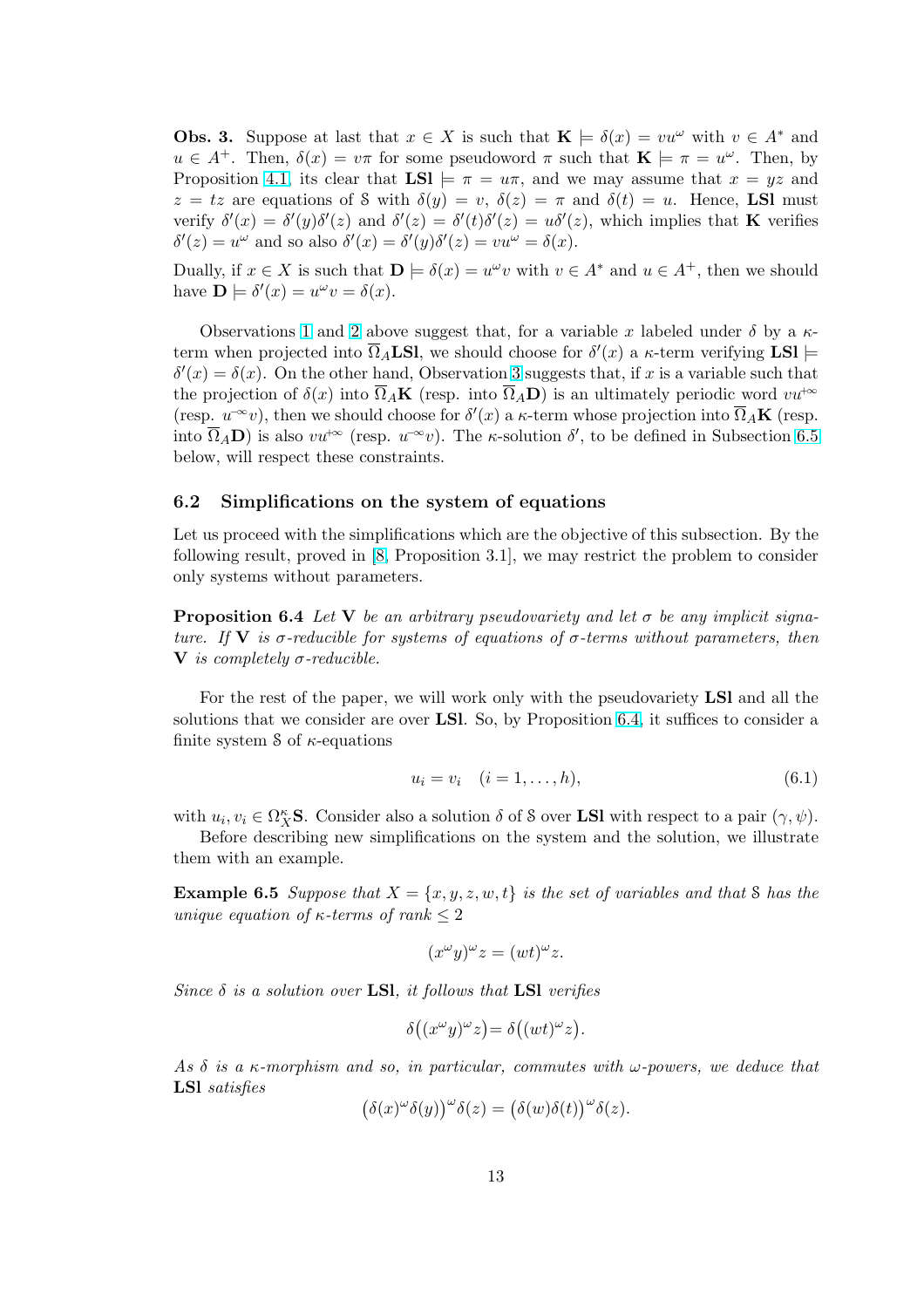<span id="page-13-0"></span>Now, applying Corollary 4.6, we obtain

$$
\mathbf{LSl} \models \delta(x)^{\omega}\delta(y)\delta(x)^{\omega}\delta(y)\delta(z) = (\delta(w)\delta(t))^{\omega}\delta(z).
$$

Then,  $\delta$  is a solution [over](#page-8-0) LSI with respect to  $(\gamma, \psi)$  of the system  $S_0$  with the single equation of  $\kappa$ -terms of rank  $\leq 1$ 

$$
x^{\omega}yx^{\omega}yz = (wt)^{\omega}z.
$$

We suppose furthermore that  $\delta(w)$  and  $\delta(t)$  are finite pseudowords and that  $\delta(x)$  is an infinite pseudoword. We consider a new variable v and a new equation  $v = wt$  and define mappings  $\delta_1$  and  $\gamma_1$  extending  $\delta$  and  $\gamma$  to  $X_1 = X \cup \{v\}$  by defining  $\delta_1(v) = \delta(w)\delta(t)$ and  $\gamma_1(v) = \psi \circ \delta_1(v)$ . Therefore, again by Corollary 4.6, LSI verifies

$$
\delta_1(x)\delta_1(x)\delta_1(y)\delta_1(x)\delta_1(x)\delta_1(y)\delta_1(z) = \delta_1(v)^{\omega}\delta_1(z).
$$

Then,  $\delta_1$  is a solution over LSI with respect to  $(\gamma_1, \psi)$  of the following system  $S_1$ 

$$
\begin{cases} xxyxxyz = v^{\omega}z \\ v = wt. \end{cases}
$$

Suppose that  $S_1$  admits a  $\kappa$ -solution  $\delta'_1$  over **LSI** with respect to  $(\gamma_1, \psi)$  such that  $\delta_1'(x)$  is infinite. [We will prove in Subsection 6.5 that such a  $\kappa$ -solution exists for such type of equations.] Then  $\delta' = \delta_1' |_{X}$  is a  $\kappa$ -solution of S over **LSI** with respect to  $(\gamma, \psi)$ .

Motivated by this example, we will consider finite systems of  $\kappa$ -equations

$$
u_{i,1} \cdots u_{i,p_i} = u_{i,p_i+1} \cdots u_{i,q_i} \quad (i = 1, \ldots, h), \tag{6.2}
$$

with solutions  $\delta$  over **LSI** with respect to a pair  $(\gamma, \psi)$  where, for each  $j \in \{1, ..., q_i\}$ ,  $u_{i,j}$  is either a variable or  $u_{i,j} = x_{i,j}^{\omega}$  with  $x_{i,j}$  a variable such that  $\delta(x_{i,j}) \in A^+$ .

Example 6.5 (namely the property required by the  $\kappa$ -solution  $\delta_1'$ ) also motivates the following definition.

**Definition 6.6 (FT**  $\kappa$ -reducibility) We will say that LSI is FT ("first type")  $\kappa$ -reducible if, for [each](#page-12-0) system S and solution  $\delta$  of form (6.2) there exists a  $\kappa$ -solution  $\delta'$  over **LSI** such that, for each  $x \in X$ ,  $\delta'(x)$  is infinite when  $\delta(x)$  is infinite.

Now we show that the complete  $\kappa$ -reducibility of **LSI** is a consequence of its FT  $\kappa$ -reducibility.

### **Proposition 6.7** If LSI is FT  $\kappa$ -reducible, then LSI is completely  $\kappa$ -reducible.

**Proof.** By Proposition 6.4, it suffices to consider a finite system S of type (6.1). Let  $\delta$ be a solution of S over LSI with respect to a pair  $(\gamma, \psi)$ , and let us apply the process illustrated in Example 6.5.

We choose any subterm of the form  $u^{\omega}$ , with u an infinite  $\kappa$ -term, and we replace  $u^{\omega}$ by  $u^2$ . We repeat the s[ame](#page-12-0) step in the new system thus obtained, and we [itera](#page-12-0)te this process until possible. Since the rank of the subterms replaced decrease, this process must stop with a syst[em](#page-12-0)  $S_0$  of equations of  $\kappa$ -terms of rank  $\leq 1$ . Notice that  $S_0$  is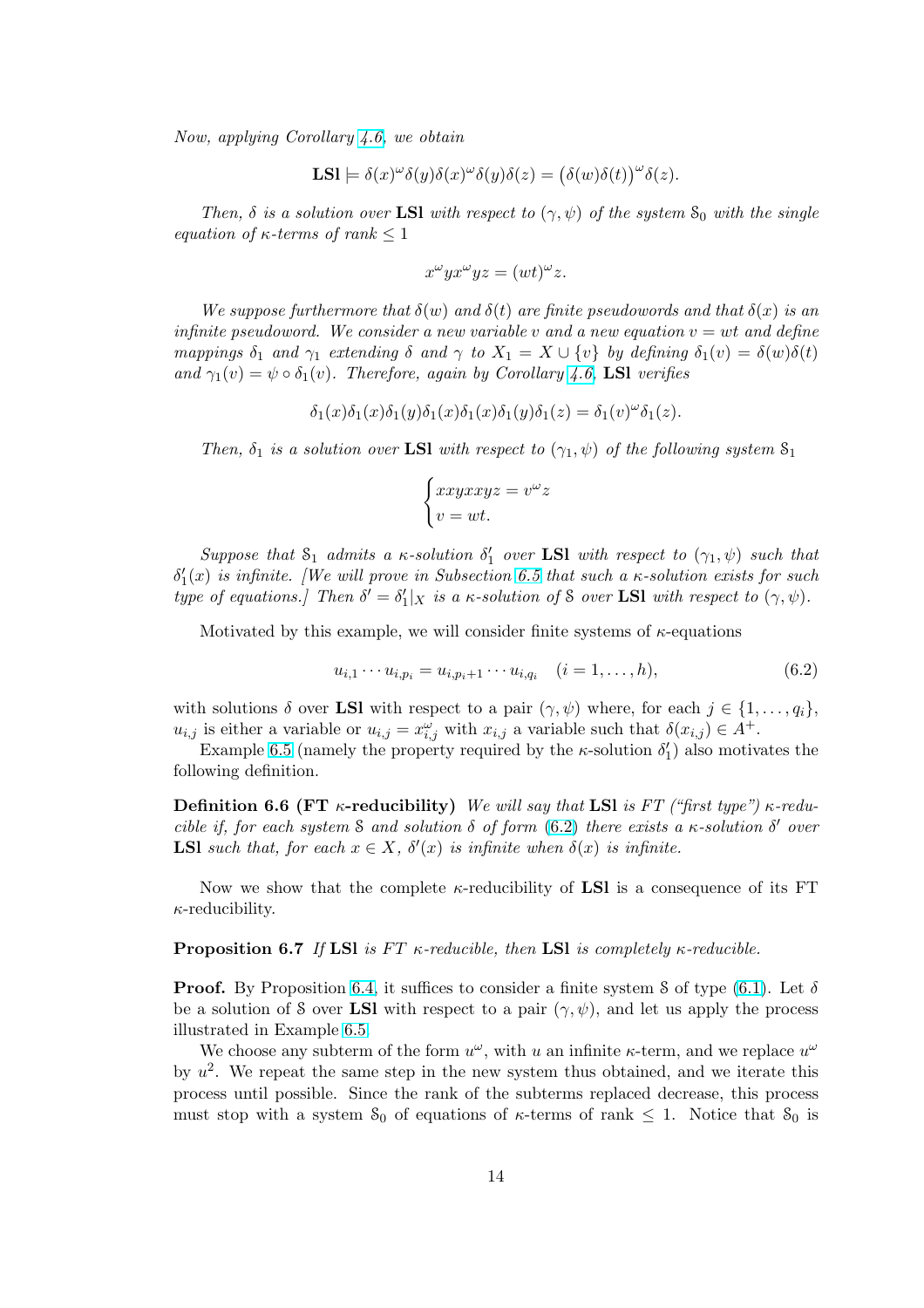<span id="page-14-0"></span>unique, that is,  $S_0$  does not dependent on the order of the substitutions. Moreover,  $\delta$  is a solution of  $S_0$  over **LSI** with respect to  $(\gamma, \psi)$ .

Now, we consider each subterm, of the equations of  $S_0$ , of the form  $u^{\omega}$  (with  $u \in X^+$ of course). If  $\delta(u)$  is an infinite pseudoword, then we replace  $u^{\omega}$  by  $u^2$ . Otherwise  $\delta(u)$  is a finite word. In this case we add a new variable  $v<sub>u</sub>$  to the set of variables, we add a new equation  $v_u = u$  to the system of equations, and we extend  $\delta$  and  $\gamma$  to new mappings  $\delta_1$ and  $\gamma_1$  by letting  $\delta_1(v_u) = \delta(u)$  and  $\gamma_1(v_u) = \psi \circ \delta_1(v_u)$ . We obtain a finite system  $S_1$  of form (6.2) having  $\delta_1$  as a solution over LSI with respect to  $(\gamma_1, \psi)$ . By hypothesis there exists a  $\kappa$ -solution  $\delta'_1$  of  $\mathcal{S}_1$  over **LSI** with respect to  $(\gamma_1, \psi)$  such that  $\delta'_1(x)$  is infinite when  $\delta_1(x)$  is infinite. Therefore  $\delta' = \delta'_1|_X$  is a  $\kappa$ -solution of S over **LSI** with respect to  $(\gamma, \psi)$ [.](#page-13-0)

We proceed with our next reduction on the problem. We consider a system of word equations, that is a system S of equations of the form

$$
x_{i,1} \cdots x_{i,p_i} = x_{i,p_i+1} \cdots x_{i,q_i} \quad (i = 1, \ldots, h)
$$
\n(6.3)

where  $x_{i,j}$  is a variable for all  $j \in \{1, \ldots, q_i\}$ , and let  $\delta$  be a solution of S over LSI with respect to a pair  $(\gamma, \psi)$ , labeling each variable by an infinite pseudoword.

Definition 6.8 (ST  $\kappa$ -reducibility) We will say that LSI is ST ("second type")  $\kappa$ reducible if, for every system S and solution  $\delta$  of form (6.3) and every integer  $M \geq 1$ , there exists a  $\kappa$ -solution  $\delta' = \delta'(8, \delta, M)$  over **LSI** with respect to  $(\gamma, \psi)$  such that for each variable  $x \in X$ ,

- (ST.1)  $\delta'(x)$  is infinite;
- $(ST.2)$  if  $LSl \models \delta(x) = vu^{\omega}$ , where  $u \neq 1$  and v are finite words, then  $LSl \models \delta'(x) =$  $\delta(x)$ ;
- (ST.3) if  $\delta(x) = u\pi$ , where  $u \in A^*$  with  $|u| \leq M$  and  $\pi \in \overline{\Omega}_A$ S, then  $\delta'(x) = u\pi'$  where  $\pi' \in \Omega_A^{\kappa}$ **S** is such that  $\psi(\pi) = \psi(\pi')$ .

Moreover, if y is another variable,  $v \in A^*$  with  $|v| \leq M$  and  $\rho \in \overline{\Omega}_A$ **S** are such that  $\delta(y) = v\rho$  and  $LSl \models \pi = \rho$ , then  $\delta'(y) = v\rho'$  where  $\rho' \in \Omega_A^{\kappa}S$  is such that  $\psi(\rho) = \psi(\rho')$  and  $\text{LSl} \models \pi' = \rho'.$  In particular, if  $\text{LSl} \models \delta(x) = \delta(y)$ , then LSI  $\models \delta'(x) = \delta'(y)$ .

As one notices by this definition, to permit the simplification of the system and the solution, we need to require more complex properties to be preserved. On the other hand, although LSI is an autodual pseudovariety, conditions  $(ST.2)$ - $(ST.3)$  above are not symmetric. This happens because (cf. the proof of Proposition 6.9 below) in order to reduce the problem to a system S and solution  $\delta$  of form  $(6.3)$ , when a general system and solution are given we "absorb" the variables which are labeled by finite pseudowords into the variables to their right.

### **Proposition 6.9** If LSI is ST  $\kappa$ -reducible, then LSI is completely  $\kappa$ -reducible.

**Proof.** By Proposition 6.7, it suffices to show that  $ST$   $\kappa$ -reducibility implies  $FT$   $\kappa$ reducibility of LSI. So, let S be a finite system and let  $\delta$  be a solution of S over LSI with respect to a pair  $(\gamma, \psi)$ , of type (6.2). That is S is a system of equations

$$
u_{i,1} \cdots u_{i,p_i} = u_{i,p_i+1} \cdots u_{i,q_i} \quad (i = 1, \ldots, h)
$$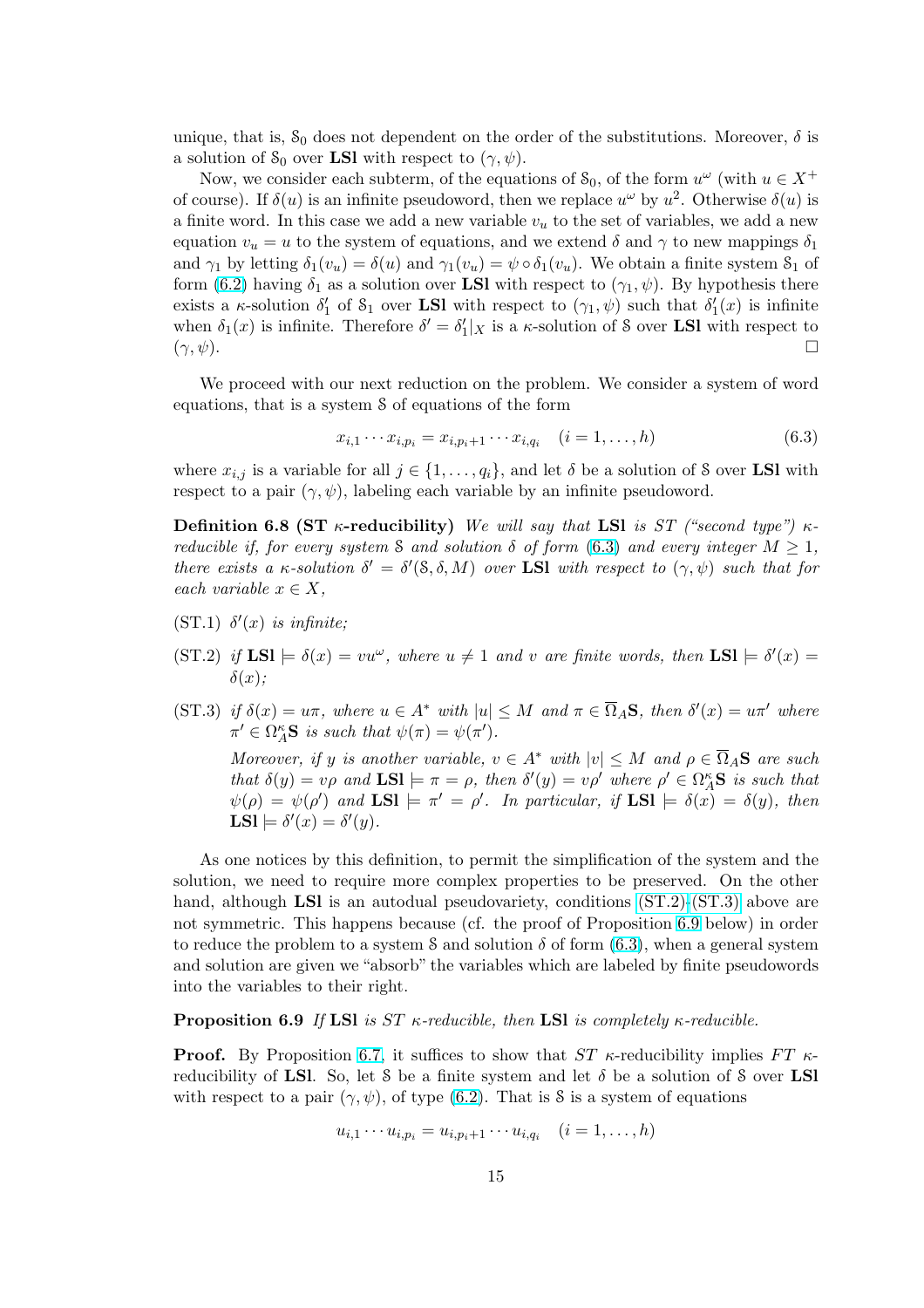<span id="page-15-0"></span>where  $u_{i,j}$  is either a variable or  $u_{i,j} = x_{i,j}^{\omega}$  with  $x_{i,j}$  a variable such that  $\delta(x_{i,j}) \in A^+$ .

We first reduce to the case in which the last factors  $u_{i,p_i}$  and  $u_{i,q_i}$  of each equation i are labelled under  $\delta$  by infinite pseudowords. That is, we assume that for such systems and solutions there exists a  $\kappa$ -solution, and prove that a system S and solution  $\delta$  without this extra condition also yields a  $\kappa$ -solution. We consider an enlarged alphabet  $B = A \oplus \{b\}$ , an extended set of variables  $Y = X \oplus {\{\#\}}$  and a new system  $S_1$  with equations

$$
u_{i,1} \cdots u_{i,p_i} \# = u_{i,p_i+1} \cdots u_{i,q_i} \# \quad (i = 1, \ldots, h)
$$

obtained from the equations of S simply by the multiplication of both sides of the equation by #. As pointed out in Subsection 2.2,  $\overline{\Omega}_A$ S can be viewed as a subsemigroup of  $\overline{\Omega}_B$ **S**. So, we let  $\delta_1$  be the extension of  $\delta$  to Y such that  $\delta_1(\#)=b^{\omega}$ . Now, we consider the finite semigroup  $S_1 = S^1 \times \mathcal{P}(B)$ , where  $\mathcal{P}(B) = \overline{\Omega}_B \mathbf{S} \mathbf{I}$  is the power set of B. Let  $\psi_1 : \Omega_B S \to S_1$  be the unique continuous morphism such that  $\psi_1(b) = (1, \{b\})$  and  $\psi_1(a) = (\psi(a), \{a\})$  for each  $a \in A$ , and let  $\gamma_1 : Y \to S_1$  be defined by  $\gamma_1 = \psi_1 \circ \delta_1$ . Since  $\delta$  is a solution of S over LSI with respect to  $(\gamma, \psi)$ , it is clear that  $\delta_1$  is a solution of  $S_1$  over **LSI** with respect to  $(\gamma_1, \psi_1)$ . By assumption there exists a  $\kappa$ -solution  $\delta'_1$  of  $S_1$ over LSI with respect to  $(\gamma_1, \psi_1)$ . Therefore

$$
\forall i \in \{1, ..., h\} \quad \text{LSl} \models \delta'_1(u_{i,1} \cdots u_{i,p_i} \#) = \delta'_1(u_{i,p_i+1} \cdots u_{i,q_i} \#), \tag{6.4}
$$

$$
\psi_1 \circ \delta_1' = \gamma_1 = \psi_1 \circ \delta_1. \tag{6.5}
$$

By the definition of  $\psi_1$ , it follows from (6.5) that

$$
\psi \circ \delta' = \psi \circ \delta = \gamma \tag{6.6}
$$

$$
c \circ \delta_1' = c \circ \delta_1,\tag{6.7}
$$

where  $\delta': X \to \overline{\Omega}_A$ **S** is the restriction of  $\delta'_1$  to X. Notice that  $\delta'$  is well-defined since, by (6.7),  $c(\delta_1'(x)) \subseteq A$  for every  $x \in X$ . Moreover  $c(\delta_1'(\#)) = c(\delta_1(\#)) = \{b\}$ , so that, by (6.4) and Corollary 4.2,

$$
\forall i \in \{1, \ldots, h\} \quad \textbf{LSl} \models \delta'(u_{i,1} \cdots u_{i,p_i}) = \delta'(u_{i,p_i+1} \cdots u_{i,q_i}).
$$

Since  $\psi \circ \delta' = \gamma$  by (6.[6\), w](#page-7-0)e deduce that  $\delta'$  is a  $\kappa$ -solution of S over **LSI** with respect to  $(\gamma, \psi)$ , which concludes the first reduction.

So, we assume that the above system S and solution  $\delta$  are such that  $\delta(u_{i,p_i})$  and  $\delta(u_{i,q_i})$  are infinite pseudowords, and show how to transform these data into a finite system  $S_1$  and a solution  $\delta_1$  of  $S_1$  over **LSI** with respect to a pair  $(\gamma_1, \psi)$  of the special form (6.3). The new set of variables, denoted by  $X_1$ , will be an extension of X, and  $\delta_1$ and  $\gamma_1$  will be extensions of  $\delta$  and  $\gamma$  to  $X_1$ .

Suppose that some  $u_{i,j}$  is labelled under  $\delta$  by an infinite pseudoword and that  $\ell < j$ is minimal such that  $u_{i,\ell}, \ldots, u_{i,j-1}$  are variables labelled under  $\delta$  by finite pseudowords. In thi[s cas](#page-14-0)e, we let  $y_{i,j}$  be a new variable, substitute the subterm

$$
u_{i,\ell} \cdots u_{i,j-1} u_{i,j} \tag{6.8}
$$

by  $y_{i,j}$  in the *i*-th equation of S, and define  $\delta_1(y_{i,j}) = \delta(u_{i,\ell}) \cdots \delta(u_{i,j-1}) \delta(u_{i,j})$  and

$$
\gamma_1(y_{i,j}) = \begin{cases} \gamma(u_{i,\ell}) \cdots \gamma(u_{i,j-1}) \gamma(u_{i,j}) \text{ if } u_{i,j} \text{ is a variable} \\ \gamma(u_{i,\ell}) \cdots \gamma(u_{i,j-1}) \gamma(x_{i,j})^{\omega} \text{ if } u_{i,j} = x_{i,j}^{\omega}. \end{cases}
$$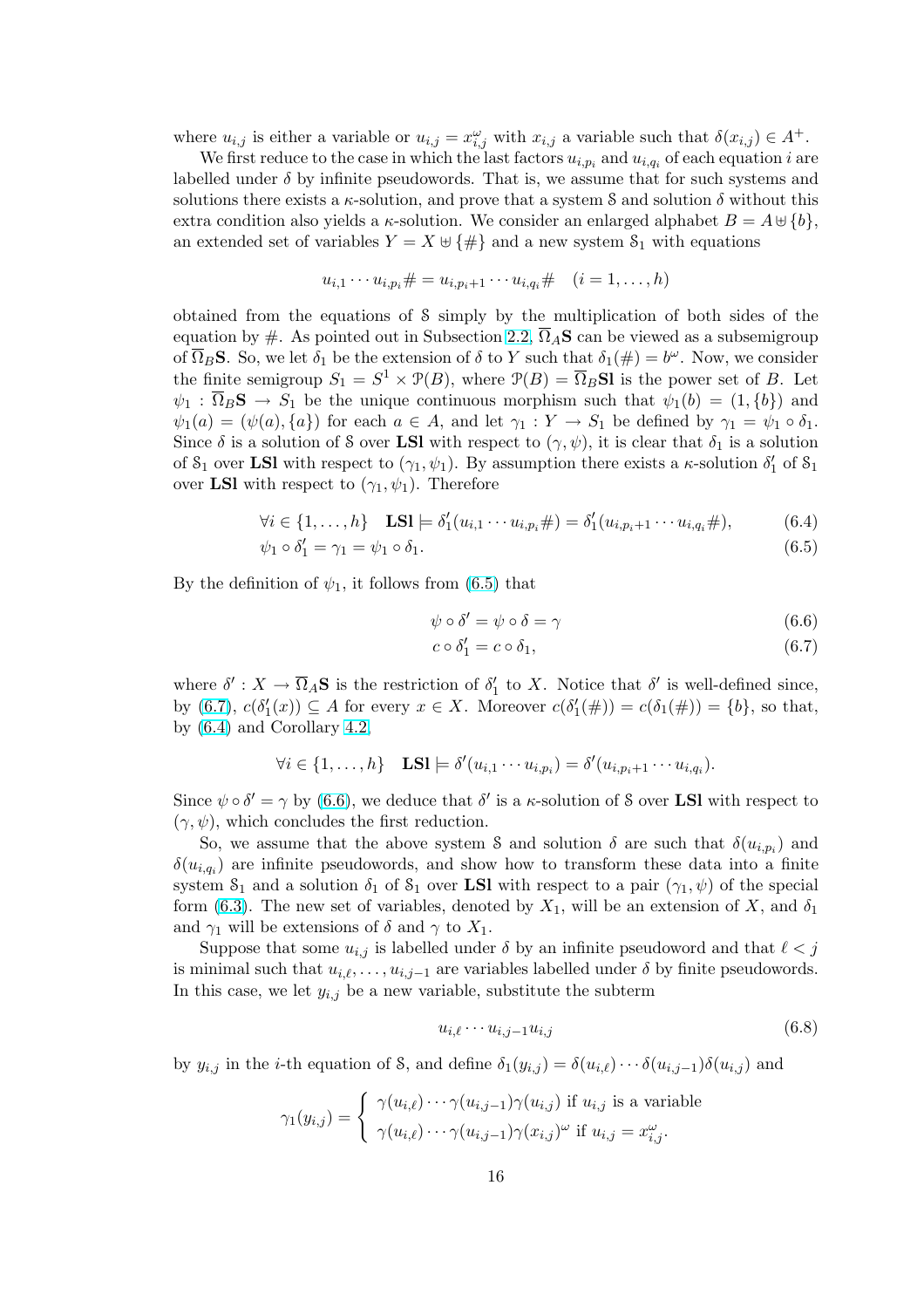This way, all variables of the form  $u_{i,m}$  labelled under  $\delta$  by finite pseudowords are substituted. Suppose now that some subterm of the form  $u_{i,j} = x_{i,j}^{\omega}$  still remains in the new system. In this case,  $\delta(x_{i,j})$  is finite and we substitute  $u_{i,j}$  by a new variable  $z_{i,j}$ and define  $\delta_1(z_{i,j}) = \delta(x_{i,j})^{\omega}$  and  $\gamma_1(z_{i,j}) = \gamma(x_{i,j})^{\omega}$ . After all these substitutions are made, the process of construction of  $S_1$  is concluded. Moreover  $\delta_1$  is clearly a solution of  $S_1$  over LSI with respect to  $(\gamma_1, \psi)$ .

Fix an integer

$$
M > \prod_{\substack{1 \le i \le h, 1 \le m \le q_i \\ \delta(u_{i,m}) \in A^+}} |\delta(u_{i,m})|.
$$
\n
$$
(6.9)
$$

By hypothesis LSI is  $ST$   $\kappa$ -reducible. Therefore, there exists a  $\kappa$ -solution  $\delta'_1$  =  $\delta'_1(\mathcal{S}_1, \delta_1, M)$  of  $\mathcal{S}_1$  over **LSI** with respect to  $(\gamma_1, \psi)$  satisfying conditions (ST.1) to (ST.3). We use  $\delta'_1$  to construct a  $\kappa$ -solution  $\delta'$ , of the original system S, over **LSI** with respect to  $(\gamma, \psi)$  as follows. Let  $x \in X$ .

- If  $\delta(x)$  is finite, then we let  $\delta'(x) = \delta(x)$ .
- If  $\delta(x)$  is infinite and x does not occur in some equation of the original system S, then we let  $\delta'(x) = \delta'_1(x)$ .
- Suppose that  $\delta(x)$  is infinite and that x occurs in (some equation of) S. Notice that x may have various occurrences in S. We will see that each such occurrence determines a candidate for  $\delta'(x)$  and we will prove that all the candidates are equal over LSI, so that any of the candidates can be chosen to be the value of  $\delta'(x)$ .

Let  $u_{i,j}$  be an occurrence of x. If the subterm  $u_{i,j}$  was not replaced in the substitutions that gave origin to system  $S_1$ , then we let  $\pi_{i,j}^{\gamma} = \delta_1^{\gamma}(x)$  be a candidate for  $\delta^{\gamma}(x)$ . Otherwise  $u_{i,j}$  (the subterm (6.8) to be more precise) was replaced by the new variable  $y_{i,j}$ . In this case  $\delta_1(y_{i,j}) = u\pi_{i,j}$ , where  $u = \delta(u_{i,\ell})\cdots\delta(u_{i,j-1}) \in A^+$  and  $\pi_{i,j} = \delta(u_{i,j})$ . By (6.9),  $M > |u|$ . Therefore, by condition (ST.3),  $\delta'_1(y_{i,j}) = u\pi'_{i,j}$  where  $\pi'_{i,j} \in \Omega_A^{\kappa}$ S is such that  $\psi(\pi_{i,j}) = \psi(\pi'_{i,j}),$  and we let  $\pi'_{i,j}$  be a candidate for  $\delta'(x)$ .

Suppose now that  $\pi'_{i_1,j_1}$  and  $\pi'_{i_2,j_2}$  are two candidates for  $\delta'(x)$ . It follows immediately from the definition of the candidates and f[rom th](#page-14-0)e second part of condition (ST.3) that  $LSl \models \pi'_{i_1,j_1} = \pi'_{i_2,j_2}$ . Therefore, we choose for  $\delta'(x)$  any one of its candidates.

By construction  $\delta'$  is a  $\kappa$ -solution of S over **LSI** with respect to  $(\gamma, \psi)$ . Indeed, the equality  $\psi \circ \delta' = \gamma$  is a simple consequence of  $\psi \circ \delta = \gamma$ . Moreover, it should [be clear](#page-14-0) from the statements above that to show

$$
\forall i \in \{1, \ldots, h\} \quad \textbf{LSl} \models \delta'(u_{i,1} \cdots u_{i,p_i}) = \delta'(u_{i,p_i+1} \cdots u_{i,q_i})
$$

it suffices to verify that:

- (a)  $\text{LSI} \models \delta'_1(y_{i,j}) = \delta'(u_{i,\ell} \cdots u_{i,j})$  for every substitution of the form  $u_{i,\ell} \cdots u_{i,j} \mapsto y_{i,j}$ ;
- (b) LSI  $\models \delta'_1(z_{i,j}) = \delta'(u_{i,j})$  for every substitution of the form  $u_{i,j} \mapsto z_{i,j}$ .

The other case being analogous, we only prove this when  $u_{i,j}$  is a subterm of the form  $x_{i,j}^{\omega}$ , and so  $x_{i,j} \in X$  is a variable such that  $\delta(x_{i,j})$  is a finite pseudoword.

For (a), we have  $\delta_1(y_{i,j}) = u\delta(x_{i,j})^\omega$ , where  $u = \delta(u_{i,\ell})\cdots\delta(u_{i,j-1}) \in A^+$ . Hence, by condition (ST.2), LSI satisfies  $\delta'_1(y_{i,j}) = \delta_1(y_{i,j})$  and so it satisfies also  $\delta'_1(y_{i,j}) =$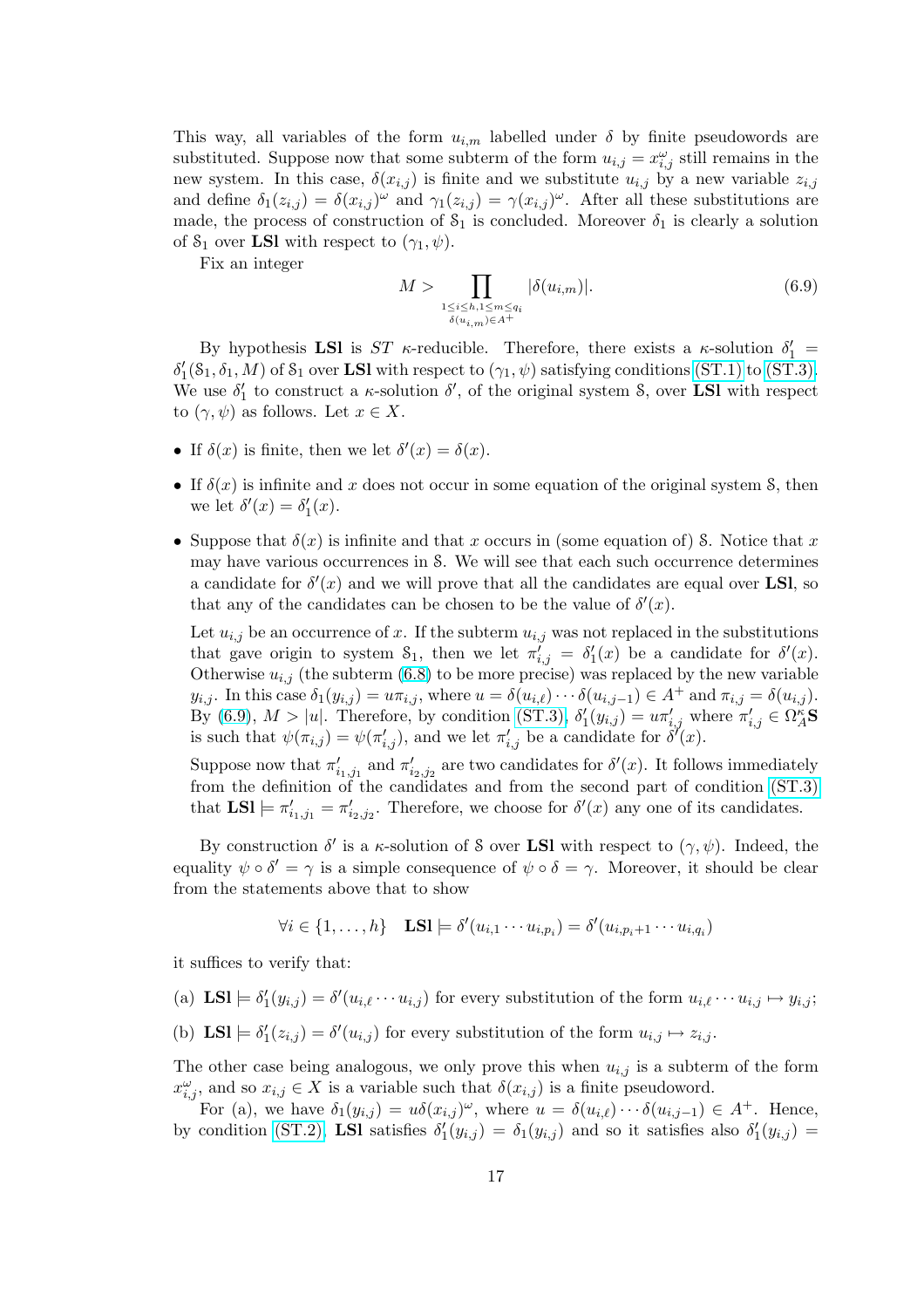$\delta'(u_{i,\ell}\cdots u_{i,j})$  since, by definition of  $\delta', \delta'(x_{i,j}) = \delta(x_{i,j})$  and  $\delta'(u_{i,m}) = \delta(u_{i,m})$  for every  $m \in \{ \ell, \ldots, j - 1 \}.$ 

For (b), we have  $\delta_1(z_{i,j}) = \delta(x_{i,j})^\omega$  and, using again (ST.2), we deduce successively

**LSI** 
$$
\models \delta'_1(z_{i,j}) = \delta_1(z_{i,j}) = \delta(x_{i,j})^{\omega} = \delta'(x_{i,j})^{\omega} = \delta'(u_{i,j}).
$$

Therefore  $\delta'$  is a  $\kappa$ -solution of S over **LSI** with res[pect to](#page-14-0)  $(\gamma, \psi)$ . To conclude the proof of the proposition notice that for each variable  $x \in X$ ,  $\delta'(x)$  is infinite when  $\delta(x)$ is infinite.  $\Box$ 

To achieve our last reduction on the problem, we need to introduce some notation. Although we will reduce to a more complicated system, this will simplify the description of the solution of the problem. We assume there are given a system and a solution of form (6.3). Notice first that we may as well assume that, if  $LSI$  is ST  $\kappa$ -reducible, then each variable  $x \in X$  has one and only one occurrence in S. Indeed if a variable does not occur in S, we may remove it from the set X. On the other hand, if a variable x has more than one occurrence in  $S$ , then we may replace each extra occurrence of x by a new v[aria](#page-14-0)ble labelled by  $\delta(x)$ . If y is one of these new variables and  $\delta'_1$  is a  $\kappa$ -solution of the new system, then  $LSl \models \delta'_1(x) = \delta'_1(y)$  by condition (ST.3). Hence, for each variable  $x \in X$ , we may choose  $\delta'(x) = \delta'_1(x)$  to obtain a solution of the original system S.

In the rest of the paper, we will introduce several functions defined on the set of variables. For one such function f and a variable  $x \in X$ , the value of x under f will be denoted by  $f_x$ . When we are interested in identifying t[he \(uniq](#page-14-0)ue) place where x occurs in S, say when  $x = x_{i,j}$ , we will also denote  $f_x$  by  $f_{i,j}$  (and we will freely adopt this double notation).

Definition 6.10 (words  $k_x$ ,  $d_x$ ,  $w_{(i,j)}$  and sets  $K_s$ ,  $D_s$ ,  $W_s$ ) For each variable x, we denote by  $\mathbf{k}_x \in A^{\mathbb{N}}$  and  $\mathbf{d}_x \in A^{-\mathbb{N}}$  the projections of  $\delta(x)$  into  $\overline{\Omega}_A \mathbf{K}$  and  $\overline{\Omega}_A \mathbf{D}$ , respectively, and let

 $K_S = {\mathbf{k}_x \mid x \in X} \quad and \quad D_S = {\mathbf{d}_x \mid x \in X}.$ 

For each pair of integers  $(i, j)$  with  $i \in \{1, \ldots, h\}$  and  $j \in \{2, \ldots, p_i, p_i + 2, \ldots, q_i\},$ we denote by  $\mathbf{w}_{(i,j)}$  the bi-infinite word

$$
\mathbf{w}_{(i,j)} = \mathbf{d}_{i,j-1} \cdot \mathbf{k}_{i,j}
$$

which is determined by the factor  $x_{i,j-1}x_{i,j}$  of the i-th equation of S (i.e.,  $\mathbf{w}_{(i,j)} =$  $\overleftrightarrow{\delta(x_{i,j-1})\delta(x_{i,j})}$ , and let W<sub>S</sub> represent the set of all such words  $\mathbf{w}_{(i,j)}$ .

For each  $i \in \{1, \ldots, h\}$  we let further

$$
K_i(0) = \{ \mathbf{k}_{i,j} \mid j = 1, \dots, p_i \}, \qquad K_i(1) = \{ \mathbf{k}_{i,j} \mid j = p_i + 1, \dots, q_i \},
$$
  
\n
$$
D_i(0) = \{ \mathbf{d}_{i,j} \mid j = 1, \dots, p_i \}, \qquad D_i(1) = \{ \mathbf{d}_{i,j} \mid j = p_i + 1, \dots, q_i \},
$$
  
\n
$$
W_i(0) = \{ \mathbf{w}_{(i,j)} \mid j = 2, \dots, p_i \}, \quad W_i(1) = \{ \mathbf{w}_{(i,j)} \mid j = p_i + 2, \dots, q_i \}.
$$

Notice that  $W_{\mathcal{S}}$  may be empty (when each equation is of the type  $x_{i,1} = x_{i,2}$ ). This case is easier and it could be treated separately. However, to avoid having to consider two cases, we may assume that this set is non-empty since we could, for instance, proceed as in the proof of Proposition 6.9 and multiply both sides of one equation of S by a new variable #.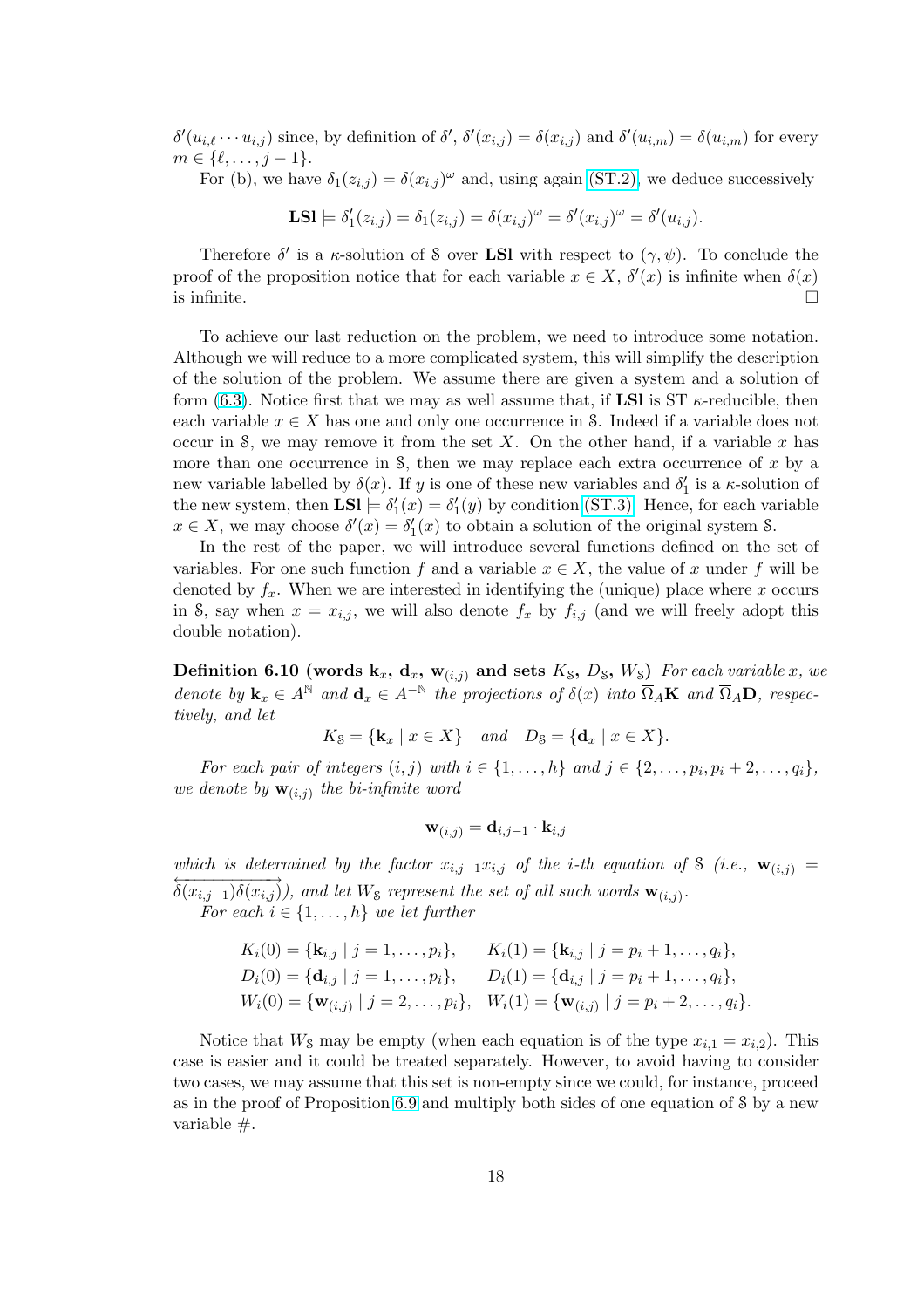<span id="page-18-0"></span>We say that two right-infinite words  $w_1, w_2 \in A^{\mathbb{N}}$  are *confinal* if they have a common suffix  $v \in A^{\mathbb{N}}$ , that is, if  $w_1 = u_1v$  and  $w_2 = u_2v$  for some words  $u_1, u_2 \in A^*$ . As one easily verifies, the relation  $\theta_1$  defined, for each  $\mathbf{k}_x, \mathbf{k}_y \in K_S$ , by

 $\mathbf{k}_x \theta_1 \mathbf{k}_y$  if and only if  $\mathbf{k}_x$  and  $\mathbf{k}_y$  are confinal

is an equivalence on  $K_{\mathcal{S}}$ . The notion of left-infinite *confinal* words can be introduced symmetrically. An equivalence  $\theta_0$  on  $D_s$  can also be defined by symmetry.

Notice that, since  $\delta$  is a solution of S both over **K** and over **D**, we have the equalities

$$
\mathbf{k}_{i,1} = \mathbf{k}_{i,p_i+1} \text{ and } \mathbf{d}_{i,p_i} = \mathbf{d}_{i,q_i} \text{ for all } i \in \{1,\ldots,h\}. \tag{6.10}
$$

**Definition 6.11 (synchronized system)** We say that the pair  $(\mathcal{S}, \delta)$  is synchronized if the following conditions are verified:

- (Sy.1) If  $\mathbf{d}_x$  and  $\mathbf{d}_y$  are two confinal words of  $D_{\mathcal{S}}$ , then  $\mathbf{d}_x = \mathbf{d}_y$ . Moreover, if  $\mathbf{d}_x$  is ultimately periodic, then  $\mathbf{d}_x = u^{-\infty}$  where u is a Lyndon word;
- (Sy.2) If  $\mathbf{w}_{(i,j)}, \mathbf{w}_{(\ell,m)} \in W_{\mathcal{S}}$  are such that  $\mathbf{w}_{(i,j)} \sim \mathbf{w}_{(\ell,m)}$ , then  $\mathbf{w}_{(i,j)} = \mathbf{w}_{(\ell,m)}$ ;
- (Sy.3)  $W_i(0) = W_i(1)$  for every i. Therefore, by (6.10), also  $K_i(0) = K_i(1)$  and  $D_i(0) =$  $D_i(1);$
- (Sy.4)  $W_i(0)$  contains the set  $B_{\delta(x_i,j)}$  of non-periodic bi-infinite factors of  $\delta(x_{i,j})$ , for every variable  $x_{i,j}$  such that  $\delta(x_{i,j})$  is a  $\kappa$ -term when projected into  $\overline{\Omega}_A$ **LSI**;
- $(Sy.5)$  W<sub>S</sub> does not contain periodic words.

When the solution is understood, we will simply say that system S is synchronized.

Definition 6.12 (TT  $\kappa$ -reducibility) We will say that LSI is TT ("third type")  $\kappa$ reducible if, for every synchronized pair  $(S, \delta)$  and every integer  $M > 1$ , there exists a  $\kappa$ -solution  $\delta' = \delta'(\delta, \delta, M)$  over **LSI** with respect to  $(\gamma, \psi)$  such that for each variable  $x \in X$ ,

- (TT.1)  $\delta'(x)$  is infinite;
- (TT.2) if  $\mathbf{K} \models \delta(x) = vu^{\omega}$ , where  $u \neq 1$  and v are finite words, then  $\mathbf{K} \models \delta'(x) = \delta(x)$ ;
- (TT.3) if  $\mathbf{D} \models \delta(x) = u^{\omega}$ , where  $u \neq 1$  is a finite word, then  $\mathbf{D} \models \delta'(x) = \delta(x)$ ;
- (TT.4) if  $LSI \models \delta(x) = w$  for some  $\kappa$ -term w, then  $LSI \models \delta'(x) = \delta(x)$ ;
- (TT.5) if  $\delta(x) = u\pi$ , where  $u \in A^*$  with  $|u| \leq M$  and  $\pi \in \overline{\Omega}_A$ S, then  $\delta'(x) = u\pi'$  where  $\pi' \in \Omega_A^{\kappa}$ **S** is such that  $\psi(\pi) = \psi(\pi').$

Moreover, if y is another variable,  $v \in A^*$  with  $|v| \leq M$  and  $\rho \in \overline{\Omega}_A$ **S** are such that  $\delta(y) = v\rho$  and  $LSl \models \pi = \rho$ , then  $\delta'(y) = v\rho'$  where  $\rho' \in \Omega_A^{\kappa}S$  is such that  $\psi(\rho) = \psi(\rho')$  and  $\text{LSl} \models \pi' = \rho'.$  In particular, if  $\text{LSl} \models \delta(x) = \delta(y)$ , then LSI  $\models \delta'(x) = \delta'(y)$ .

We will prove in the remaining subsections that **LSI** is  $TT$   $\kappa$ -reducible. For now, we show that indeed the TT  $\kappa$ -reducibility of LSI implies the complete  $\kappa$ -reducibility of LSl.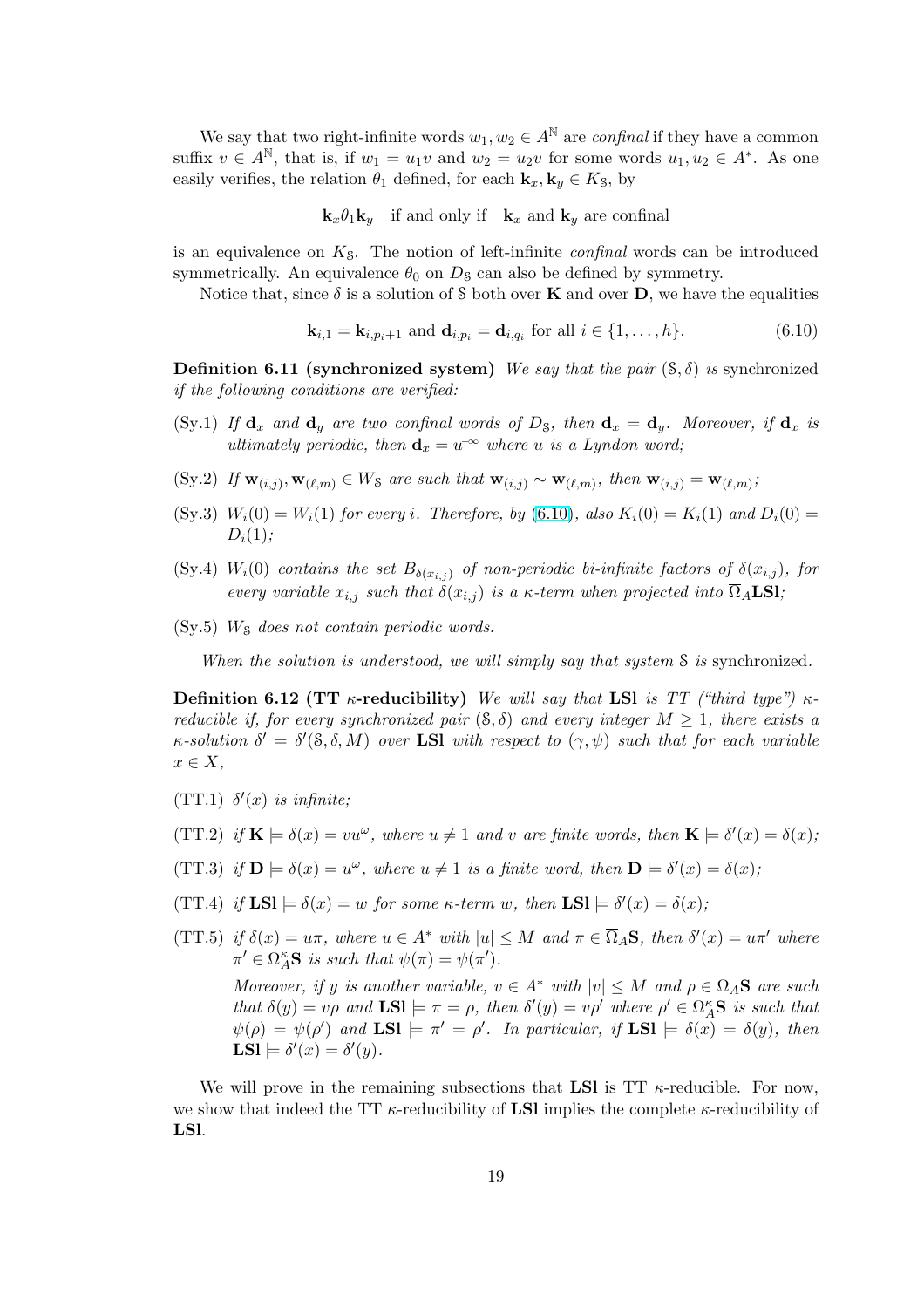**Proof.** By Proposition 6.9, it suffices to show that  $TT$   $\kappa$ -reducibility implies  $ST$   $\kappa$ reducibility of LSI. So, let S be a finite system, let  $\delta$  be a solution of S over LSI with respect to a pair  $(\gamma, \psi)$  of type (6.3), and let  $M \geq 1$  be an integer. We show that we can reduce to the case in which the system and solution are synchronized.

Indeed, for (Sy.1), let  $\Theta$  be an arbitrary  $\theta_0$ -class. Then there exists a word  $s_{\Theta} \in A^{-\mathbb{N}}$ and words  $u_x \in A^*$ , for each vari[able](#page-14-0) x with  $\mathbf{d}_x \in \Theta$ , such that

$$
\mathbf{d}_x = s_{\Theta} u_x.
$$

Notice that, if  $\mathbf{d}_x$  [is u](#page-18-0)ltimately periodic, then we may choose  $s_{\Theta}$  of the form  $u^{\infty}$  where  $u \in A^+$  is the unique period of  $\mathbf{d}_x$  which is a Lyndon word. Hence there exists a pseudoword  $\rho_{\Theta}$  (whose projection into  $\Omega_A \mathbf{D}$  is  $s_{\Theta}$ ) and, for each variable x with  $\mathbf{d}_x \in \Theta$ , there exist pseudowords  $\pi_x$  such that  $\delta(x) = \pi_x \rho_{\Theta} u_x$ . Again proceeding as in the proof of Proposition 6.9 if necessary, we may assume that for each such variable  $x$  there is a variable x' such that  $xx'$  occurs in S. We substitute the variables x and x' by variables  $x_1$  and  $x'_1$ , respectively, and let  $\delta_1(x_1) = \pi_x \rho_{\Theta}$  and  $\delta_1(x'_1) = u_x \delta(x')$ . This defines a solution  $\delta_1$  of a new system  $S_1$  satisfying condition (Sy.1). Let  $M_1 > M + |u_x|$ . If  $\delta_1' = \delta_1'(\delta_1, \delta_1, M_1)$  $\delta_1' = \delta_1'(\delta_1, \delta_1, M_1)$  $\delta_1' = \delta_1'(\delta_1, \delta_1, M_1)$  is a  $\kappa$ -solution of this new system and verifies conditions (TT.1)-(TT.5), then by (TT.5)  $\delta'_1(x'_1)$  is of form  $\delta'_1(x'_1) = u_x \pi'_{x'}$  for some pseudoword  $\pi'_{x'}$ , whence we may obtain a  $\kappa$ -solution  $\delta' = \delta'(s, \delta, M)$  of S satisfying conditions (TT.1)-(TT.5) by setting  $\delta'(x) = \delta'_1(x_1)u_x$  and  $\delta'(x') = \pi'_{x'}$ . [Theref](#page-18-0)ore we may assume that S verifies condition (Sy.1). Notice that the dual of condition (Sy.1) for confinal [words of](#page-18-0)  $K<sub>S</sub>$  [can](#page-18-0)not be ass[umed si](#page-18-0)nce it cannot be guaranteed simultaneously with  $(S<sub>y</sub>,1)$ .

Condition (Sy.2) is a consequence of (Sy.1) in case  $\mathbf{w}_{(i,j)}, \mathbf{w}_{(\ell,m)} \in W_S$  ar[e words](#page-18-0) [such th](#page-18-0)at  $\mathbf{w}_{(i,j)} \sim \mathbf{w}_{(\ell,m)}$  and  $\mathbf{w}_{(i,j)}$  is not left-ultimately periodic (and so nor is  $\mathbf{w}_{(\ell,m)}$ ). If  $\mathbf{w}_{(i,j)} = \mathbf{d}_{i,j-1} \cdot \mathbf{k}_{i,j}$  $\mathbf{w}_{(i,j)} = \mathbf{d}_{i,j-1} \cdot \mathbf{k}_{i,j}$  $\mathbf{w}_{(i,j)} = \mathbf{d}_{i,j-1} \cdot \mathbf{k}_{i,j}$  [is](#page-18-0) left-ultimately periodic, then  $\mathbf{w}_{(\ell,m)} = \mathbf{d}_{\ell,m-1} \cdot \mathbf{k}_{\ell,m}$  is also leftultimately periodic and, by (Sy.1),  $\mathbf{d}_{i,j-1} = \mathbf{d}_{\ell,m-1} = u^{-\infty}$  where u is a [Lyndon](#page-18-0) word. Since  $\mathbf{w}_{(i,j)} \sim \mathbf{w}_{(\ell,m)}$  $\mathbf{w}_{(i,j)} \sim \mathbf{w}_{(\ell,m)}$  $\mathbf{w}_{(i,j)} \sim \mathbf{w}_{(\ell,m)}$ , then we may assum[e, witho](#page-18-0)ut loss of generality, that  $\mathbf{k}_{\ell,m} = u^p \mathbf{k}_{i,j}$ for some integer  $p \geq 0$ . So, as in the case of condition (Sy.1), we may transfer the suffix  $u^p$  from  $\delta(x_{i,j-1})$  to  $\delta(x_{i,j})$ . This does not change the value of  $\mathbf{d}_{i,j-1}$  and makes  ${\bf k}_{\ell,m} = {\bf k}_{i,j}$ , so that  ${\bf w}_{(i,j)} = {\bf w}_{(\ell,m)}$  ${\bf w}_{(i,j)} = {\bf w}_{(\ell,m)}$  ${\bf w}_{(i,j)} = {\bf w}_{(\ell,m)}$  in the new system. We may therefore assume that (Sy.2) is verified by S.

Now, notice that by Lemma 4.3 we may assume that a [word](#page-18-0)  $\mathbf{w}_{(i,j)}$  belongs to  $W_i(0)$ if and only if there is a word  $\mathbf{w}_{(i,m)}$  in  $W_i(1)$  such that  $\mathbf{w}_{(i,j)} \sim \mathbf{w}_{(i,m)}$ . So, the equality  $W_i(0) = W_i(1)$  is a consequence of condition (Sy.2), which shows that condition (Sy.3) may [also be](#page-18-0) assumed.

Let  $x = x_{i,j}$  be a variable s[uch](#page-7-0) that  $\delta(x)$  is a  $\kappa$ -term when projected into  $\Omega_A$ **LSI**. The set  $B_{\delta(x)}$  of non-periodic bi-infinite factors of  $\delta(x)$  is finite. Therefore, since each element of  $B_{\delta(x)}$  is a factor of  $\delta(x_{i,1} \cdots x_{i,p_i})$ , [we may](#page-18-0) assume, again by Lemma 4.[3, that](#page-18-0)  $B_{\delta(x)} \subseteq W_i(0)$ . Therefore, we may also assume condition (Sy.4).

Finally, suppose that  $W_{\mathcal{S}}$  contains a periodic word  $\mathbf{w}_{(i,j)} = u^{\infty}$ . Then  $\mathbf{d}_{i,j-1} = u^{-\infty}$ and  $\mathbf{k}_{i,j} = u^{+\infty}$ . We let  $b_u$  be a new letter and we modify the system of equations by introducing a new variable  $y_{\ell,m}$  $y_{\ell,m}$  $y_{\ell,m}$ , labeled by  $b_u^{\omega}$ , between all pairs of variables  $x_{\ell,m-1}$  and  $x_{\ell,m}$  (and so, in particular, between  $x_{i,j-1}$  and  $x_{i,j}$ ) suc[h that](#page-18-0)  $\mathbf{w}_{(\ell,m)} = u^{\infty}$ . Iterating this procedure, and since by  $(Sy.3)$   $W_i(0) = W_i(1)$  for every i, we obtain a new system  $S_1$  and a new solution  $\delta_1$  over **LSI** satisfying condition (Sy.5). If  $\delta'_1 = \delta'_1(\delta_1, \delta_1, M)$  is a  $\kappa$ -solution of this new system and verifies conditions (TT.1)-(TT.5), then by (TT.2)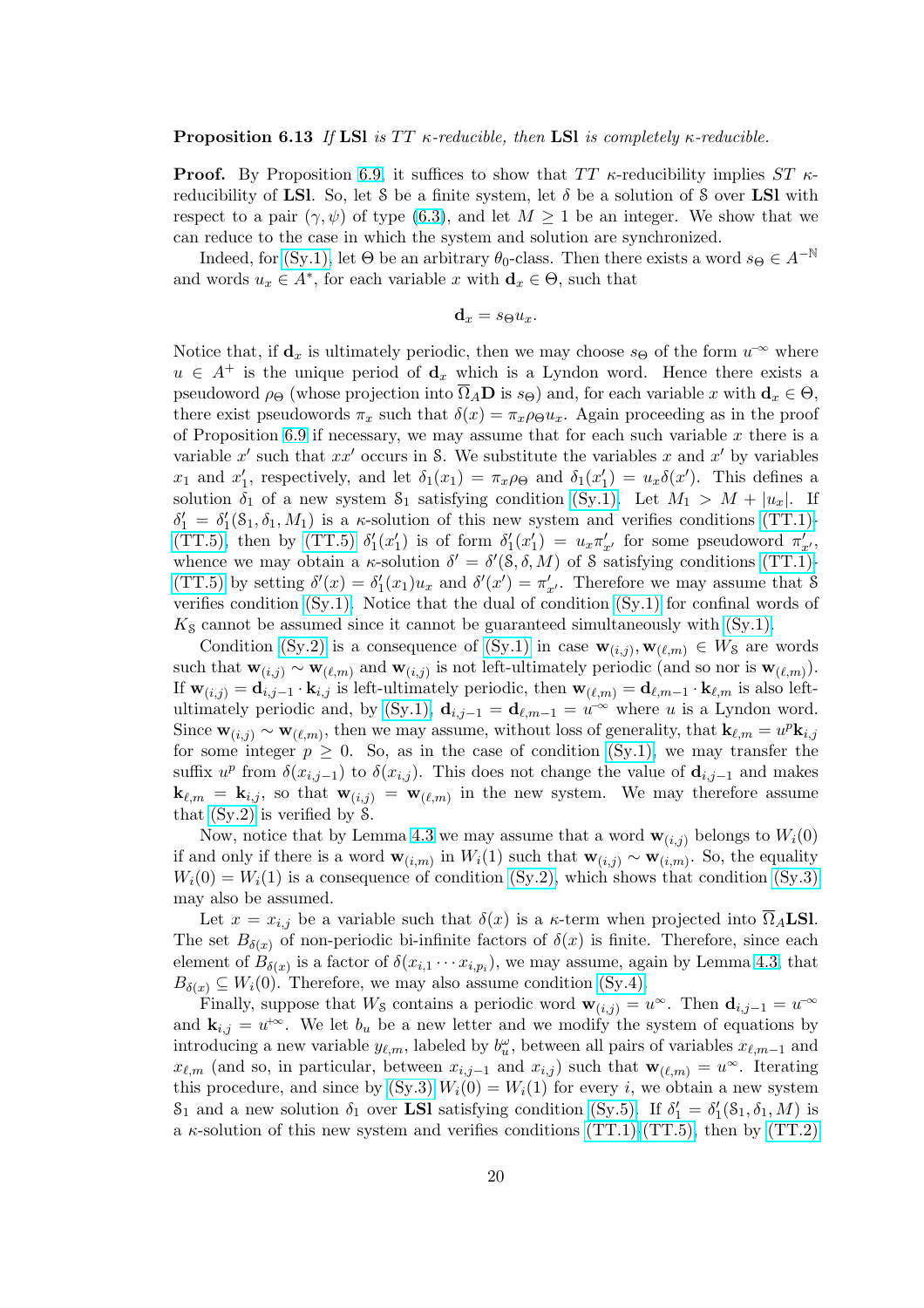<span id="page-20-0"></span>and (TT.3)  $\mathbf{D} \models \delta'_1(x_{\ell,m-1}) = \delta_1(x_{\ell,m-1}) = u^\omega$  and  $\mathbf{K} \models \delta'_1(x_{\ell,m}) = \delta_1(x_{\ell,m}) = u^\omega$ , and by (TT.4)  $\text{LSI} \models \delta_1'(y_{\ell,m}) = \delta_1(y_{\ell,m}) = b_w^{\omega}$ . Therefore, the restriction of  $\delta_1'$  to X clearly defines a  $\kappa$ -solution over **LSI** of the original system S. This proves that condition (Sy.5) may [also be](#page-18-0) assumed and concludes the proof of the proposition.  $\Box$ 

[The ob](#page-18-0)jective of the rest of the paper is to prove the TT  $\kappa$ -reducibility of LSI. We assume therefore that S is a fixed finite system of word equations of the form

$$
x_{i,1} \cdots x_{i,p_i} = x_{i,p_i+1} \cdots x_{i,q_i} \quad (i = 1, \ldots, h)
$$
\n(6.11)

where each  $x_{i,j}$  is a variable, and let  $\delta$  be a solution of S over **LSI** with respect to a pair  $(\gamma, \psi)$ , labeling each variable by an infinite pseudoword. We further assume that this system and solution are synchronized and that each variable occurs exactly once in S. We also suppose that a positive integer  $M$  is fixed (cf. Definition 6.12). The objective is therefore to construct a  $\kappa$ -solution  $\delta' = \delta'(\delta, \delta, M)$  of S over **LSI** with respect to  $(\gamma, \psi)$ satisfying conditions (TT.1) to (TT.5).

### 6.3 Reduction rule

The algorithm for th[e constr](#page-18-0)uc[tion of t](#page-18-0)he  $\kappa$ -solution  $\delta'$  will closely follow some parts of the one used by Teixeira and the first author in [15] to prove the  $\kappa$ -reducibility of LSI.

We begin by giving a general description of the algorithm. Let  $n$  be a sufficiently large integer (to be specified below). For each variable  $x \in X$ , fix a word  $w_x \in A^+$ , given by Lemma 4.4, such that  $w_x \equiv_n \delta(x)$  and  $\psi(w_x) = \psi(\delta(x))$ . When we are interested in identifying the (unique) place where x occur[s in](#page-31-0) S, say when  $x = x_{i,j}$ , we will also denote  $w_{x_i}$ , by  $w_{i,j}$ . Each of these words  $w_x$  will be transformed, according to a process described in Subsection 6.5, into a rank 1  $\kappa$ -term  $\widehat{w_x}$  which will be selected to be  $\delta'(x)$ . This proce[ss o](#page-7-0)f transformation consists of a single reduction rule, which substitutes certain factors u of  $w_x$  by certain rank 1  $\kappa$ -terms  $\overline{u}$ . So,  $\widehat{w_x}$  will be a rank 1  $\kappa$ -term of the form  $\widehat{w_x} = u'_0 \overline{u_1} u'_1 \cdots \overline{u_m} u'_m$  with  $w_x = u'_0 u_1 u'_1 \cdots u_m u'_m$ . We proceed to describe the reduction rule.

By Lemma 2.2, for each word  $u = a_1 \cdots a_k \in A^+$  of length  $k = |S|$ , there is a rank 1  $\kappa$ -term

$$
\overline{u} = a_1 \cdots a_{i-1} (a_i \cdots a_j)^{\omega} a_{j+1} \cdots a_k \tag{6.12}
$$

such that  $\psi(u) = \psi(\overline{u})$  $\psi(u) = \psi(\overline{u})$  $\psi(u) = \psi(\overline{u})$ . Now, suppose that  $u \in A^+ \backslash A$  is a word such that the semigroup S satisfies  $u = u^{\omega}$ . Let  $v \in A^+$  be the primitive root of u (i.e., v is the unique primitive word such that  $u$  is a power of  $v$ ). In this case, we let

$$
\overline{u} = v^{\omega} \tag{6.13}
$$

so that equality  $\psi(u) = \psi(\overline{u})$  also holds in this case. Let  $\overline{A}$  be the alphabet

$$
\bar{A} = A \oplus \{ \bar{u} \mid u \in A^+ \text{ and } \bar{u} \text{ is defined} \}.
$$

Let  $w \in \bar{A}^+ \setminus A^+$ . We say that a factor w' of w is essential if w' is of the form  $\overline{u_1}z\overline{u_2}$ , with  $\overline{u_1}, \overline{u_2} \in \overline{A} \setminus A$  and  $z \in A^*$ , and w' is not of the form  $\overline{u}u^m\overline{u}$ , with  $\overline{u} = v^{\omega}$  given by (6.13) (i.e., w' is not equal to  $\overline{u}$  over **LSI**). The unique prefix of w of the form  $z\overline{u}$ , where  $\overline{u} \in \overline{A} \setminus A$  and  $z \in A^*$ , is called the *essential prefix* of w. The definition of the essential suffix of w is dual.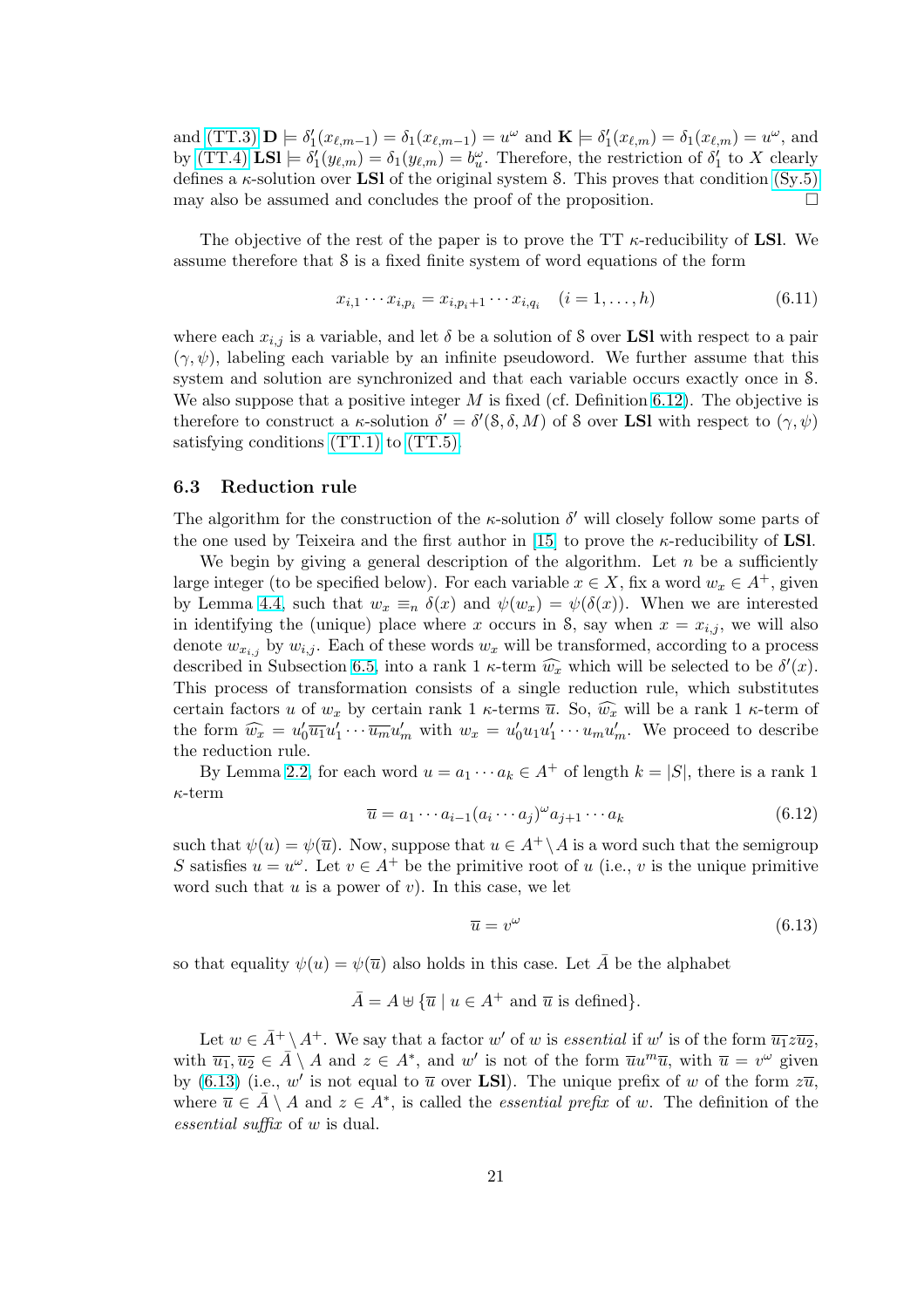<span id="page-21-0"></span>**Definition 6.14 (reduction rule)** The reduction rule (to be applied on terms in the alphabet  $A)$  is the following:

(R)  $t_1u t_2 \rightarrow t_1 \overline{u} t_2$ , where  $t_1, t_2 \in \overline{A}^*, u \in A^+$  and  $\overline{u}$  is defined.

Notice that this rule defines a Nœtherian system since it reduces the length of terms in the alphabet A. Moreover,  $\psi(t_1u t_2) = \psi(t_1\overline{u} t_2)$ . Since, by Lemma 4.4, S satisfies  $\delta(x) = w_x$ , this equality will insure that  $\psi \circ \delta' = \gamma$ . Therefore, to make  $\delta'$  be a  $\kappa$ solution of S over LSI, it suffices to guarantee that the pseudoidentity  $\delta'(x_{i,1} \cdots x_{i,p_i}) =$  $\delta'(x_{i,p_i+1}\cdots x_{i,q_i}),$  that is the pseudoidentity

$$
\widehat{w_{i,1}} \cdots \widehat{w_{i,p_i}} = \widehat{w_{i,p_i+1}} \cdots \widehat{w_{i,q_i}},\tag{6.14}
$$

holds over LSI for every  $i \in \{1, \ldots, h\}$ . Notice that each  $\widehat{w_{i,j}}$  may be seen as a word over  $\overline{A}$ . To make (6.14) hold over **LI** it suffices to assure that the essential prefixes of  $\widehat{w_{i,1}}$ and  $\widehat{w_{i,p_i+1}}$  are the same, and that the essential suffixes of  $\widehat{w_{i,p_i}}$  and  $\widehat{w_{i,q_i}}$  also coincide. Therefore, to guarantee that **LSI** verifies  $(6.14)$  it suffices, by Proposition 4.8, to insure that the words  $\widehat{w_{i,1}} \cdots \widehat{w_{i,p_i}}$  and  $\widehat{w_{i,p_i+1}} \cdots \widehat{w_{i,q_i}}$  have the same essential factors.

### 6.4 Centers of S

As mentioned in the previous subsection, the  $\kappa$ -solution  $\delta'$  will be defined, for each variable x, as  $\delta'(x) = \widehat{w_x}$ . Moreover, by definition of the reduction rule,  $\widehat{w_x}$  will be a rank 1  $\kappa$ -term of the form  $\widehat{w_x} = u'_0 \overline{u_1} u'_1 \cdots \overline{u_m} u'_m$  where  $w_x = u'_0 u_1 u'_1 \cdots u_m u'_m$ .

The main objective of this subsection is to determine the prefix  $l_x = u'_0 u_1$  and the suffix  $r_x = u_m u'_m$  of the word  $w_x$ , that is, is to identify the first and the last occurrences of factors of  $w_x$  on which rule  $(R)$  is going to be applied. These uses of the rule will determine the essential prefix and the essential suffix of  $\widehat{w_x}$ . Notice that  $w_x$  and  $\delta(x)$ have the same prefix and the same suffix of length  $n$ . So, we will choose a sufficiently large n so that the words  $l_x$  and  $r_x$  will be also a prefix and a suffix of  $\delta(x)$  (which is equivalent to saying that they are a prefix and a suffix of the projections  $\mathbf{k}_x \in A^{\mathbb{N}}$ and  $\mathbf{d}_x \in A^{-\mathbb{N}}$  of  $\delta(x)$  into  $\overline{\Omega}_A \mathbf{K}$  and  $\overline{\Omega}_A \mathbf{D}$ , respectively). Moreover, since by condition (TT.5) we want to preserve prefixes of length M, we will impose that  $|u'_0| \geq M$ .

Notice that, if the above x is such that  $x = x_{i,j}$  with  $j \in \{2, \ldots, p_i, p_i + 2, \ldots, q_i\}$ and  $\widehat{w_{i,j-1}} = v'_0 \overline{v_1} v'_1 \cdots \overline{v_\ell} v'_\ell$ , then  $\overline{v_\ell} v'_\ell u'_0 \overline{u_1}$  (which is the product of the essential suffix of  $\widehat{w_{i,j-1}}$  and the essential prefix of  $\widehat{w_{i,j}}$  is an essential factor of  $\widehat{w_{i,j-1}\widehat{w_{i,j}}}$  and so, as [mention](#page-18-0)ed at the end of the previous subsection, we want to make  $\overline{v_\ell}v'_\ell u'_0\overline{u_1}$  occur, in the equality (6.14), in the opposite side of the variable x. The finite word  $v_{\ell}v'_{\ell}u'_{0}u_{1}$ , that is  $r_{i,j-1}l_{i,j}$ , will be called a center of the system.

Let  $\Theta$  be a  $\theta_1$ -class. Then there exists a word  $p_{\Theta} \in A^{\mathbb{N}}$  and words  $p_x \in A^*$ , for each variable x with  $\mathbf{k}_x \in \Theta$ , such that

$$
\mathbf{k}_x = p_x p_\Theta. \tag{6.15}
$$

We fix a factorization as in (6.15) satisfying certain conditions. First, we assume that the length of each word  $p_x$  is at least M. Next, if y is a variable such that  $\mathbf{k}_x = \mathbf{k}_y$ , then we let  $p_x = p_y$ . Furthermore, if  $\mathbf{k}_x$  is ultimately periodic, then we assume that  $p_{\Theta} = u^{+\infty}$ where  $u \in A^+$  is the unique period of  $\mathbf{k}_x$  which is a Lyndon word. Other conditions that (6.15) must satisfy will be imposed below.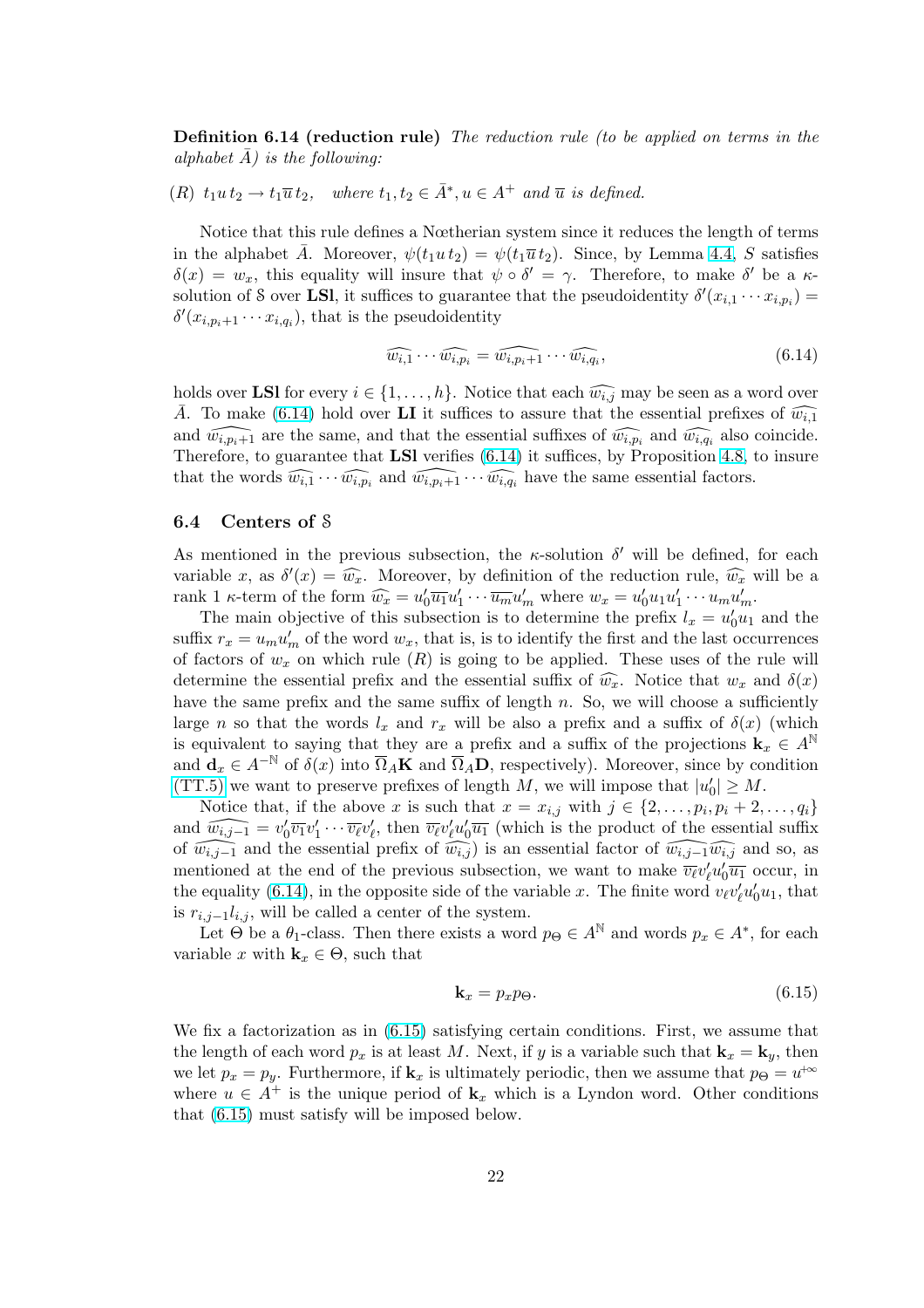<span id="page-22-0"></span>On the other hand, and since condition  $(Sy.1)$  is valid, for each  $\theta_0$ -class  $\Theta$  and each variable x such that  $\mathbf{d}_x \in \Theta$ , there is a factorization

$$
\mathbf{d}_x = s_{\Theta},\tag{6.16}
$$

with  $s_{\Theta} \in A^{-\mathbb{N}}$  such that, if  $\mathbf{d}_x$  is ultimately periodic, then  $s_{\Theta} = v^{-\infty}$  where  $v \in A^+$  is the unique period of  $\mathbf{d}_x$  which is a Lyndon word.

Definition 6.15 (words  $l_x$ ,  $\widehat{l}_x$ ,  $r_x$ ,  $\widehat{r}_x$ ,  $c_{(i,j)}$ ,  $\widehat{c_{(i,j)}}$  and set  $C_8$ ) Let x be a variable. We fix a prefix  $l_x$  of  $\mathbf{k}_x$ , and a rank 1  $\kappa$ -term  $\widehat{l}_x$ , as follows

$$
l_x = p_x u_{\Theta} \quad and \quad \hat{l}_x = p_x \overline{u_{\Theta}} \tag{6.17}
$$

where:

- $\Theta$  is the  $\theta_1$ -class of x;
- if  $p_{\Theta}$  is non-ultimately periodic, then  $u_{\Theta}$  is the prefix of  $p_{\Theta}$  of length k and  $\overline{u_{\Theta}}$  is given by  $(6.12)$ ;
- if  $p_{\Theta} = u^{\phi}$  is ultimately periodic, then  $u_{\Theta} = u^{\ell}$  for some (sufficiently large) integer  $\ell > 0$  such that S satisfies  $u^{\omega} = u^{\ell}$  and  $\overline{u_{\Theta}} = u^{\omega}$  is given by (6.13). In this case, we say [that](#page-20-0)  $l_x$  is ultimately periodic and the word u is called the period of  $l_x$ .

Notice that, in particular, the words  $l_x$  may be chosen so that

$$
\mathbf{k}_x = \mathbf{k}_y \quad \Longleftrightarrow \quad l_x = l_y \text{ and } \hat{l}_x = \hat{l}_y. \tag{6.18}
$$

We also fix a suffix  $r_x$  of  $\mathbf{d}_x$ , and a rank 1  $\kappa$ -term  $\hat{r}_x$ , as follows

$$
r_x = v_\Theta \quad and \quad \hat{r_x} = \overline{v'_\Theta} v''_\Theta \tag{6.19}
$$

where:

- $\Theta$  is the  $\theta_0$ -class of x;
- if  $s_{\Theta}$  is non-ultimately periodic, then  $v_{\Theta} = v_{\Theta}'v_{\Theta}''$  is a suffix of  $s_{\Theta}$ , where  $|v_{\Theta}'| = k$ , and  $\overline{v'_\Theta}$  is determined by (6.12);
- if  $s_{\Theta} = v^{\infty}$  is ultimately periodic, then  $v_{\Theta} = v^m$  for some integer  $m > 0$  such that S satisfies  $v^{\omega} = v^{m}$  and  $\overline{v_{\Theta}} = v^{\omega}$  is determined by (6.13). In this case, we say that  $r_{x}$ is (ultimately) periodic a[nd the](#page-20-0) word v is called the period of  $r_x$ .

Notice that, in particular, the words  $r_x$  may be chosen so that

$$
\mathbf{d}_x = \mathbf{d}_y \iff r_x = r_y \text{ and } \hat{r}_x = \hat{r}_y. \tag{6.20}
$$

Finally, for a pair  $(i, j)$  of integers with  $i \in \{1, \ldots, h\}$  and  $j \in \{2, \ldots, p_i, p_i + 2, q_i\}$ , we let

$$
c_{(i,j)} = r_{i,j-1}l_{i,j} \quad and \quad \widehat{c_{(i,j)}} = \widehat{r_{i,j-1}l_{i,j}} \tag{6.21}
$$

and denote by  $C_8$  the set of all such words  $c_{(i,j)}$ .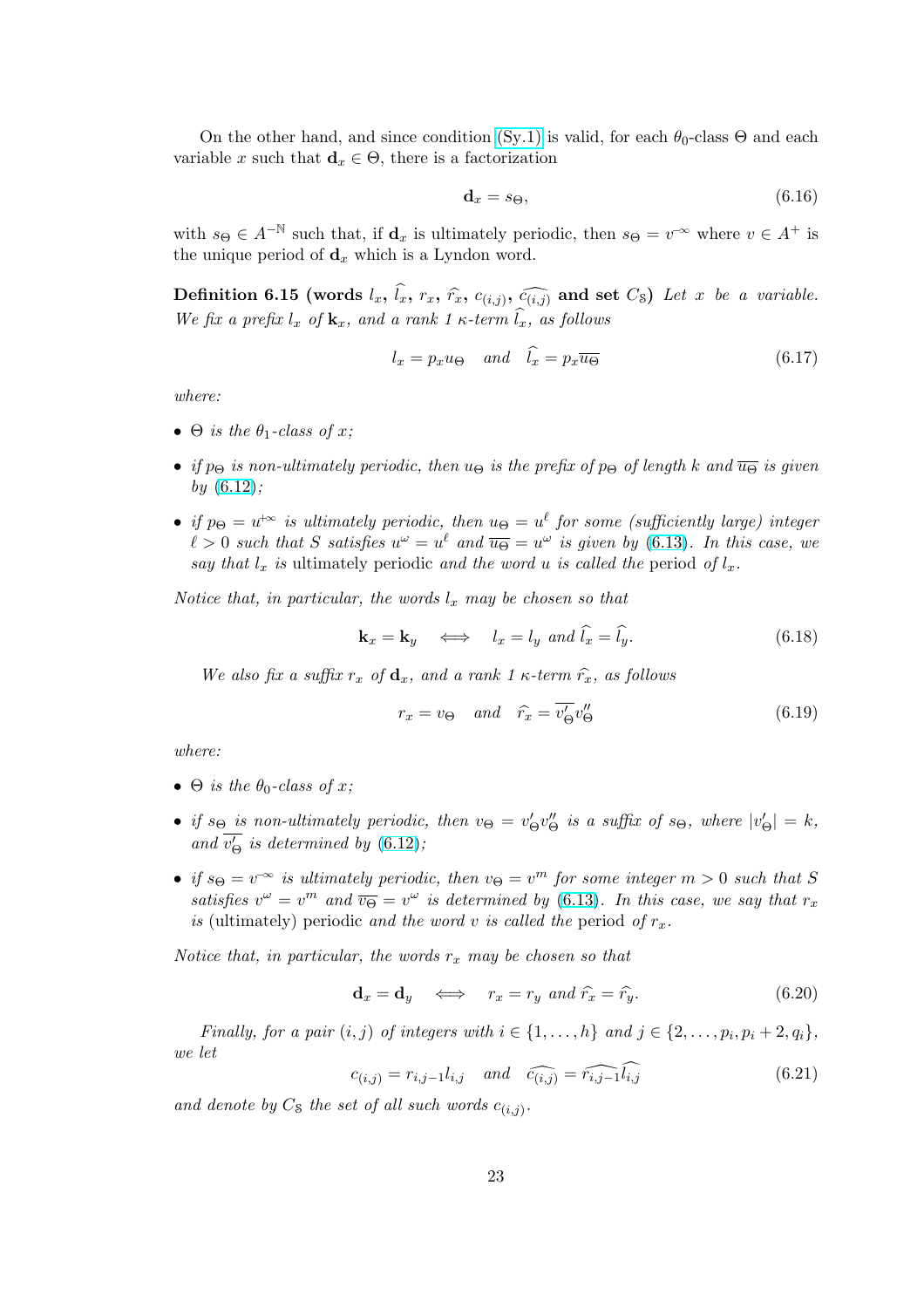<span id="page-23-0"></span>Notice that the word  $c_{(i,j)}$  is a center of  $\mathbf{w}_{(i,j)}$ . Moreover,

$$
\mathbf{w}_{(i,j)} = \mathbf{w}_{(\ell,m)} \iff c_{(i,j)} = c_{(\ell,m)} \iff \widehat{c_{(i,j)}} = \widehat{c_{(\ell,m)}}. \tag{6.22}
$$

The set  $C_8$  will be said to be the set of *centers* of S. A center  $c_{(i,j)}$  will be called ultimately periodic when the word  $\mathbf{w}_{(i,j)}$  is ultimately periodic (or equivalently  $r_{i,j-1}$ and  $l_{i,j}$  are ultimately periodic), in which case  $c_{(i,j)}$  is of the form  $v^m p_{i,j} u^{\ell}$ . Notice that, by (Sy.5), none of the words  $\mathbf{w}_{(i,j)}$  is a periodic word. For this reason, we will say that the ultimately periodic centers  $c_{(i,j)} = v^m p_{i,j} u^{\ell}$  of  $C_8$  are non-periodic, meaning that either  $v \neq u$  or,  $v = u$  and  $p_{i,j}$  is not a power of v.

[The w](#page-18-0)ords  $c_{(i,j)}$  and  $r_x$  must satisfy also the three following conditions:

- (Ce.1) If  $c_{(\ell,m)}$  and  $\mathbf{w}_{(i,j)}$  are ultimately periodic and  $\mathbf{w}_{(\ell,m)} \neq \mathbf{w}_{(i,j)}$ , then  $c_{(\ell,m)}$  is not a factor of  $\mathbf{w}_{(i,j)}$ ;
- (Ce.2) For every  $\mathbf{w}_{(i,j)} \in W_{\mathcal{S}}$  and every variable x, if  $\mathbf{w}_{(i,j)}$  is not a bi-infinite factor of  $\delta(x)$ , then  $c_{(i,j)}$  is not a factor of  $\delta(x)$ ;
- (Ce.3)  $|r_x| \geq Q$  for every variable x, where Q is a positive integer in the conditions of Lemma 5.3 for  $B = W_{\mathcal{S}}$ .

Since the word  $c_{(i,j)}$  is a center of the element  $\mathbf{w}_{(i,j)}$  of  $B = W_{\mathcal{S}}$ , and since  $|r_{i,j}| \geq Q$ by the last condition above, Lemma 5.3 guarantees the existence of a right-extension  $\overrightarrow{c_{(i,j)}}$  of  $c_{(i,j)}$  su[ch t](#page-9-0)hat, for every  $\mathbf{w}_{(i,j)}, \mathbf{w}_{(\ell,m)} \in W$ s, and for every word  $w \in A^+,$ 

if two distinct occurrences of  $c_{(i,j)}$  [an](#page-9-0)d  $c_{(\ell,m)}$  are allowed in w relative to  $\overrightarrow{c_{(i,j)}}$  and  $\overrightarrow{c_{(\ell,m)}}$  respectively, then these occurrences of  $c_{(i,j)}$  and  $c_{(\ell,m)}$ are disjoint. (6.23)

The right-extension  $\overrightarrow{c_{(i,j)}}$  of  $c_{(i,j)}$  will be called the *extended-center* of  $\mathbf{w}_{(i,j)}$ . Finally, we fix the integer  $n$ , mentioned in the beginning of Subsection 6.3.

**Definition 6.16 (constants** L and n and words  $w_x$ ) Let L be an integer greater than the lengths of all words  $l_x$ ,  $r_x$ ,  $c_{(i,j)}$  and  $\overrightarrow{c_{(i,j)}}$ . Then we fix an integer  $n > 3L + k''$  and, for each variable x, we fix a word  $w_x \in A^+$  such that  $w_x \equiv_n \delta(x)$  and  $\psi(w_x) = \psi(\delta(x))$ .

## 6.5 Transformations on the words  $w_x$

In this subsection we describe the algorithm that permits to transform each word  $w_x$ into a rank 1  $\kappa$ -term  $\widehat{w_x}$ , which is then defined to be  $\delta'(x)$ . Recall that  $l_x$  is a prefix and  $r_x$  is a suffix of  $w_x$ , so that we can write

$$
w_x = l_x w'_x r_x = p_x u_\Theta w'_x v_\Theta \tag{6.24}
$$

for some  $w'_x \in A^+$ .

A variable y such that  $\delta(y)$  is a  $\kappa$ -term when projected into  $\overline{\Omega}_A$ **LSI** will be called from now on a  $\kappa$ -variable. Although our procedure to obtain  $\widehat{w_x}$  is generic, we prefer to present first the suggestive case in which x is a  $\kappa$ -variable. We begin by illustrating this case with an example.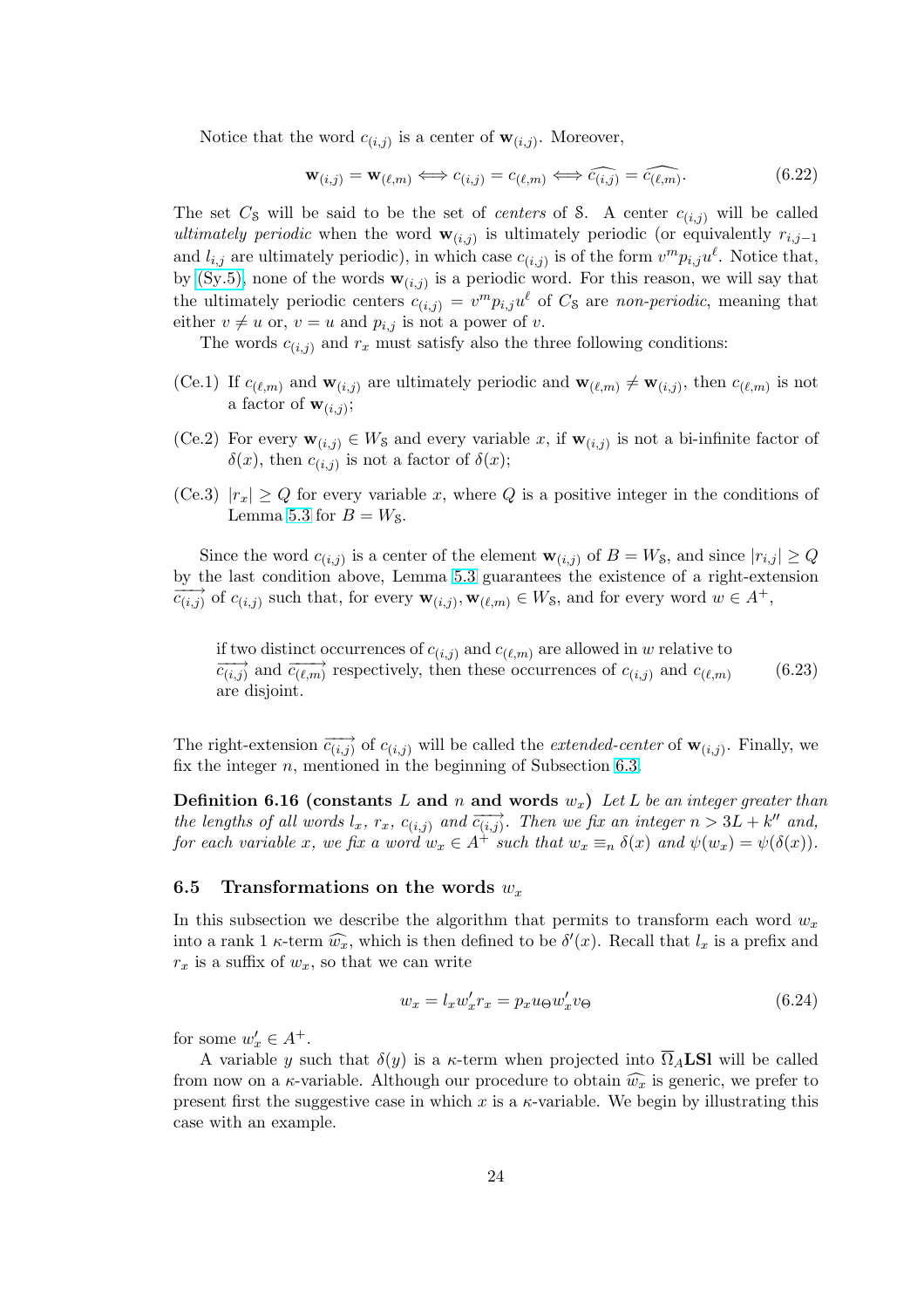**Example 6.17** Suppose that x is a variable such that

$$
LSl \models \delta(x) = d^{\omega}ad^{\omega}bd^{\omega} \tag{6.25}
$$

with  $a, b, d \in A$ , so that  $B_{\delta(x)} = \{d^{\infty}ad^{\infty}, d^{\infty}bd^{\infty}\} \subseteq W_{\delta}$  by (Sy.4). Hence, by Definition 6.15,  $d^{\ell}d^{m}ad^{\ell}, d^{\ell}d^{m}bd^{\ell} \in C_{S}$  for some integers  $m, \ell$  such that S satisfies  $d^{\omega} = d^{\ell}$ .

Notice that (6.25) does not mean that  $\delta(x)$  is a  $\kappa$ -term. This is illustrated by the following example (which emerged in a collaboration of the first author with J. Almeida and M. Zeitoun):  $\delta(x)$  is an accumulation point in  $\overline{\Omega}_A$ **S** of [the seq](#page-18-0)uence  $(\pi_i)_i$  defined by  $\pi_i = d^{\omega} a_1 d^{\omega} a_2 d^{\omega} \cdots a_i d^{\omega}$  $\pi_i = d^{\omega} a_1 d^{\omega} a_2 d^{\omega} \cdots a_i d^{\omega}$  $\pi_i = d^{\omega} a_1 d^{\omega} a_2 d^{\omega} \cdots a_i d^{\omega}$ , where  $a_1 a_2 a_3 \cdots = abaababaabaabaabaabaaba \cdots \in \{a, b\}^{\mathbb{N}}$  is the Fibonacci word.

By definition,  $w_x$  verifies  $\delta(x) \equiv_n w_x$ . Hence, there exist positive integers  $p, i_1, \ldots, i_p$ such that  $w_x = d^{i_1}b_1d^{i_2}\cdots b_pd^{i_p}$  with  $\{b_1,\ldots,b_p\} = \{a,b\}$ . By the choice of n it follows that  $l_x = r_x = d^{\ell}$  and  $w_x = l_x d^{i'_1} c_1 d^{i'_2} \cdots c_p d^{i'_p} r_x$  with  $c_i = d^{\ell} d^{m} b_i d^{\ell}$ . We then let

$$
\widehat{w_x} = \widehat{l_x} d^{i'_1} \widehat{c_1} d^{i'_2} \cdots \widehat{c_p} d^{i'_p} \widehat{r_x} = d^\omega d^{i'_1} d^\omega d^m b_1 d^\omega d^{i'_2} \cdots d^\omega d^m b_p d^\omega d^{i'_p} d^\omega,
$$

which is clearly equal to  $\delta(x)$  over LSI. Thus  $\delta'(x) = \widehat{w_x}$  verifies (TT.4).

**First Case:** x is a  $\kappa$ -variable. Notice that this is equivalent to say that  $LSl \models \delta(x) = t$ for some  $\kappa$ -term  $t = u'_0 u_1^\omega u'_1 u_2^\omega \cdots u_p^\omega u'_p$  in reduced form. Hence, each  $u_i$  is a Lyndon word and  $B_{\delta(x)} = \{\mathbf{w}_i \mid i = 1, \ldots, p-1\}$ , where  $\mathbf{w}_i = u_i^{-\infty} u_i' u_{i+1}^{+\infty}$ . There[fore, by](#page-18-0) Definition 6.15 and since system S is synchronized, we may assume that  $u'_p$  is the empty word and that, for each  $i \in \{1, \ldots, p-1\}$ , there is some center  $c_i \in C_8$  of the form  $c_i = u_i^{\ell_i} u_i^{m_i} u_i^{\ell_i} u_{i+1}^{\ell_{i+1}}$  $i+1$ for some integers  $m_i, \ell_i$  such that S satisfies  $u_i^{\omega} = u_i^{\ell_i}$ . Moreover, by (6.22),  $c_i = c_j$  [if](#page-22-0) and only if  $\mathbf{w}_i = \mathbf{w}_j$ .

**Lemma 6.18** Every occurrence of a center  $c_i$  in  $w_x$  is an allowed occurrence disjoint from  $l_x$  and  $r_x$ .

**Proof.** Fix an occurrence  $c_i = w_x[m,m']$  of a center  $c_i = u_i^{\ell_i} u_i^{m_i} u_i^{\ell_i} u_{i+1}^{\ell_{i+1}}$  in  $w_x$ . The fact that  $\delta(x) \equiv_n w_x$  and  $LSl \models \delta(x) = t$  implies that  $w_x$  and  $u'_0 u_1^{+\infty}$  have the same prefix of length n. Now, we may assume that  $\ell_i$  is greater than  $|u'_0|$  because it may be chosen as large as we want. On the other hand  $c_i$  is non-periodic, by (Sy.5), and  $n > 3$  max $\{|l_x|, |c_i|\}$ . Therefore, the occurrence of  $c_i$  is necessarily disjoint from  $l_x$ . Symmetrically, every occurrence of  $c_i$  is disjoint from  $r_x$ . Moreover since  $n > 3|\vec{c_i}|$ , for the extended center  $\overrightarrow{c_i}$  of  $c_i$ , and  $|\overrightarrow{c_i}| > |c_i|$ ,  $c_i$  does not occur in the suffix of  $w_x$  of length  $2|\overrightarrow{c_i}|$ , whence the fixed occurrence of  $c_i$  ad[m](#page-18-0)its a right-extension  $c'_i = w_x[m, m'']$ such that  $|c'_i| = |\overrightarrow{c_i}|$ . Notice that  $c'_i = c_i v = u_i^{\ell_i} u_i^{m_i} u'_i u_{i+1}^{\ell_{i+1}} v$  for some word  $v \in A^+,$ and that  $c_i'$  is a factor of t since  $\delta(x) \equiv_n w_x$ . Therefore  $c_i'$  is a factor of some bi-infinite factor  $\mathbf{w}_j = u_j^{\infty} u'_j u_{j+1}^{\infty}$  of t. Since  $\mathbf{w}_i$  is non-periodic, there is an integer  $s > 0$  such that  $u_i^s u_i' u_{i+1}^s$  is not a factor of  $u_j^{\infty}$  nor of  $u_{j+1}^{\infty}$ . Therefore, since  $\ell_i$  and  $\ell_{i+1}$  are arbitrarily large, we may conclude that the prefix  $u'$  of  $c_i$  (and of  $u_i^{(\ell)}$ ) of length  $|u_i| + |u_j|$  occurs in  $u_j^{\infty}$ . Thus, u' is a common prefix of a power of  $u_i$  and of a power of a conjugate  $\bar{u}_j$  of  $u_j$ . Hence, by Fine and Wilf's Theorem,  $u_i$  and  $\bar{u}_j$  are powers of the same word. Since  $u_i$  and  $\bar{u}_j$  are both primitive words it follows that  $u_i = \bar{u}_j$  and, consequently,  $\bar{u}_j$  is a Lyndon word. But  $\bar{u}_j$  is a conjugate of the Lyndon word  $u_j$ , whence  $\bar{u}_j = u_j$ . We conclude therefore that  $u_i = u_j$ . By symmetry, we also deduce that a sufficiently large suffix of  $c_i$  occurs in  $u_{j+1}^{\dagger\infty}$ , which as above permits to conclude that  $u_{i+1} = u_{j+1}$ . Moreover this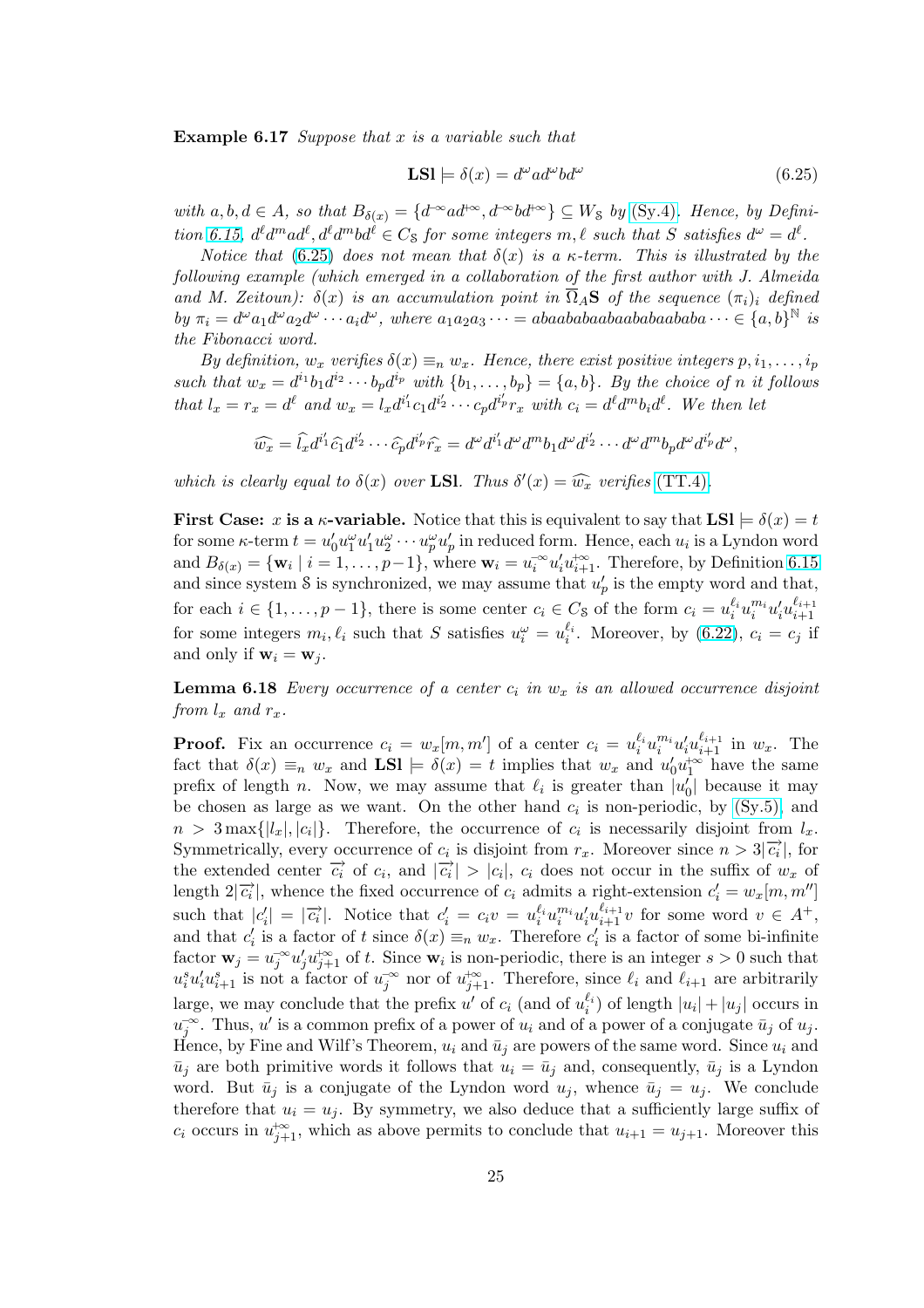<span id="page-25-0"></span>permits also to deduce, together with the fact that  $c_i' = c_i v$  is a right-extension of  $c_i$ , that the suffix v of  $c'_i$  is of the form  $v = u_{i+1}^{\ell'_{i+1}} \bar{u}$  for some integer  $\ell'_{i+1} > 0$  and some prefix  $\overline{u}$  of  $u_{i+1}$ . Therefore  $c_i' = \overline{c_i}$ , which proves that the fixed occurrence  $c_i = w_x[m, m']$  is an allowed occurrence and concludes the proof.  $\Box$ 

A consequence of this lemma is that the occurrences of centers  $c_i$  in  $w_x$  are pairwise disjoint. Moreover, with similar arguments as in the proof of the lemma, one can show that the word  $w_x$  can be written in the two following forms

$$
w_x = v'_0 v_1^{i_1} v'_1 v_2^{i_2} \cdots v_q^{i_q} = l_x v_1^{i'_1} c_{f_1} v_2^{i'_2} \cdots c_{f_q} v_q^{i'_q} r_x \tag{6.26}
$$

where:

- $q \ge 1$ ,  $v'_0 = u'_0$ ,  $v_1 = u_1$ ,  $v_q = u_p$ ;
- $\{v_i^{\infty}v'_iv_{i+1}^{\infty} \mid i=1,\ldots,q-1\} = B_{\delta(x)};$
- $l_x = p_x u_{\Theta}$  with  $p_x = v'_0 v_1^{\ell'_1}$  for some integer  $\ell'_1 \geq 0$  and  $u_{\Theta} = v_1^{\ell_1}$ ,  $r_x = v_{\Theta} = v_q^{\ell_q}$ ;
- $c_{f_i} = v_i^{\ell_i} v_i^{j_i} v_i' v_{i+1}^{\ell_{i+1}}.$

We let

$$
\widehat{w_x} = \widehat{l_x} v_1^{i'_1} \widehat{c_{f_1}} v_2^{i'_2} \cdots \widehat{c_{f_q}} v_q^{i'_q} \widehat{r_x}
$$
\n
$$
= p_x \overline{u_{\Theta}} v_1^{i'_1} \overline{v_1^{i_1}} v_1^{j_1} v_1^{j_1} \overline{v_2^{i_2}} v_2^{i'_2} \cdots \overline{v_{q-1}^{i_{q-1}}} v_{q-1}^{j_{q-1}} v_{q-1}^{j_{q}} \overline{v_q^{i_q}} v_q^{i'_q} \overline{v_{\Theta}}
$$
\n
$$
= v_0' v_1^{\ell'_1} v_1^{\omega} v_1^{i'_1} v_1^{\omega} v_1^{j_1} v_1^{j_1} v_2^{\omega} v_2^{i'_2} \cdots v_{q-1}^{\omega} v_{q-1}^{j_{q-1}} v_{q-1}^{j_{q}} v_q^{\omega} v_q^{i'_q} v_q^{\omega},
$$
\n(6.27)

from which it follows immediately that  $LSl \models \widehat{w_x} = v'_0v''_1v'_1v''_2\cdots v''_{q-1}v'_{q-1}v''_q$ . Now, Proposition 4.8 together with the equalities above, show that  $\widehat{w_x} = \delta(x)$  over LSl. Therefore, letting  $\delta'(x) = \widehat{w_x}$ , conditions (TT.1) to (TT.4) hold for this variable x.

To verify that (TT.5) also holds for this variable x, suppose that  $\delta(x) = w_1 \pi$ , where  $w_1 \in A^*$  and  $\pi \in \overline{\Omega}_A$ **S** with  $|w_1| \leq M$ . Since  $|p_x| \geq M$  by definition (see the assumptions after (6.15))[, the](#page-8-0)re is a factorization  $p_x = w_1 w_1'$ , and we may certainly assume that  $w_x$ was chosen in suc[h a way t](#page-18-0)hat  $\psi(\pi) = \psi(w'_1 u_{\Theta} v_1^{\hat{i}'_1} c_{f_1} v_2^{\hat{i}'_2} \cdots c_{f_q} v_q^{\hat{i}'_q} r_x)$  $\psi(\pi) = \psi(w'_1 u_{\Theta} v_1^{\hat{i}'_1} c_{f_1} v_2^{\hat{i}'_2} \cdots c_{f_q} v_q^{\hat{i}'_q} r_x)$  $\psi(\pi) = \psi(w'_1 u_{\Theta} v_1^{\hat{i}'_1} c_{f_1} v_2^{\hat{i}'_2} \cdots c_{f_q} v_q^{\hat{i}'_q} r_x)$ . Hence  $\delta'(x) = w_1 \pi'$ , where  $\pi' = w'_1 \overline{u_{\Theta}} v_1^{i'_1} \widehat{c_{f_1}} v_2^{i'_2} \cdots \widehat{c_{f_q}} v_q^{i'_q} \widehat{r_x} \in \Omega_A^{\kappa} \mathbf{S}$ , so that

$$
\psi(\pi) = \psi(w_1' u_{\Theta} v_1^{i'_1} c_{f_1} v_2^{i'_2} \cdots c_{f_q} v_q^{i'_q} r_x) = \psi(\pi').
$$

Now, suppose that y is another variable and that  $\delta(y) = w_2 \rho$ , where  $w_2 \in A^*$  and  $\rho \in \overline{\Omega}_A$ **S** are such that  $|w_2| \leq M$  and **LSI**  $\models \pi = \rho$ . Since  $\delta(x) = w_1 \pi$ ,  $\delta'(x) = w_1 \pi'$ and  $LSI = \delta(x) = \delta'(x)$ , it follows from Corollary 4.2 that  $LSI = \pi = \pi'$ , whence LSI  $\models \delta(y) = w_2 \rho = w_2 \pi = w_2 \pi'$ . Therefore,  $\delta(y)$  is a  $\kappa$ -term when projected into  $\overline{\Omega}_A$ **LSl** and, as above for x, we deduce that **LSl**  $\models \delta'(y) = \delta(y)$ . Hence,  $\delta'(y) = w_2 \rho'$  for some  $\rho' \in \Omega_A^{\kappa}$ **S**, and **LSl**  $\models \rho' = \rho = \pi = \pi'$ , which pr[oves](#page-7-0) that (TT.5) is verified by x.

Second Case: x is not a  $\kappa$ -variable. In this case we apply the following algorithm: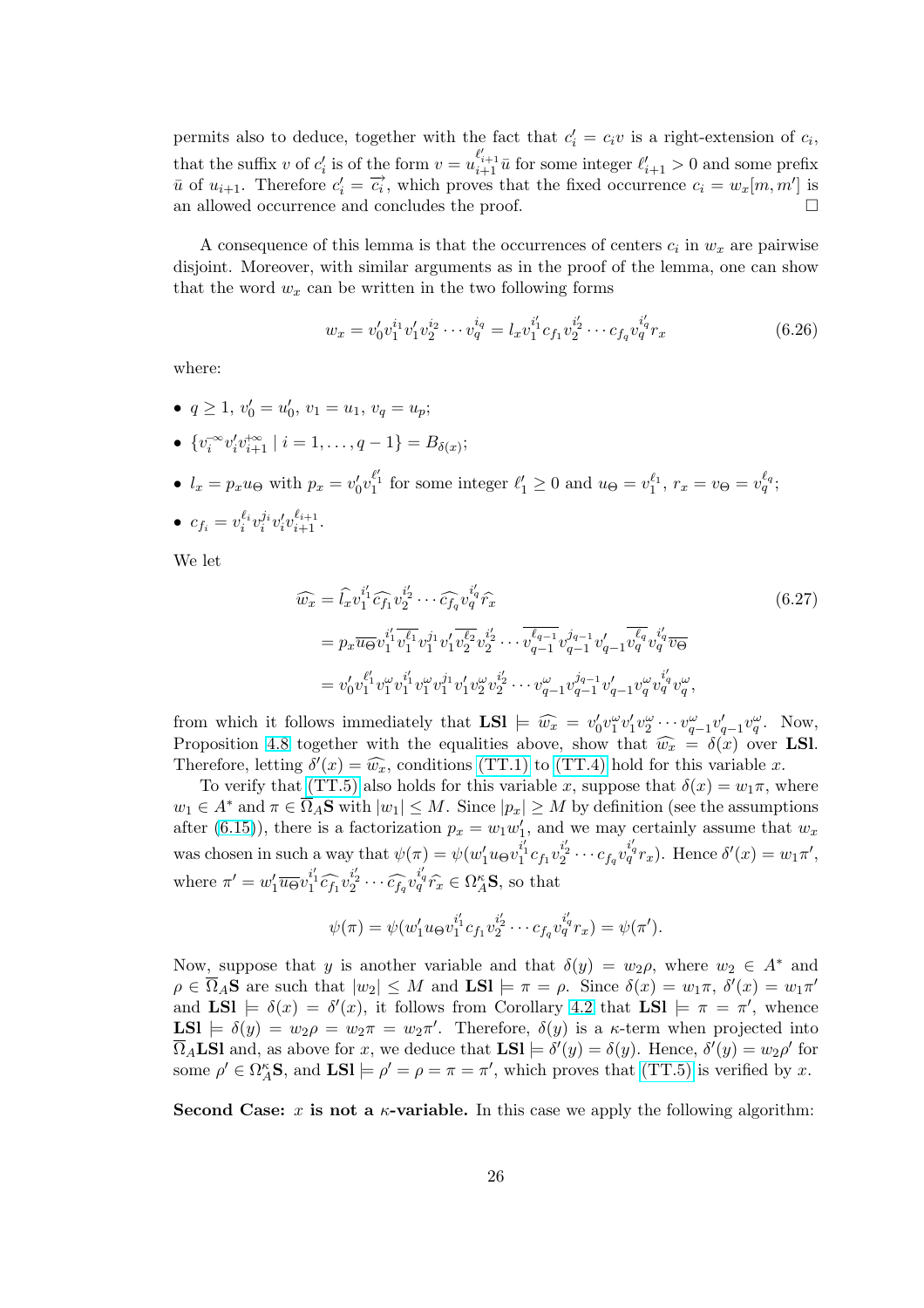<span id="page-26-0"></span>**Step 1.** We begin by localizing in  $w_x$  every allowed occurrences of the centers  $c_{(\ell,m)}$  of S (relative to its right-extensions  $\overrightarrow{c_{(\ell,m)}}$ ). As observed above, the allowed occurrences of centers are disjoint. Moreover, since we can choose the right-extensions  $\overline{c_{(\ell,m)}}$  as wider as we want, we may assume that any allowed occurrence in  $w_x$  of a center is disjoint from the suffix  $r_x$  of  $w_x$ . On the other hand, we claim that any allowed occurrence in  $w_x$  of a center is disjoint from the prefix  $l_x$  of  $w_x$ . Indeed, suppose that  $x = x_{i,j}$ . We may assume that  $j \notin \{1, p_i + 1\}$  since, otherwise, we could reduce to a new system by multiplying (on the left) the *i*-th equation of S by a new variable  $\#$  labeled by  $b^{\omega}$  with b a new letter. Therefore  $c_{(i,j)} = r_{i,j-1}l_x$ . If there would exist an allowed occurrence in  $w_x$  of a center  $c_{(\ell,m)}$ , not disjoint from the prefix  $l_x$ , then there would be an allowed occurrence in  $r_{i,j-1}w_x$  of  $c_{(\ell,m)}$ , not disjoint from the prefix  $c_{(i,j)} = r_{i,j-1}l_x$  of  $r_{i,j-1}w_x$ . This is not possible, thus proving the claim. Notice that we may assume not only that the occurrences of allowed centers are disjoint, but that they are, furthermore, separated by factors of length at least  $3k - 1$  (for this it would suffice to consider wider extended centers).

This procedure determines a unique factorization

$$
w_x = l_x w_{x,0} c_{x,1} w_{x,1} c_{x,2} \cdots c_{x,i_x} w_{x,i_x} r_x \tag{6.28}
$$

of  $w_x$  such that

- $i_x \geq 0;$
- $c_{x,1}, \ldots, c_{x,i_x}$  are centers of S, called the *allowed centers of*  $w_x$ ;
- $w_{x,0}, w_{x,1}, \ldots, w_{x,i_x} \in A^*$  with  $|w_{x,j}| \geq 3k-1$ ;
- the factorization contains every allowed occurrences of centers of  $S$  in  $w_x$ .

We then use this factorization of  $w_x$  to transform  $w_x$  into the following  $\kappa$ -term

$$
w_x(1) = \widehat{l}_x w_{x,0} \widehat{c_{x,1}} w_{x,1} \widehat{c_{x,2}} \cdots \widehat{c_{x,i_x}} w_{x,i_x} \widehat{r}_x.
$$
\n
$$
(6.29)
$$

This concludes the first step of the algorithm.

Notice that in the First Case (see equation (6.27) above), the algorithm stopped at this point. That was because  $\widehat{w_x}$  had the same bi-infinite factors (all of them ultimately periodic) and the same projection over **LI** as  $\delta(x)$ , and that was the objective. In this case we need to go further and transform also (some of) the words  $w_{x,j}$ .

Notice also that the need to localize every [allowe](#page-25-0)d occurrences of centers  $c_{(\ell,m)}$  in each  $w_x$ , which is illustrated in (6.26) for *κ*-variables, is to guarantee that both sides of (6.14) will have the same essential factors, i.e., factors of the form  $\overline{u}z\overline{v}$ . Indeed, each allowed occurrence of  $c_{(\ell,m)}$  will be transformed into  $\widehat{c_{(\ell,m)}}$  which is of this type  $\overline{u}z\overline{v}$ . On the other hand  $c_{(\ell,m)}$  has an allowed occurrence in the word  $w_{i,1} \cdots w_{i,p_i}$  if and only if it has an allowed occurrenc[e in](#page-25-0)  $w_{i,p_i+1}\cdots w_{i,q_i}$ , which guarantees that  $\widehat{c_{(\ell,m)}}$  is a [factor](#page-21-0) of  $\widehat{w_{i,1}} \cdots \widehat{w_{i,p_i}}$  if and only if it is a factor of  $\widehat{w_{i,p_i+1}} \cdots \widehat{w_{i,q_i}}$ . However, the number of allowed occurrences of  $c_{(\ell,m)}$  in  $w_{i,1} \cdots w_{i,p_i}$  and  $w_{i,p_i+1} \cdots w_{i,q_i}$  may be very different. For instance,  $w_{i,1} \cdots w_{i,p_i}$  may have exactly one occurrence while  $w_{i,p_i+1} \cdots w_{i,q_i}$  may have many ones; therefore, in this case, if we would not replace each allowed occurrence of  $c_{(\ell,m)}$  in  $w_{i,p_i+1}\cdots w_{i,q_i}$  by  $\widehat{c_{(\ell,m)}}$ , we could risk to create, in other steps of the algorithm, new essential factors in  $\widehat{w_{i,p_i+1}} \cdots \widehat{w_{i,q_i}}$  which could not be obtained in  $\widehat{w_{i,1}} \cdots \widehat{w_{i,p_i}}$ .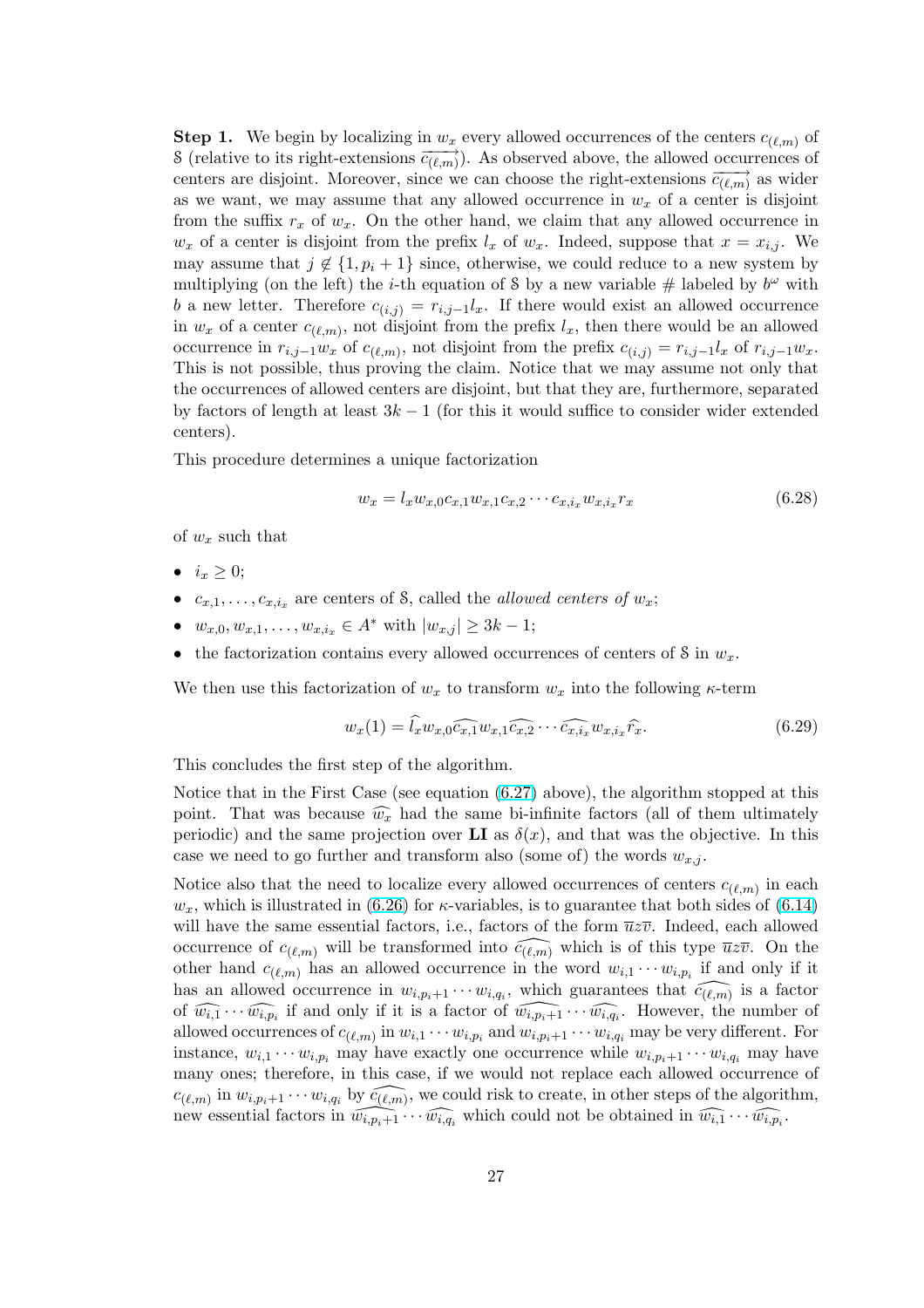**Step 2.** In this step we transform the words  $w_{x,j}$   $(j \in \{0, \ldots, i_x\})$  in factorization (6.29) of  $w_x(1)$ . In fact, not all these words will be transformed. For each  $q \in \{1, \ldots, i_x\}$ ,  $c_{x,q}$  is some center  $c_{(\ell,m)}$  and  $c_{(\ell,m)} = r_{\ell,m-1}l_{\ell,m}$ . We then denote  $r_{x,q} = r_{\ell,m-1}$  and  $l_{x,q} = l_{\ell,m}$ so that  $c_{x,q} = r_{x,q}l_{x,q}$ , and denote furthermore  $r_{x,i_x+1} = r_x$  and  $l_{x,0} = l_x$ . Following the procedure of the First Case, we will not transform the words  $w_{x,j}$  for which  $l_{x,j}$  [and](#page-26-0)  $r_{x,j+1}$  are ultimately periodic with the same period, say u, and  $w_{x,j}$  is a power of u. Notice that in this case

$$
\textbf{LSl} \models \widehat{l_{x,j}} w_{x,j} \widehat{r_{x,j+1}} = \widehat{l_{x,j}}.
$$

So, we consider a word  $w_{x,j}$   $(j \in \{0, \ldots, i_x\})$  which is not of this form and show how to transform it into a rank 1  $\kappa$ -term  $\widehat{w_{x,j}}$ . This will be done in four substeps, which closely follow [15, Subsection 6.5].

Step 2.1. Consider the marked factorization, described in Subsection 5.2,

$$
w_{x,j} = w_0 v_1 w_1 v_2 \cdots v_q w_q
$$

of  $w_{x,j}$ . By definition of marked factors, if  $q \geq 1$ , then  $|v_i| \geq 2k$  for every  $i \in \{1, \ldots, q\}$ , so that we can write  $v_i = v_{i,1}v_{i,2}v_{i,3}$  $v_i = v_{i,1}v_{i,2}v_{i,3}$  for some words  $v_{i,1}, v_{i,2}$  and  $v_{i,3}$  with  $|v_{i,1}| = |v_{i,3}| =$ k. We define  $\widehat{v_i} = \overline{v_{i,1}} v_{i,2} \overline{v_{i,3}}$ , and let  $w_{x,j}(1)$  be the following rank 1  $\kappa$ -term

$$
w_{x,j}(1) = w_0 \widehat{v_1} w_1 \widehat{v_2} w_2 \cdots w_{q-1} \widehat{v_q} w_q.
$$

**Step 2.2.** It is clear, from the definition of free factors, that each  $w_i$  is either the empty word (this can only happen for  $i = 0$  or  $i = q$ ), or it has length greater than k (in fact it is much larger than k). So, if  $w_0$  is not the empty word, we define

$$
\widehat{w_0} = \overline{w_{0,1}} w_{0,2}
$$

where  $w_{0,1}$  is the prefix of length k of  $w_0$  and  $w_0 = w_{0,1}w_{0,2}$ . Symmetrically, if  $w_q \neq 1$ , we let

$$
\widehat{w_q}=w_{q,1}\overline{w_{q,2}}
$$

where  $w_{q,2}$  is the suffix of length k of  $w_q$  and  $w_q = w_{q,1}w_{q,2}$ . Now, let

$$
w_{x,j}(2) = \widehat{w_0}\widehat{v_1}w_1\widehat{v_2}w_2\cdots w_{q-1}\widehat{v_q}\widehat{w_q}.
$$

Step 2.3. Let  $y \in A^+$  be a factor of  $w_{x,j}$  such that  $2k \le |y| < 3k$ . Two cases may arise.

- (Case I) Every extension of length  $3k-1$  in  $w_{x,j}$ , of an occurrence of y, is a marked occurrence (see Subsection 5.2). In this case every occurrence of y in  $w_{x,j}$ is contained in the marked factors.
- (Case II) There exists a free occurrence in  $w_{x,j}$  of an extension  $\tilde{y}$ , of length  $3k-1$ , of an occurrence of  $y$ . In [this](#page-9-0) case, by definition of free occurrence (cf. Subsection 5.2), there exists a  $k''$ -neighborhood v of  $\tilde{y}$  such that v is  $k'$ abundant. In particular,  $\text{doc}(\tilde{y}, v) \geq k'$ . Furthermore, every occurrence of a factor z of length  $3k - 1$  in the k''-neighborhood v is free. This means that at least  $k'-2$  of the disjoint occurrences of  $\tilde{y}$  in v occur disjoint fro[m th](#page-9-0)e marked factors. More precisely, there exists an integer  $0 \leq i \leq q$  such that  $\text{doc}(\tilde{y}, w_i) \geq k'-2$ . Hence, since y is a factor of  $\tilde{y}$ ,  $\mathrm{doc}(y, w_i) \geq k' - 2$ . In this case, we say that y has a free occurrence in  $w_{x,j}$ .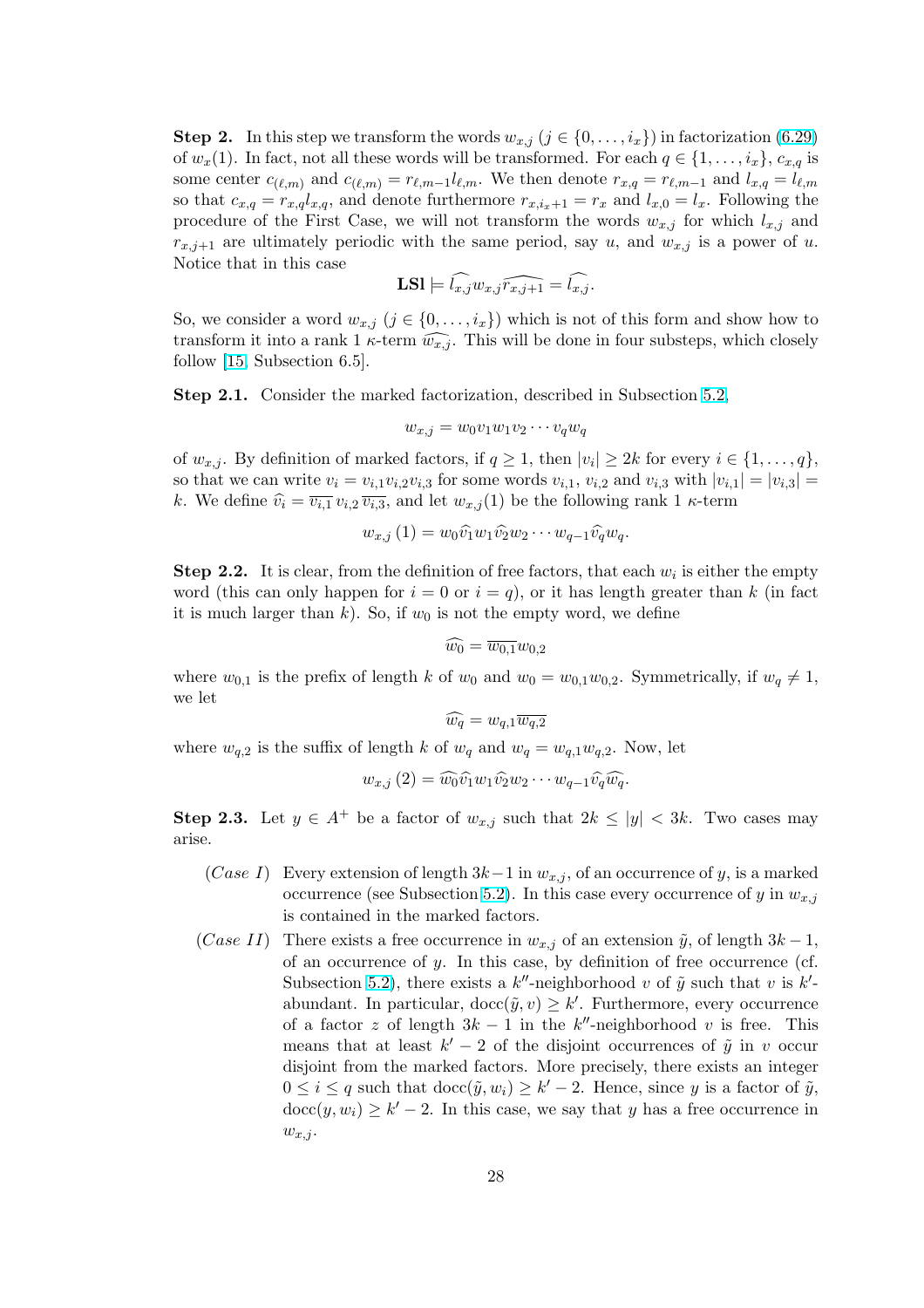<span id="page-28-0"></span>Consider the set F of all factors y of  $w_{x,j}$  such that  $2k \leq |y| < 3k$  and y has a free occurrence in  $w_{x,j}$ . By the second case above, for each  $y \in F$  there exists an integer  $0 \leq i \leq q$  such that  $\text{doc}(y, w_i) \geq k'-2$ . Therefore, the choice of k' allows us to select an occurrence for each  $y \in F$  in such a way that these occurrences are pairwise disjoint. These occurrences are selected in the factors  $w_i$  and, if  $i = 0$  or  $i = q$ , then we can select them, respectively, in  $w_{0,2}$  and in  $w_{q,1}$ . Since  $2k \leq |y| < 3k$ , we can write

$$
y=y_1y_2y_3
$$

for some words  $y_1, y_2$  and  $y_3$  with  $|y_1| = |y_3| = k$ . We substitute in  $w_{x,j}(2)$  the selected occurrence of y by  $\hat{y} = \overline{y_1} y_2 \overline{y_3}$ . We then obtain a term  $w_{x,j}$  (3).

Step 2.4. In this step, we admit the substitution of any occurrence, in the factors of  $w_{x,j}$  (3) which were obtained from the transformations on the words  $w_i$ , of a factor  $y \in A^+$  of length k by  $\overline{y}$ . We say that a term obtained from  $w_{x,j}$  (3) using these substitutions is *irreducible* when it is not possible to make more substitutions (that is, when there are no more occurrences of factors  $y \in A^+$  of length k on the factors which resulted from substitutions on the words  $w<sub>i</sub>$ ). We choose an irreducible term and denote it by  $w_{x,j}(4)$ . This concludes the process of transformation of the word  $w_{x,j}$ .

We let  $\widehat{w_{x,j}} = w_{x,j}$  (4). This concludes the process of transformation of the factors of  $w_x$  in factorization (6.28). We then let

$$
\widehat{w_x} = \widehat{l_x w_{x,0} c_{x,1}} \cdots \widehat{c_{x,i_x} w_{x,i_x}} \widehat{r_x}.
$$
\n(6.30)

**Definition 6.19 (lab[eling](#page-26-0)**  $\delta'$ ) The labeling  $\delta'$  of X by (rank 1 κ-terms of)  $\Omega_A^{\kappa}$ **S** is defined by  $\delta'(x) = \widehat{w_x}$  for any  $x \in X$ .

That conditions (TT.1) to (TT.3) are verified also by non  $\kappa$ -variables is immediate. Therefore, to establish TT  $\kappa$ -reducibility of LSI, it remains to show that  $\delta'$  is a  $\kappa$ solution of S over LSI with respect to  $(\gamma, \psi)$  and that condition (TT.5) is verified by all variables x that [are not](#page-18-0)  $\kappa$ -v[ariables.](#page-18-0) This will be done in the next subsection.

### 6.6 Proof of TT  $\kappa$ -reducibility

As mentioned in Subsection 6.3, the labeling  $\delta'$  verifies  $\psi \circ \delta' = \gamma$  and, so, to prove that  $\delta'$ is a  $\kappa$ -solution of S over LSI with respect to  $(\gamma, \psi)$ , it suffices to show that pseudoidentity

$$
\delta'(x_{i,1})\cdots\delta'(x_{i,p_i}) = \delta'(x_{i,p_i+1})\cdots\delta'(x_{i,q_i})\tag{6.31}
$$

holds over LSI for every  $i \in \{1, \ldots, h\}$ . This is immediate if all variables  $x_{i,j}$  are  $\kappa$ variables. Indeed, in this case we have  $\textbf{LSl} \models \delta'(x_{i,j}) = \delta(x_{i,j})$ , by condition (TT.4), which is valid as shown in the First Case. Therefore, since  $\delta$  is a solution of S over LSI, so that **LSI** verifies  $\delta(x_{i,1}) \cdots \delta(x_{i,p_i}) = \delta(x_{i,p_i+1}) \cdots \delta(x_{i,q_i})$ , it is clear that (6.31) holds over LSl.

So, we assume that at least one variable  $x_{i,j}$  is not a  $\kappa$ -variable (which mean[s that at](#page-18-0) least two variables  $x_{i,j_1}$  and  $x_{i,j_2}$ , with  $j_1 \leq p_i$  and  $j_2 > p_i$ , are not  $\kappa$ -variables). Notice first that, by  $(6.10)$ ,  $(6.18)$  and  $(6.20)$  both sides of pseudoidentity  $(6.31)$  have the same essential prefix (i.e.,  $\widehat{l_{i,1}} = \widehat{l_{i,p_i+1}}$ ) and the same essential suffix (i.e.,  $\widehat{r_{i,p_i}} = \widehat{r_{i,q_i}}$ ), which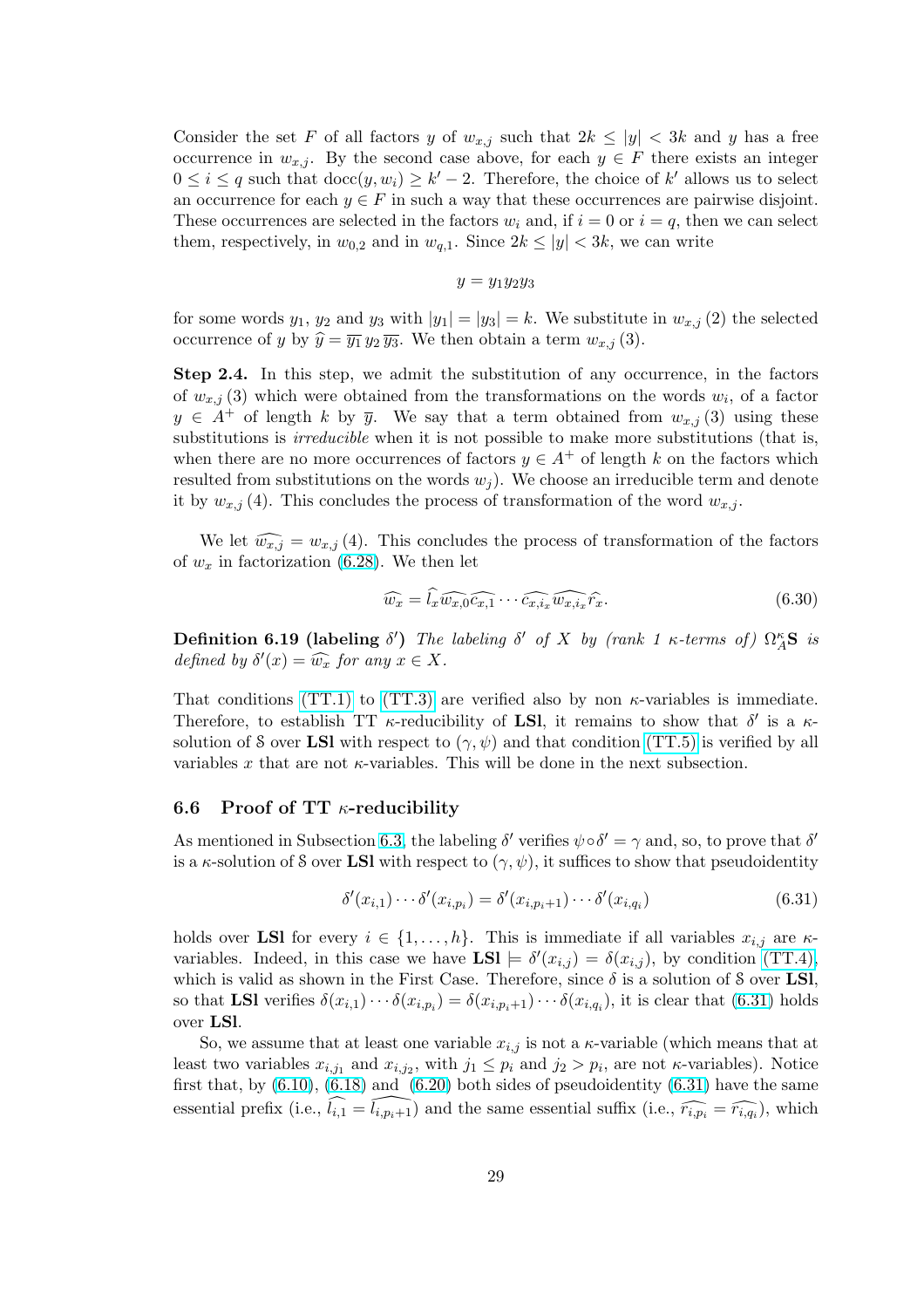means that LI verifies (6.31). Therefore, by Proposition 4.8, it remains to prove that the  $\kappa$ -words

$$
z_0' = \delta'(x_{i,1}) \cdots \delta'(x_{i,p_i}) = \widehat{w_{i,1}} \cdots \widehat{w_{i,p_i}}
$$

and

$$
z'_1 = \delta'(x_{i,p_i+1}) \cdots \delta'(x_{i,q_i}) = \widehat{w_{i,p_i+1}} \cdots \widehat{w_{i,q_i}}
$$

have the same non-periodic bi-infinite factors, for which it suffices to verify that they have the same essential factors, as already mentioned in Subsection 6.3.

We begin by observing that, since  $\delta$  is a solution over LSI and  $\equiv_n$  is a congruence on  $\overline{\Omega}_A$ **S**, we deduce from Lemma 4.4 that  $z_0 \equiv_n z_1$ , where  $z_0 = w_{i,1} \cdots w_{i,p_i}$  and  $z_1 =$  $w_{i,p_i+1} \cdots w_{i,q_i}$ . The observations in Lemma 6.20 below are simple consequences of this fact (see [15, Lemma 6.9] for a proof of a similar result). We say th[at a](#page-20-0)n occurrence of a factor of length  $3k - 1$  is *relative-free* in  $z_0$  (resp.  $z_1$ ) if it occurs in some  $w_{i,j}$ , with  $1 \leq j \leq p_i$  (resp.  $p_i + 1 \leq j \leq q_i$ ), [and](#page-7-0) it is free in  $w_{i,j}$ . Analogously, we say that a factor of  $z_0$  (resp.  $z_1$ ) is *relative-marked* if it is a marked factor in some  $w_{i,j}$ , with  $1 \leq j \leq p_i$ (resp.  $p_i + 1 \leq j \leq q_i$  $p_i + 1 \leq j \leq q_i$  $p_i + 1 \leq j \leq q_i$ ).

### Lemma 6.20 The following statements hold.

a)  $z_0$  and  $z_1$  have the same factors of length  $3k - 1$  with relative-free occurrences.

b)  $z_0$  and  $z_1$  have the same relative-marked factors.

To prove that  $z'_0$  and  $z'_1$  have the same essential factors, we show that each essential factor  $\bar{u}z\bar{v}$  of  $z'_0$  is also a factor of  $z'_1$  (the reverse follows by symmetry). The following cases may arise:

**Case 1.**  $\overline{u} z \overline{v}$  overlaps two consecutive factors  $\widehat{w_{i,j-1}}$  and  $\widehat{w_{i,j}}$  of  $z'_0$ , with  $j \in \{2, ..., p_i\}$ . Then  $\overline{u} \overline{z} \overline{v} = \widehat{c_{(i,j)}}$  for the center  $c_{(i,j)}$  of the system. By (Sy.3) and (6.22), it is then clear that  $\overline{u} z \overline{v}$  is also an essential factor of  $z_1'$ .

**Case 2.**  $\overline{u} z \overline{v}$  occurs within some  $\widehat{w_{i,\ell}}$  with  $\ell \in \{1, \ldots, p_i\}$ . We denote by x the variable  $x_{i,\ell}$  and notice that  $\widehat{w_x} = \widehat{l_x w_{x,0} c_{x,1}} \cdots \widehat{c_{x,i_x} w_{x,i_x} r_x}$  was de[fined in](#page-18-0) (6.30[\). Th](#page-23-0)e following subcases may arise:

**Case 2.1.**  $\overline{u} \overline{z} \overline{v} = \widehat{c_{x,j}}$  for some  $j \in \{1, \ldots, i_x\}$ . Since  $c_{x,j}$  is a center of the system, the conclusion follows as in Case 1.

**Case 2.2.**  $\overline{u} \overline{z} \overline{v}$  overlaps  $\widehat{l}_x$  and  $\widehat{w_{x,0}}$ . Let  $w_{x,0} = w_0v_1w_1v_2\cdots v_qw_q$  be the marked factorization of  $w_{x,0}$ .

If  $w_0$  is the empty word, then  $q \geq 1$  and it follows from Step 2.1 that  $\overline{u} z \overline{v} = \hat{i}_x \overline{v_{1,1}}$ , where  $v_{1,1}$  is the prefix of length k of the marked factor  $v_1$  of  $w_{x,0}$ . By Lemma 5.6,  $|v_1| \leq k''$ . Now, notice that  $l_x v_1$  is a prefix of  $w_x$  of length at most  $|l_x| + k''$ , which is lower than n by definition of n. By (Sy.3), there is some variable  $y = x_{i,m}$ , with  $m \in \{p_i + 1, \ldots, q_i\}$ , such that  $\mathbf{k}_x = \mathbf{k}_y$ . Therefore, by definition of  $w_x$  and  $w_y$ ,  $\delta(x)$ ,  $\delta(y)$ ,  $w_x$  and  $w_y$  have all the same prefix of length n. Since n [is](#page-10-0) large enough, it follows that  $v_1$  is not only a prefix of  $w_{y,0}$  but also a marked factor of  $w_{y,0}$ . Moreover, by (6.18),  $l_x = l_y$ . Therefore  $\overline{u} z \overline{v} = \widehat{l}_y \overline{v_{1,1}}$  also occ[urs in](#page-18-0)  $z'_1$ .

If  $w_0$  is not the empty word, then  $\overline{u} z \overline{v} = \widehat{l}_x \overline{w_{0,1}}$  by Step 2.2, where  $w_{0,1}$  is the prefix of length k of  $w_0$ . This case can be treated as the above one.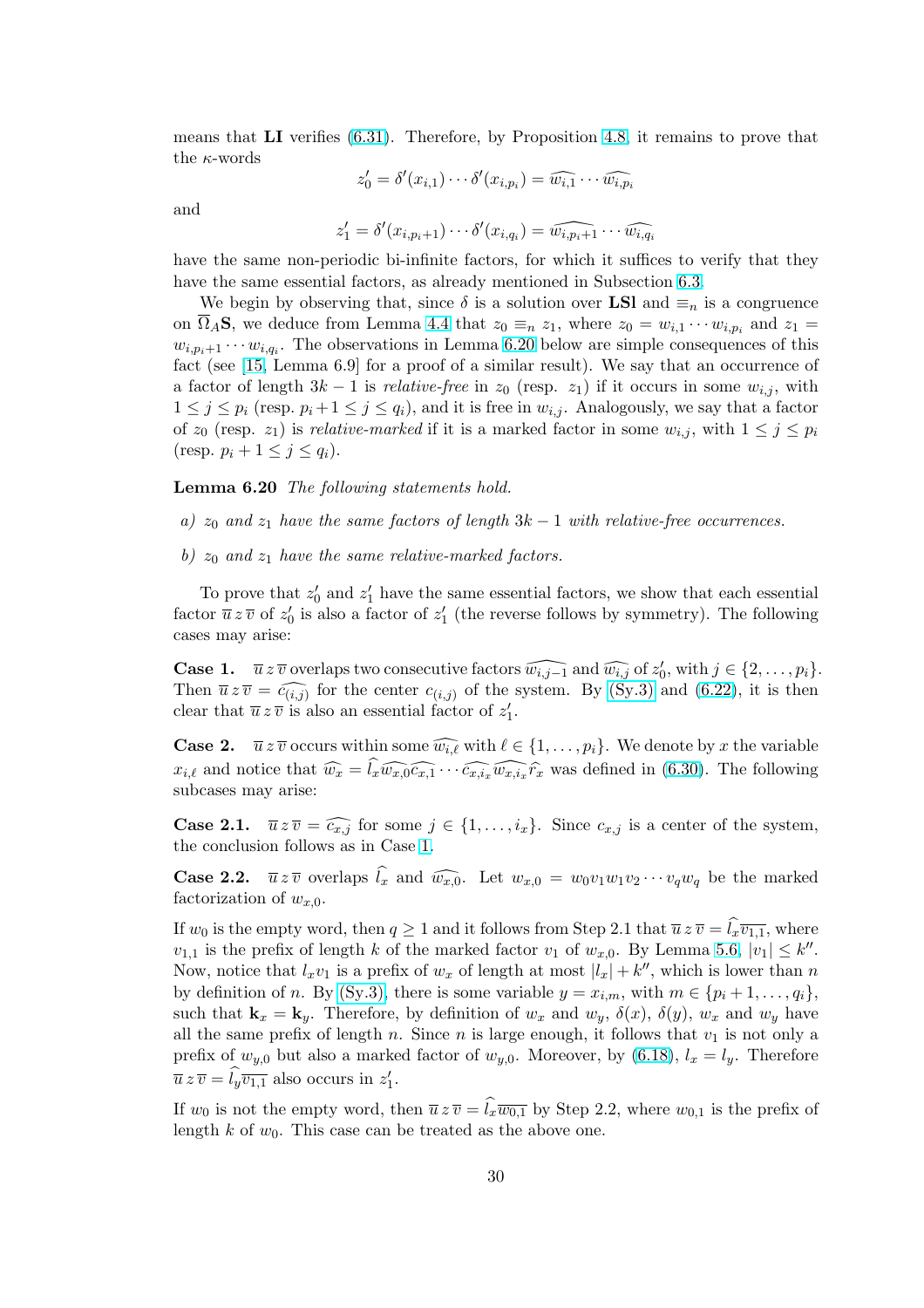**Case 2.3.**  $\overline{u} z \overline{v}$  overlaps  $\widehat{w_{x,i_x}}$  and  $\widehat{r_x}$ . This case is symmetric to Case 2.2.

**Case 2.4.**  $\overline{u} z \overline{v}$  overlaps  $\widehat{w_{x,j-1}}$  and  $\widehat{c_{x,j}}$ , or it overlaps  $\widehat{c_{x,j}}$  and  $\widehat{w_{x,j}}$ , for some  $j \in$  $\{1, \ldots, i_x\}.$  These cases are similar to Cases 2.2 and 2.3, and they can be treated analogously using the fact that  $\delta(x)$  and  $w_x$  (resp.  $z_0$  and  $z_1$ ) have the same factors of length  $n$ .

**Case 2.5.**  $\overline{u} z \overline{v}$  occurs within some  $\widehat{w_{x,j}}$  with  $j \in \{0, \ldots, i_x\}$ . Consider the marked factorization  $w_{x,j} = w_0v_1w_1v_2\cdots v_qw_q$ . By definition of  $\widehat{w_{x,j}}$  in Step 2, either  $\overline{u}z\,\overline{v} = \widehat{v_m}$ and  $uzv = v_m$  for some marked factor  $v_m$  of  $w_{x,j}$  (and  $\overline{u} z \overline{v}$  was created in Step 2.1), or the corresponding occurrence of uzv in  $w_{x,j}$  is contained in a free occurrence (and  $\overline{u} \overline{z} \overline{v}$ was created in Step 2.3 or in Step 2.4). By Lemma 6.20, uzv is a relative-marked factor of  $z_1$  in the first case and is contained in a relative-free occurrence in  $z_1$  in the second case. In both cases, it follows from Step 2 of the algorithm that  $\overline{u}z\overline{v}$  is also an essential factor of  $z_1$ .

The above shows that  $z'_0$  and  $z'_1$  have the same essential factors, and concludes the proof that  $\delta'$  is a  $\kappa$ -solution of S over **LSI** with respect to  $(\gamma, \psi)$ .

To deduce the TT  $\kappa$ -reducibility of LSI, we finally show that condition (TT.5) is verified by each variable x such that x is not a  $\kappa$ -variable. The first part of this condition states that every prefix  $u \in A^*$  of  $\delta(x)$  with length at most M, is a prefix of  $\delta'(x)$  when  $\delta'(x)$  is regarded as a word over the alphabet  $\overline{A}$ . Or, this is a consequence of the fact that, by (6.30),  $\delta'(x)$  has  $\hat{l}_x$  as a prefix and, by (6.17),  $\hat{l}_x = p_x \overline{u}_{\Theta}$  with  $p_x \in A^+$  [assum](#page-18-0)ed (immediately after  $(6.15)$ ) to be a word of length at least M.

To prove the second part of condition (TT.5), suppose that  $\delta(x) = u\pi$  and  $\delta(y) = v\rho$ , where y is another variable and  $u, v \in A^*$  and  $\pi, \rho \in \overline{\Omega}_A$ **S** are such that  $|u|, |v| \leq M$ and  $LSl \models \pi = \rho$  $LSl \models \pi = \rho$  $LSl \models \pi = \rho$ . We know from the first par[t tha](#page-22-0)t  $\delta'(x) = u\pi'$  and  $\delta'(y) = v\rho'$ . We have to show that  $LSI \models \pi' = \rho'$ . By Lemma 4.4, since  $LSI \models \pi = \rho$ , we may assume that  $w_x = uw_\pi$  and  $w_y = vw_\rho$  with  $w_\pi \equiv_n w_\rho$ . On the other hand,  $\mathbf{K} \models \pi = \rho$  and so, as  $\mathbf{k}_x = u p_{\mathbf{K}}(\pi)$  and  $\mathbf{k}_y = v p_{\mathbf{K}}(\rho)$ , we deduce that  $\mathbf{k}_x$  and  $\mathbf{k}_y$  are confinal, i.e., that  $\mathbf{k}_x$   $\theta_1$   $\mathbf{k}_y$ . But, by (6.15),  $\mathbf{k}_x = p_x p_{\Theta}$  and  $\mathbf{k}_y = p_y p_{\Theta}$  where  $\Theta$  is the  $\theta_1$ -class of x and y. Hence,  $p_x = uz$  and  $p_y = vz$  for so[me](#page-7-0) word  $z \in A^*$ . By (6.17),  $\widehat{l}_x = p_x \overline{u_{\Theta}}$ and  $\hat{l}_y = p_y \overline{u}_{\Theta}$ , whence  $z \overline{u}_{\Theta}$  is the essential prefix of both  $\pi'$  and  $\rho'$ . That  $\pi'$  and  $\rho'$  also have the same es[sentia](#page-21-0)l suffix is a consequence of (6.20) and of the fact that  $\mathbf{D} \models \delta(x) = \delta(y)$ . Finally, since  $w_{\pi} \equiv_n w_{\rho}$ , one can show that the words  $w_{\pi}$  and  $w<sub>o</sub>$  have the same allowed centers, the same factors of length  $3k-1$  [with](#page-22-0) relative-free occurrences and the same relative-marked factors. Whence, the proof that  $\pi'$  and  $\rho'$ have the same essential factors is analogous to the one abo[ve for](#page-22-0)  $z'_0$  and  $z'_1$ . Therefore  $LSl \models \pi' = \rho'$ , and condition (TT.5) is verified by x.

This establishes the TT  $\kappa$ -reducibility of **LSl**. The complete  $\kappa$ -reducibility of **LSl**, that is Theorem 6.1, is then obtained as a direct application of Proposition 6.13.

# Acknowledgements

Both authors a[ckno](#page-11-0)wledge partial support by the project PTDC/MAT/[65481](#page-18-0)/2006. The work of the first author was supported, in part, by Fundação para a Ciência e a Tecnologia (FCT) through the Centro de Matemática da Universidade do Minho, which is partly funded by the European Community Fund FEDER.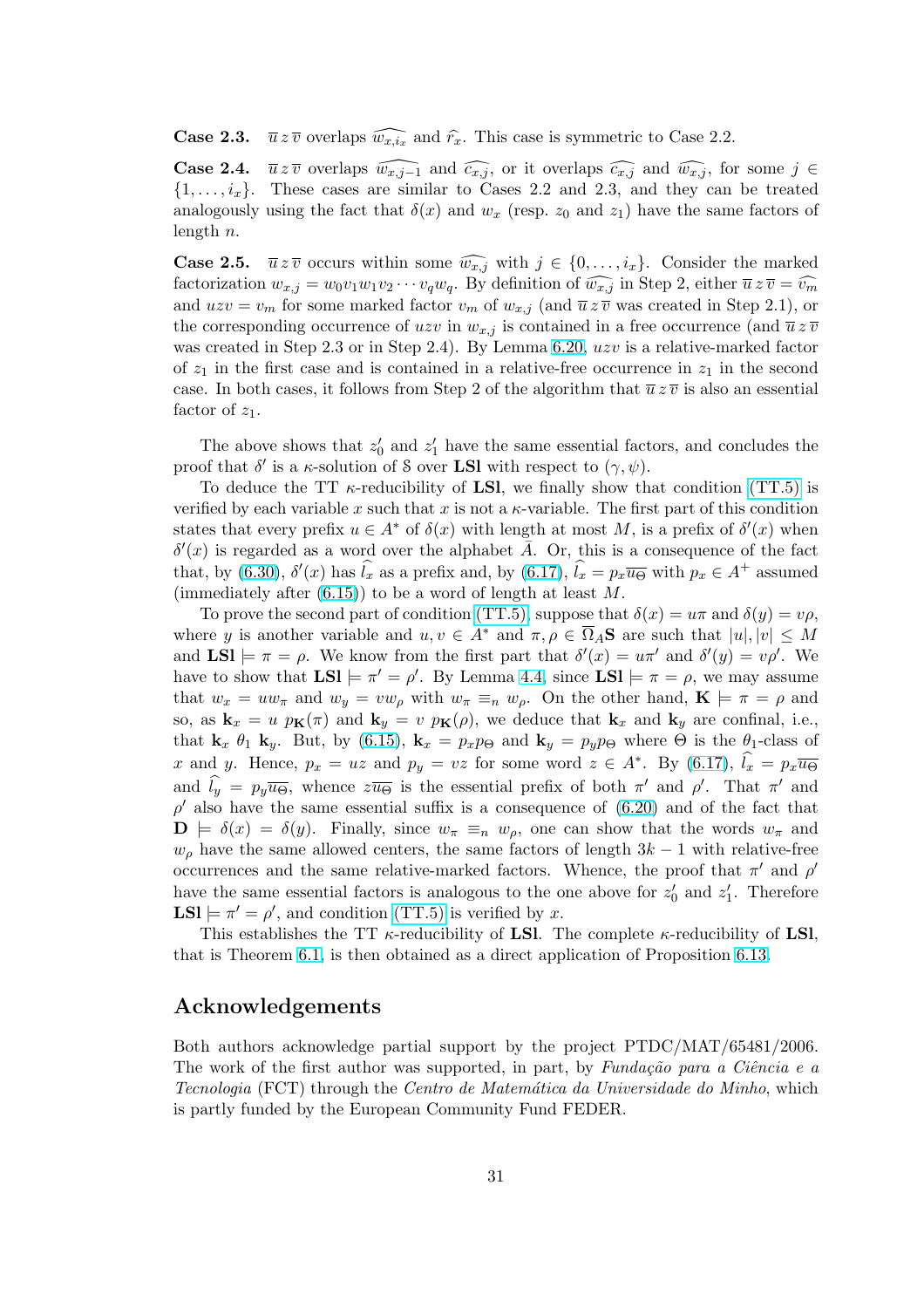# <span id="page-31-0"></span>References

- [1] D. Albert, R. Baldinger and J. Rhodes, The identity problem for finite semigroups (the undecidability of), J. Symbolic Logic 57 (1992) 179–192.
- [2] J. Almeida, Finite semigroups and universal algebra, (World Scientific, Singapore, 1995). English translation.
- [3] J. Almeida, Hyperdecidable pseudovarieties and the calculation of semidirect products, Int. J. Algebra and Computation 9 (1999) 241–261.
- [4] J. Almeida, Dynamics of implicit operations and tameness of pseudovarieties of groups, Trans. Amer. Math. Soc. 354 (2002) 387–411.
- [5] J. Almeida, Finite semigroups: An Introduction to a unified theory of pseudovarieties, in Semigroups, Algorithms, Automata and Languages, ed. G. Gomes (World Scientific, 2002), pp. 3–64.
- [6] J. Almeida, J. C. Costa and M. Zeitoun, Tameness of pseudovariety joins involving  $R$ , Monatshefte für Mathematik 146 (2005), 89–111.
- [7] J. Almeida, J. C. Costa and M. Zeitoun, Complete reducibility of pseudovarieties, in Proceedings of the International Conference Semigroups and Formal Languages, eds. J. André, M. Branco, V. Fernandes, J. Fountain, G. Gomes and J. Meakin (World Scientific, 2007), pp. 9–25.
- [8] J. Almeida, J. C. Costa and M. Zeitoun, Complete reducibility of systems of equations with respect to  $\mathbf{R}$ , *Portugalia* Mathematica **64** (2007), 445–508.
- [9] J. Almeida and M. Delgado, Tameness of the pseudovariety of abelian groups, Int. J. Algebra and Computation 15 (2005), 327–338.
- [10] J. Almeida and B. Steinberg, On the decidability of iterated semidirect products and applications to complexity, Proc. London Math. Soc. 80 (2000), 50–74.
- [11] J. Almeida and B. Steinberg, Syntactic and global semigroup theory: a synthesis approach, Algorithmic problems in groups and semigroups (Lincoln, NE, 1998), Trends Math. (Birkhäuser Boston, Boston, MA, 2000), pp. 1–23.
- [12] C. Ash, Inevitable graphs: a proof of the type II conjecture and some related decision procedures, Int. J. Algebra and Computation 1 (1991), 127–146.
- [13] K. Auinger and B. Steinberg, On the extension problem for partial permutations, Proc. Amer. Math. Soc. 131 (2003), 2693–2703.
- [14] J. C. Costa, Free profinite locally idempotent and locally commutative semigroups, Journal of Pure and Applied Algebra 163 (2001), 19–47.
- [15] J. C. Costa and M. L. Teixeira, Tameness of the pseudovariety LSI, Int. J. Algebra and Computation 14 (2004), 627–654.
- [16] T. Coulbois and A. Khélif, Equations in free groups are not finitely approximable, Proc. Amer. Math. Soc. **127** (1999), 963-965.